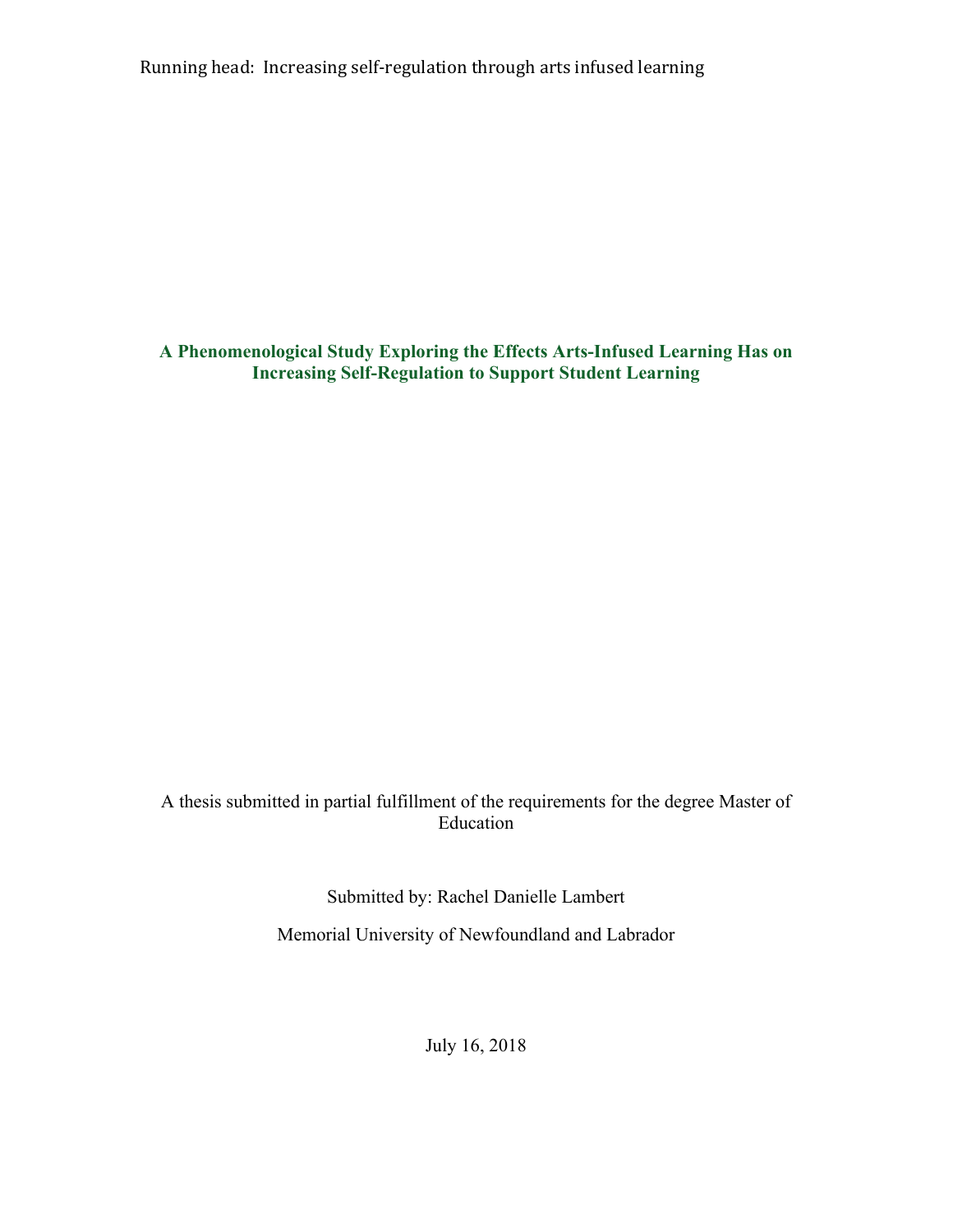### ACKNOWLEDGEMENTS

I would like to acknowledge the contributions of my family whose involvement and support allowed me to successfully complete this project. To my father Stephen, who has and always will be my pillar, my rock – my soul twin. To my mother Florence, whose love and support has guided me through the writing process. A humbling thank you to my husband Jonathan for his patience and tolerance. And to my beautiful daughters, Zoe Elizabeth and Nya Kate, who endured far too many hours of their childhood anxiously awaiting their mommy to finish her paper.

Last, but not least, my supervisor Dr. Noel Hurley – for his guidance, wisdom and support throughout this academic endeavour.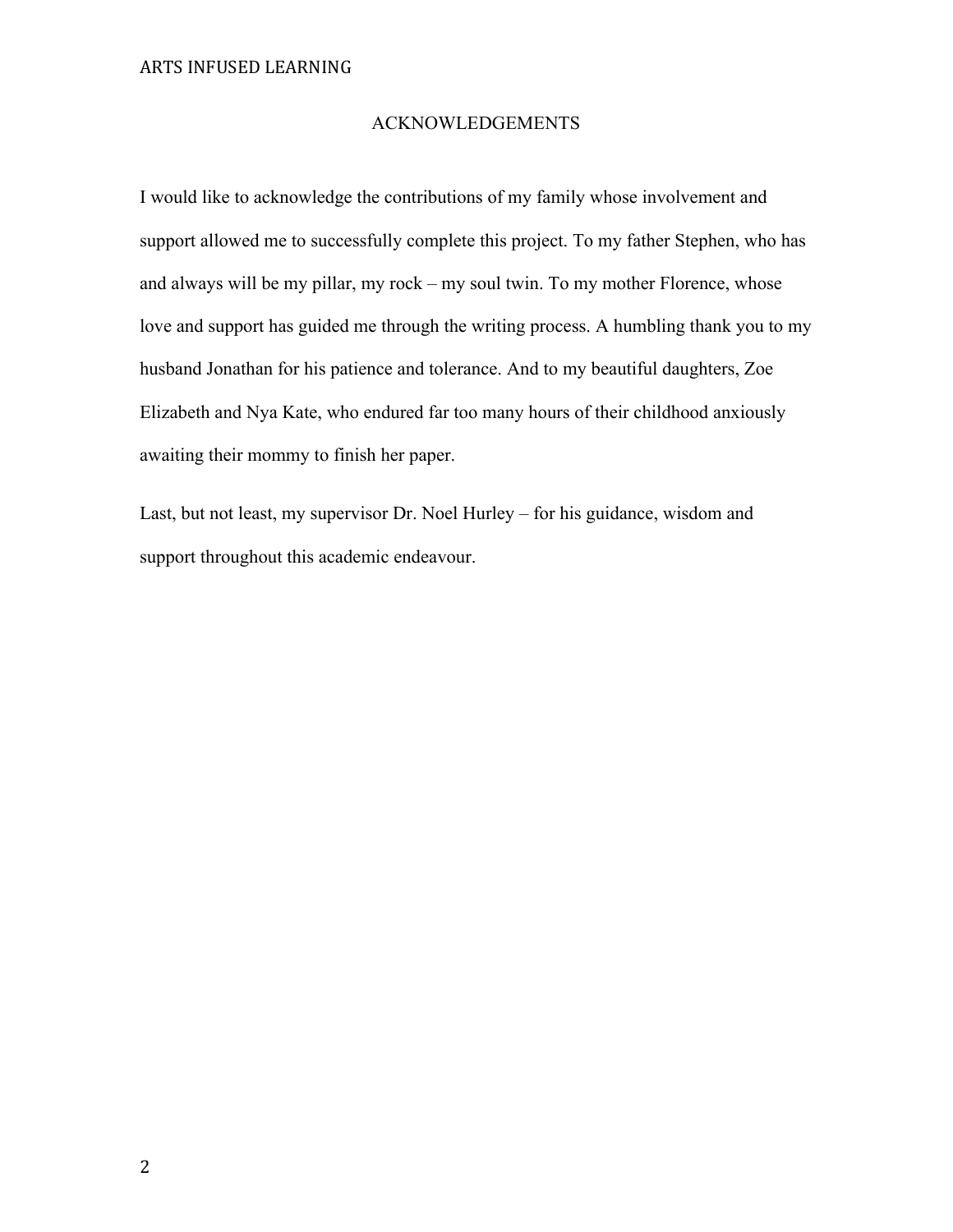# TABLE OF CONTENTS

# CHAPTER I: INTRODUCTION

| Abstract<br>٠<br>Introduction/Background<br>٠<br>Method<br>٠<br><b>Statement of the Problem</b><br>٠<br>The Researcher<br>٠<br>Research Approach<br>$\bullet$<br>Definition of Key Terms<br>$\bullet$                                                                                                                                                              | 5<br>6<br>7<br>7<br>8<br>11<br>13                  |
|--------------------------------------------------------------------------------------------------------------------------------------------------------------------------------------------------------------------------------------------------------------------------------------------------------------------------------------------------------------------|----------------------------------------------------|
| <b>CHAPTER II: REVIEW OF THE LITERATURE</b>                                                                                                                                                                                                                                                                                                                        |                                                    |
| Arts Infusion<br>$\bullet$<br>Arts Infused Schools<br>$\bullet$<br>Figure 2.1<br>٠<br>Approaches for Arts Integration<br>٠<br>Self Regulation and the Arts<br>$\bullet$<br><b>Student Achievement</b><br>$\bullet$<br>Arts Infusion and Learning Ability<br>$\bullet$<br>Arts Infusion and Communication<br>$\bullet$<br>Limitations of Arts Infusion<br>$\bullet$ | 14<br>15<br>16<br>18<br>21<br>21<br>23<br>24<br>26 |
| <b>CHAPTER III: METHODOLOGY</b>                                                                                                                                                                                                                                                                                                                                    |                                                    |
| Research Approach<br>٠<br>Sites and Participants<br>٠<br>Data Collection Methods<br>$\bullet$<br>Interviews<br>Focus Group<br><b>Triangulation and Assumptions</b><br>Purpose, Questions and Sub-Questions<br>٠<br>Data Analysis<br>$\bullet$                                                                                                                      | 28<br>29<br>30<br>32<br>34<br>35<br>36             |
| <b>CHAPTER IV: Thematic Data Analysis Part I</b>                                                                                                                                                                                                                                                                                                                   |                                                    |
| Thematic Data Analysis of Focus Group Interviews<br>Table 4.1 Focus Group Participants<br>Procedure<br>Table 4.2 Summary of Themes<br>Views of Arts Infusion<br>Table 4.3a Academic Theme                                                                                                                                                                          | 39<br>40<br>40<br>42<br>42<br>43                   |
| Table 4.3h Behavioral Theme                                                                                                                                                                                                                                                                                                                                        | 43                                                 |

Table 4.3b Behavioral Theme 43<br>
Table 4.3c Emotional Theme 43 • Table 4.3c Emotional Theme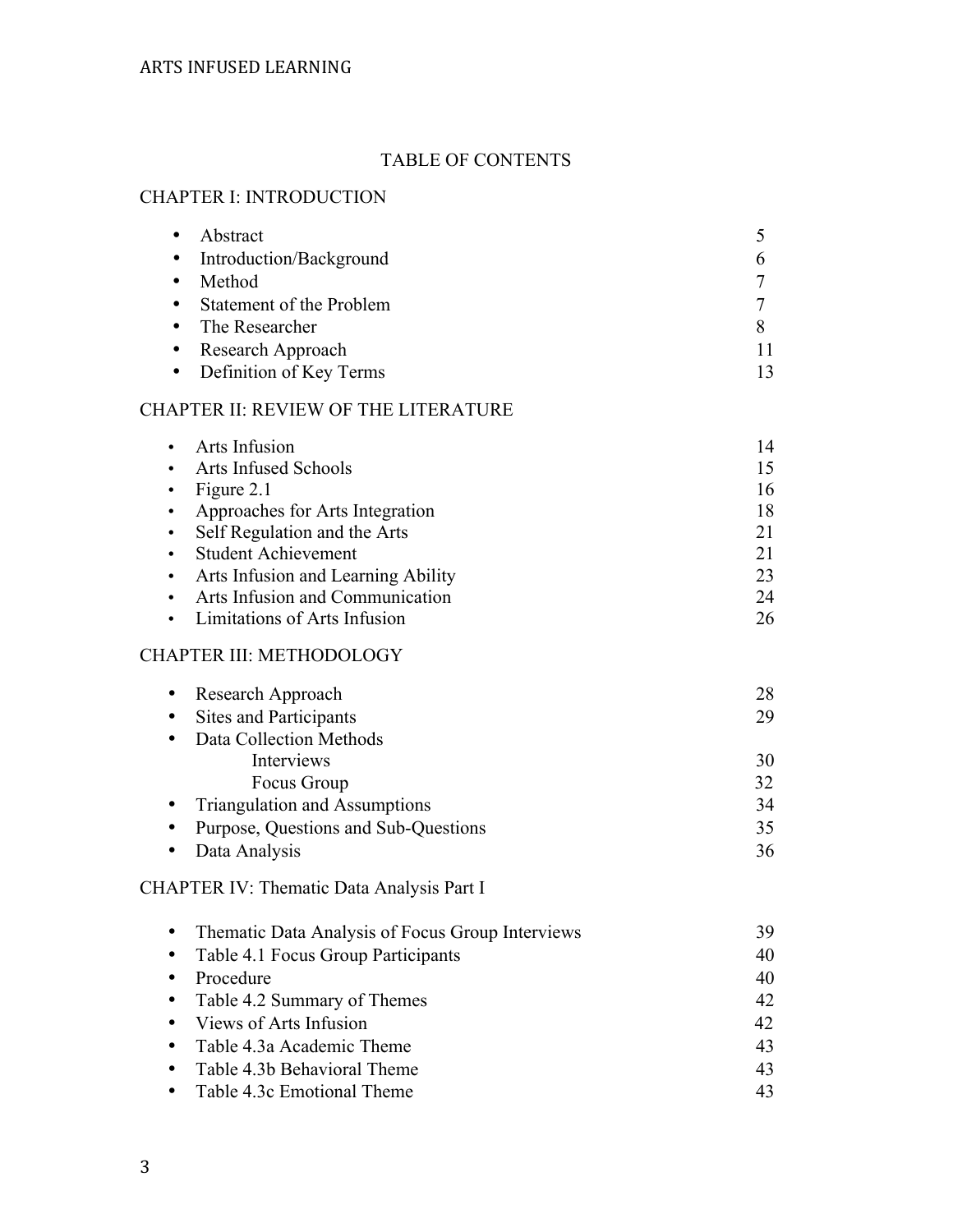| Table 4.3d Physical Theme<br>$\bullet$<br>Table 4.3e Social Theme<br>٠ | 44<br>44 |
|------------------------------------------------------------------------|----------|
| Table 4.4 Summary of Themes<br>٠                                       | 44       |
| <b>CHAPTER V: Discursive Psychological Analysis</b>                    |          |
| Procedure for Discursive Psychological Analysis<br>$\bullet$           | 47       |
| <b>Sample Responses</b><br>٠                                           | 48       |
| Table 5.1a<br>٠                                                        | 48       |
| Table 5.1b<br>٠                                                        | 48       |
| Table 5.1c<br>٠                                                        | 49       |
| Table 5.1d<br>$\bullet$                                                | 50       |
| Table 5.1e<br>٠                                                        | 51       |
| Table 5.2a<br>٠                                                        | 52       |
| Table 5.2b<br>$\bullet$                                                | 53       |
| Table 5.2c<br>$\bullet$                                                | 53       |
| Table 5.2d<br>$\bullet$                                                | 54       |
| Conclusion of DPA<br>٠                                                 | 54       |
| <b>Chapter VI: Findings</b>                                            |          |
| <b>Task Difficulty</b><br>$\bullet$                                    | 56       |
| Academic Theme Findings<br>$\bullet$                                   | 57       |
| <b>Behavioural Theme Findings</b><br>$\bullet$                         | 58       |
| <b>Emotional Theme Findings</b><br>$\bullet$                           | 59       |
| Physical Theme Findings<br>$\bullet$                                   | 59       |
| Social Theme Findings<br>$\bullet$                                     | 60       |
| <b>Chapter VII: Summary and Conclusions</b>                            |          |
| Summary<br>٠                                                           | 62       |
| Conclusions                                                            | 62       |
| References                                                             | 64       |
| Appendices                                                             |          |
| Appendix A                                                             | 67       |
| Appendix B                                                             | 68       |
| Appendix C                                                             | 70       |
| Appendix D                                                             | 71       |
|                                                                        |          |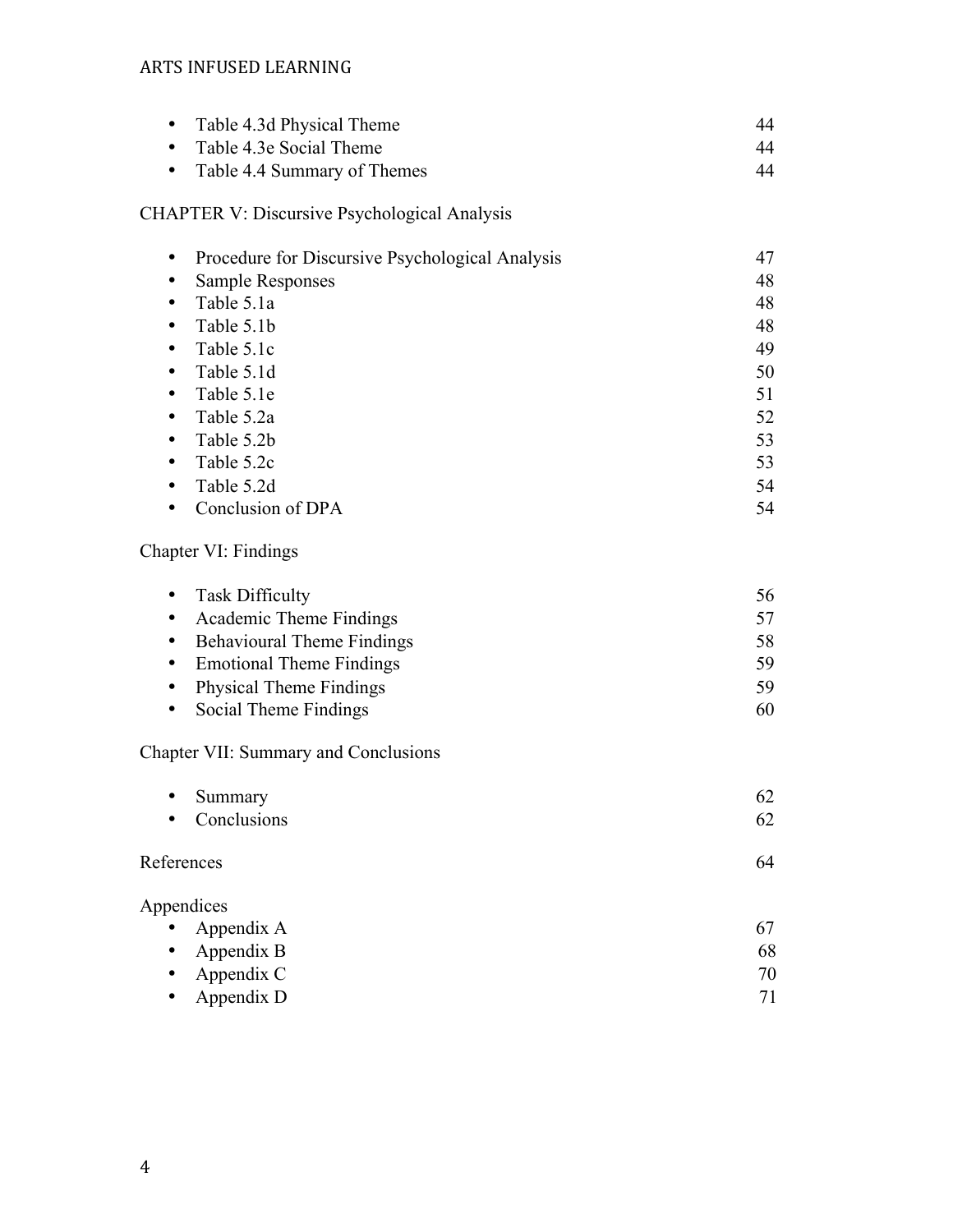### **ABSTRACT**

Arts infused learning allows a student to learn alternative approaches to increase selfregulatory skills and promote student learning. It was hypothesized that students who are involved in arts pathways have knowledge and skills that promote self-reflection, and increase their awareness of the importance of learning self-regulatory strategies. Through the duration of this study, students who were enrolled in the arts infused pathway of learning improved in areas of academics, attendance, and self-control. Responses of students who are currently funded under the Alberta Exceptional Grant List as having a severe emotional behavioral disorder were compared to the perception of the educational assistants that were assigned to work with them. The study showed that there was a significant increase in student involvement, academic growth, and behavioral incidents declined in comparison to previous years.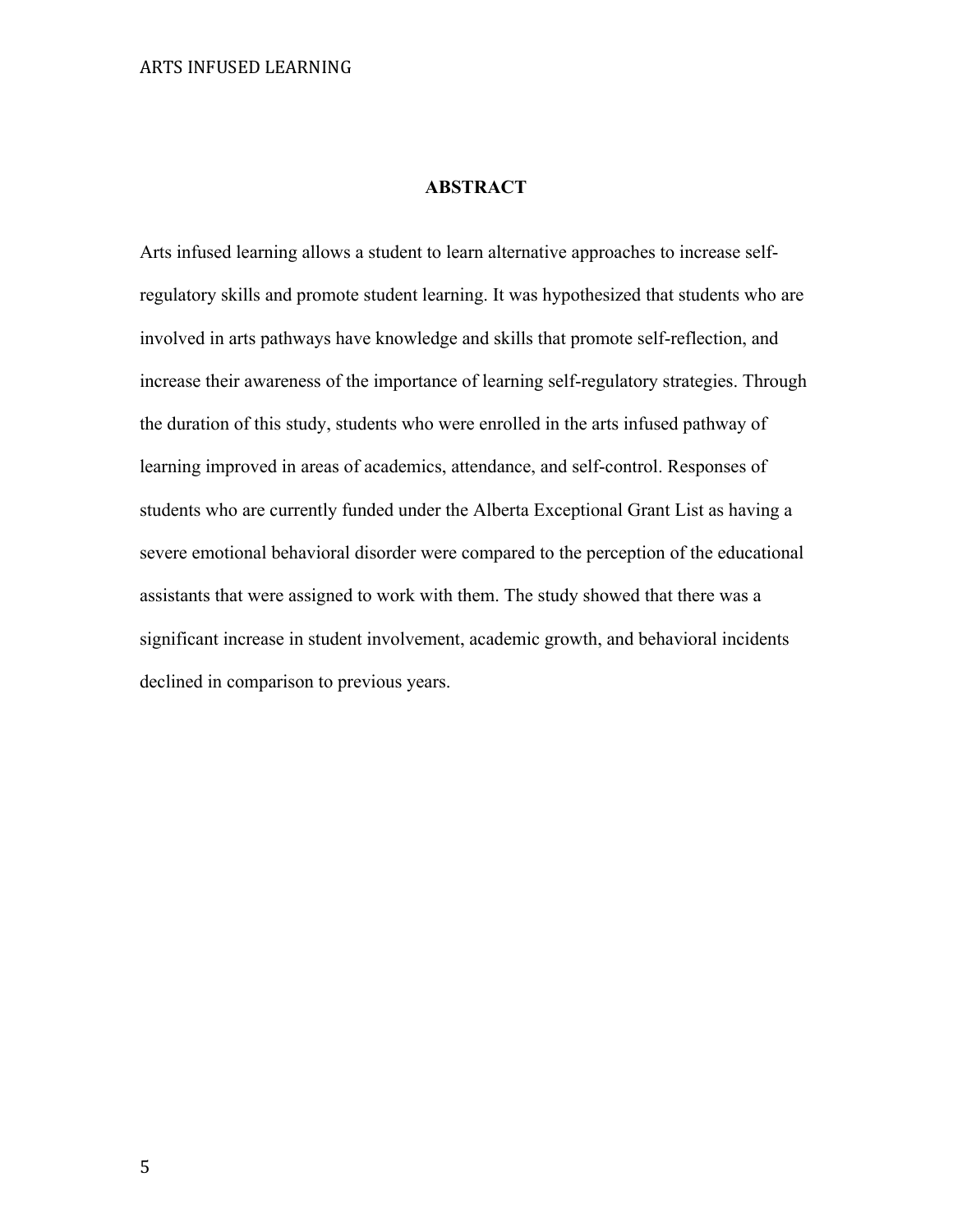# **A Phenomenological Study Exploring the Effects Arts-Infused Learning has on Increasing Self-Regulation to Support Student Learning.**

# CHAPTER I: INTRODUCTION

#### **Introduction / Background**

The central purpose of this research is to examine the effects arts infused learning has on increasing self-regulation practices to support student learning. The study will examine arts infused methods and whole-school approaches to rationalize the benefits that arts infused learning can have on increasing student achievement. The key stakeholders in this research include the pupils, classroom support teacher, and support staff, notably the Educational Assistants (EA's). The key research question was:

Q) How does arts-infused learning increase self-regulation practices to support student learning?

It must be acknowledged that this research follows students who have been assessed to align with the Alberta Learning Criteria for Students with Special Needs. In accordance with *Alberta Education Special Education Standards, 2017-2018*, students who require special education refer to the education of students with mild, moderate, or severe disabilities and those who are gifted and talented (p. 7). The *Standards for Special Education* ensure the education system meets the needs of all learners – and that all learners have access to high quality education. Other broad definitions of special education include pupils with a wide variety of needs such as, cognition and learning,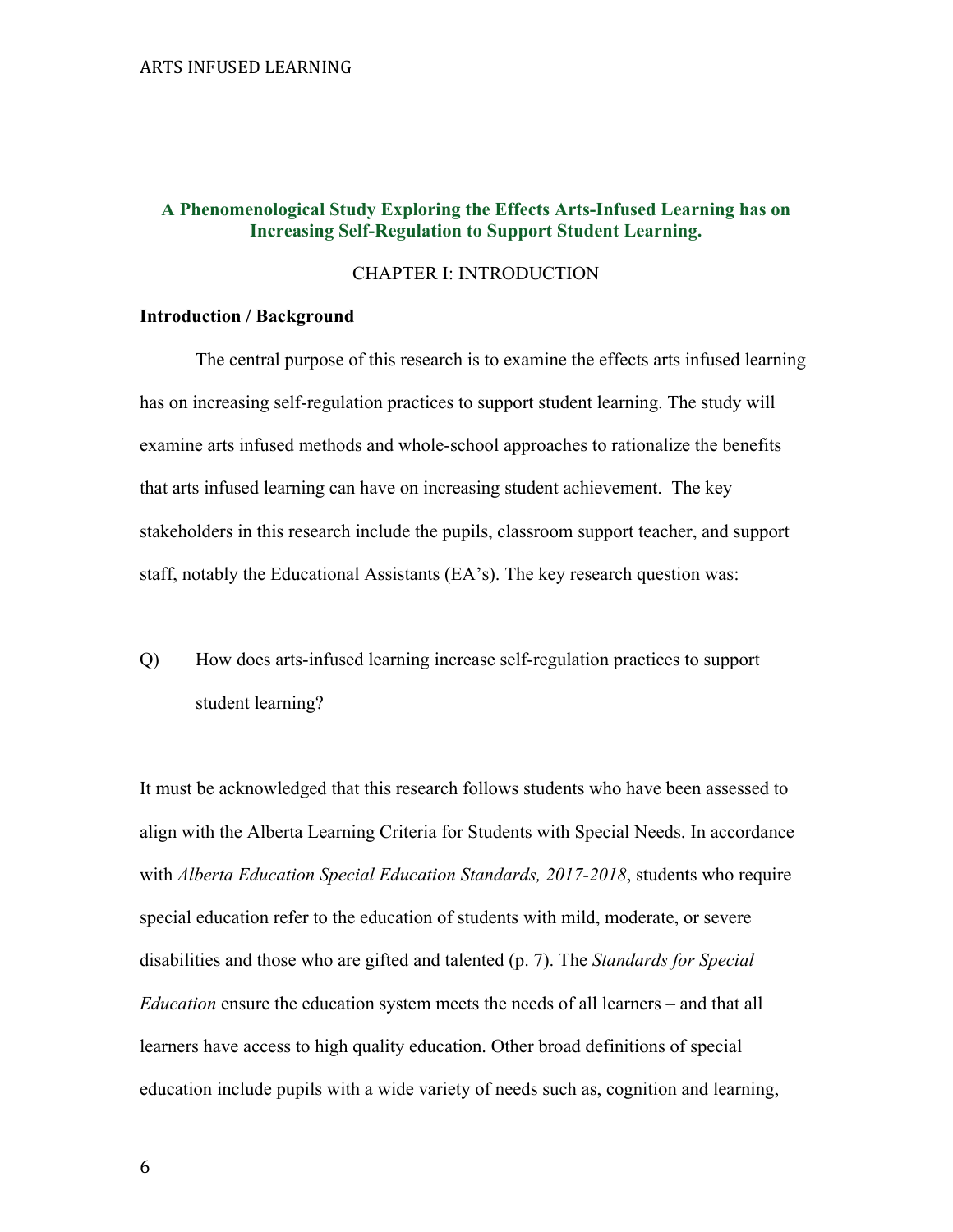communication and interaction, social, emotional, and behavioral difficulties; and sensory and/or physical needs are considered (Ainscow, 2007; Head and Pirrie, 2007). As a future educational leader, it is pertinent to understand and implement self-regulatory skills for 'all' types of learners. The primary motivation for including students with behavioral needs in this study is to demonstrate how effective arts infusion can be for even the most challenging learner. A phenomenological approach has enabled an in-depth qualitative analysis of the views of the stakeholders within one post primary school.

#### **Method**

A phenomenological approach was adopted to explore the aforementioned question. Interview data and observation records were collected from a total of 6 participants, which included students and educational assistants in one post primary school in Northern Alberta, Canada. The interview data were transcribed using two methods of qualitative methods analysis. Thematic data analyses and Discursive Psychological Analysis were the two methods that were used, allowing for effective triangulation of the data analyses.

## **Statement of the Problem**

How does arts infused learning promote self-regulation practices to support student learning? To begin what I perceive as an uncharted investigation regarding this question, I began discussing this question with multiple colleagues, and students who seek student services regularly throughout each term. The feedback I received was encouraging with indication that my topic was indeed an unexplored phenomenon. An extensive literature review also indicated a deficit in data for understanding how artsinfused learning promotes self-regulatory skills, thereby increasing achievement. While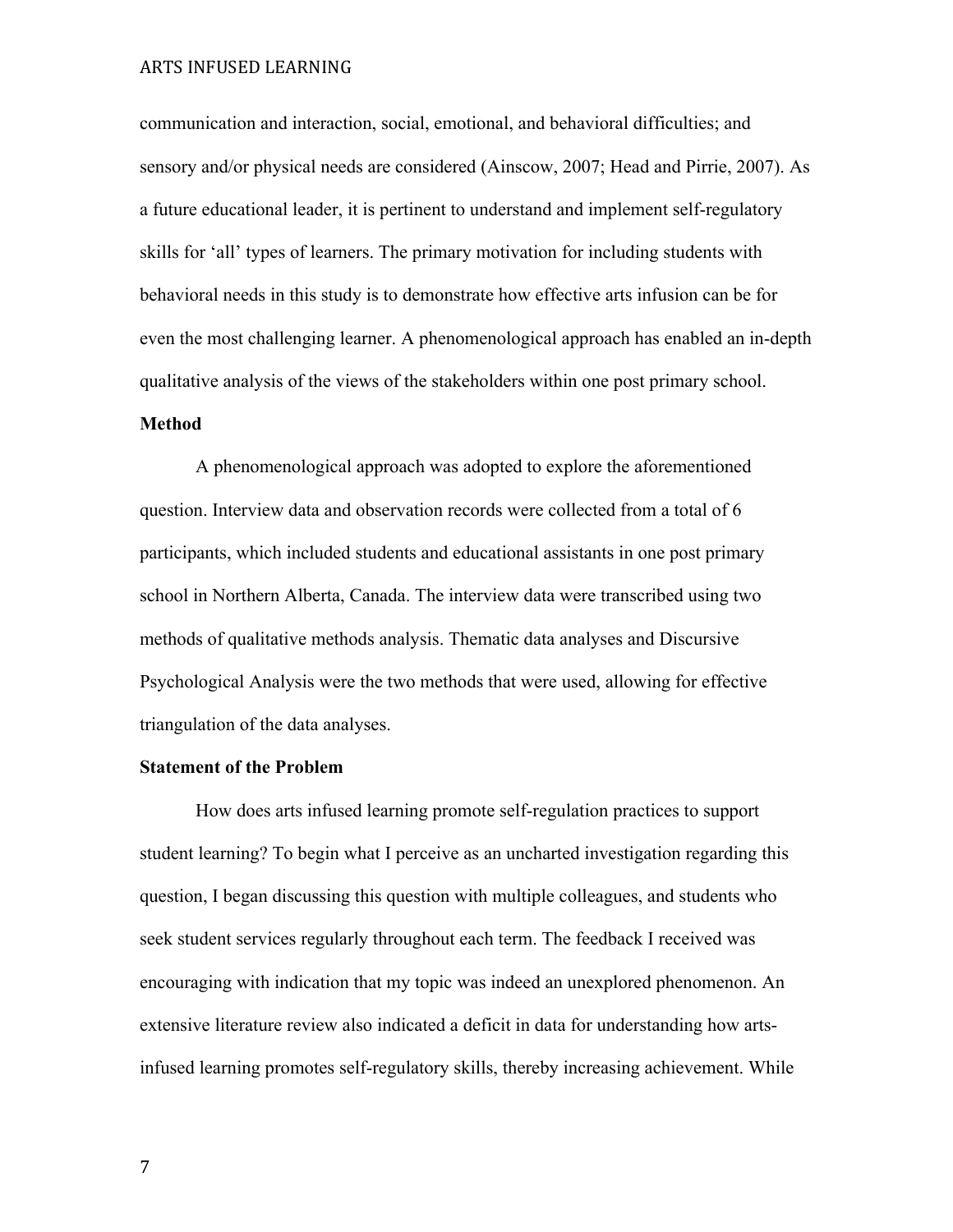scholars have investigated the correlation between arts-infused learning and academic achievement, research pertaining to the impact arts infusion has on self-regulation practices was difficult to attain. Furthermore, the most significant deficit is apparent in the lack of research that demonstrates how arts infusion can promote regulatory skills for students with pervasive behaviors; which, in the field of educational leadership, is a recurrent component of the job assignment. Scholarly literature is unidirectional and rarely captures the students' understanding of the regulatory skills they have acquired through an arts infused learning experience. The research seeks to understand how students with emotional or behavioral difficulties can learn regulatory practices through arts infused learning.

#### **The Researcher**

In the spring of 2003, I graduated from Sir Wilfred Grenfell College with a Bachelor's Degree in Fine Arts (Acting), and shortly after I completed a Bachelor's Degree in Education. I naively believed that the difficult part of my early career was behind me, and eagerly began the process of applying for teaching positions throughout the province of Newfoundland and Labrador. My initial optimism shortly turned to concern, when I realized that obtaining employment, as a fine arts teacher was an impossible feat. As spring turned to summer, I broadened my search and moved to Fort McMurray, Alberta. Within one month I attained a position as a fine arts teacher.

Over the ensuing ten years, I became immersed in the field of English Language Arts, art, and drama. More importantly, having consistent involvement in the arts and social sciences increased the potential for cross-curricular experimentation. The experience that I gained has allowed me to create a repertoire of theoretical practices and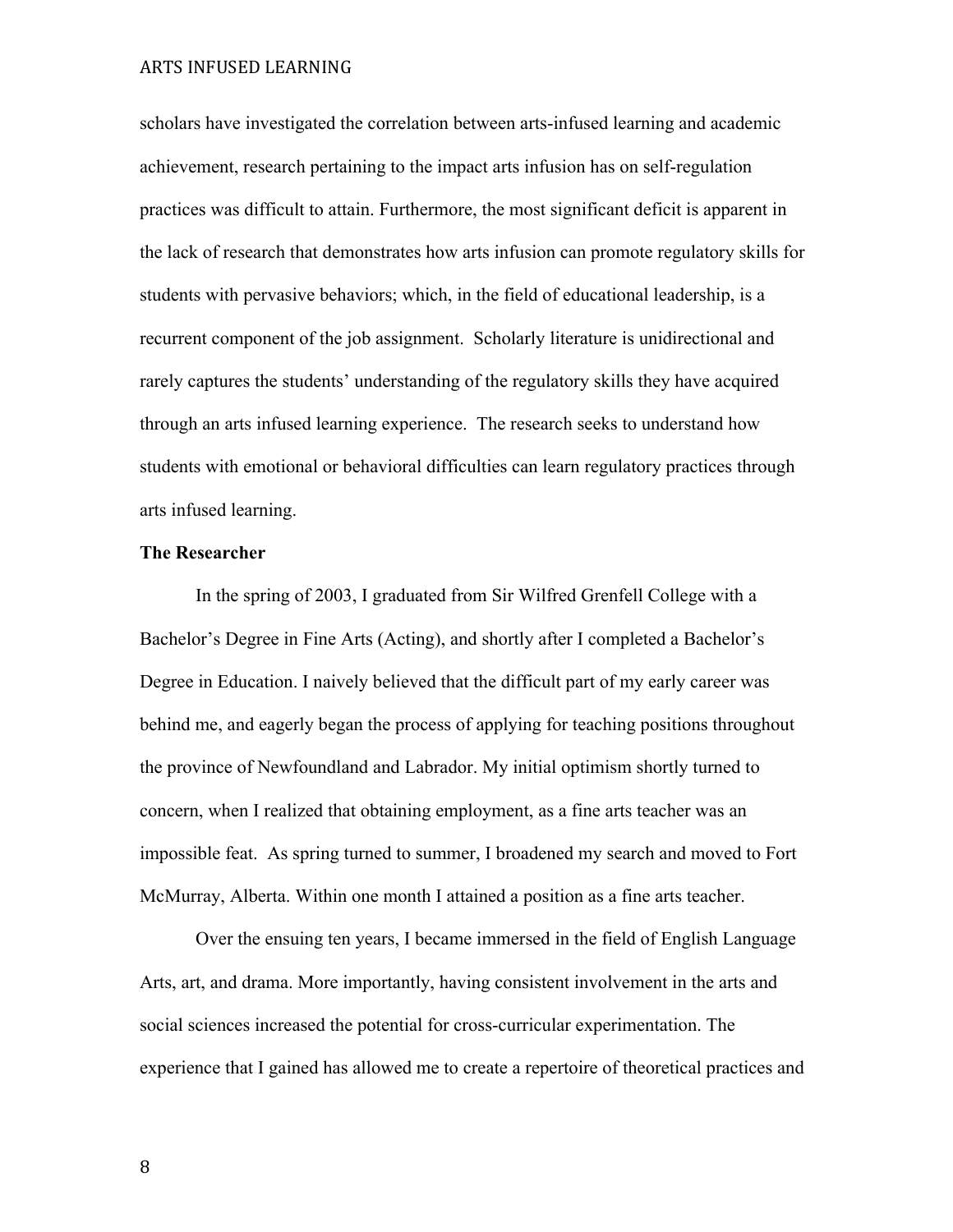illustrative examples that delineate the role of fine arts in enhancing student learning, and enhancing self regulatory strategies that promote positive behaviour(s). Contrary to my beliefs, I observed that by the time many students entered high school they had already formed strong conclusions about their interest and ability regarding high school subject areas including dramatic arts. Significant numbers of students had formed the opinion that arts infused learning was boring, weird, and ultimately – unnecessary - an observation consistent with Mohr-Schroder, et al., (2014) finding that these perceptions often formed prior to the eighth grade. In my experience, students would often adamantly refuse to enrol in fine arts courses, and often only complete the minimal requirements for graduation before seeking employment in the traditionally lucrative oil and gas industry. Regrettably, it was not uncommon for these individuals to discover that without additional training and fine arts courses, the potential of attending a university could only happen if they chose to return upon graduation and upgrade their courses.

Oreck, Baum, and McCartney (2000) attest that increasing a students' repertoire and awareness of their own effective learning behaviours and strategies can be one of the most powerful benefits of the study of arts. When enrolment was mandated based on academic need rather than want, students had to engage in active arts while learning a number of effective behaviours. Some of the behaviours were learned, while other were intuitive. More importantly, when a student was subjected to arts infused learning it enhanced their ability to apply themselves to solve complex tasks. When a teacher or administrator has the experience of teaching regulatory strategies through the arts, the student gains the ability to transfer such behaviours in other academic areas. For students to become self-regulated, they need to monitor what they are doing, compare their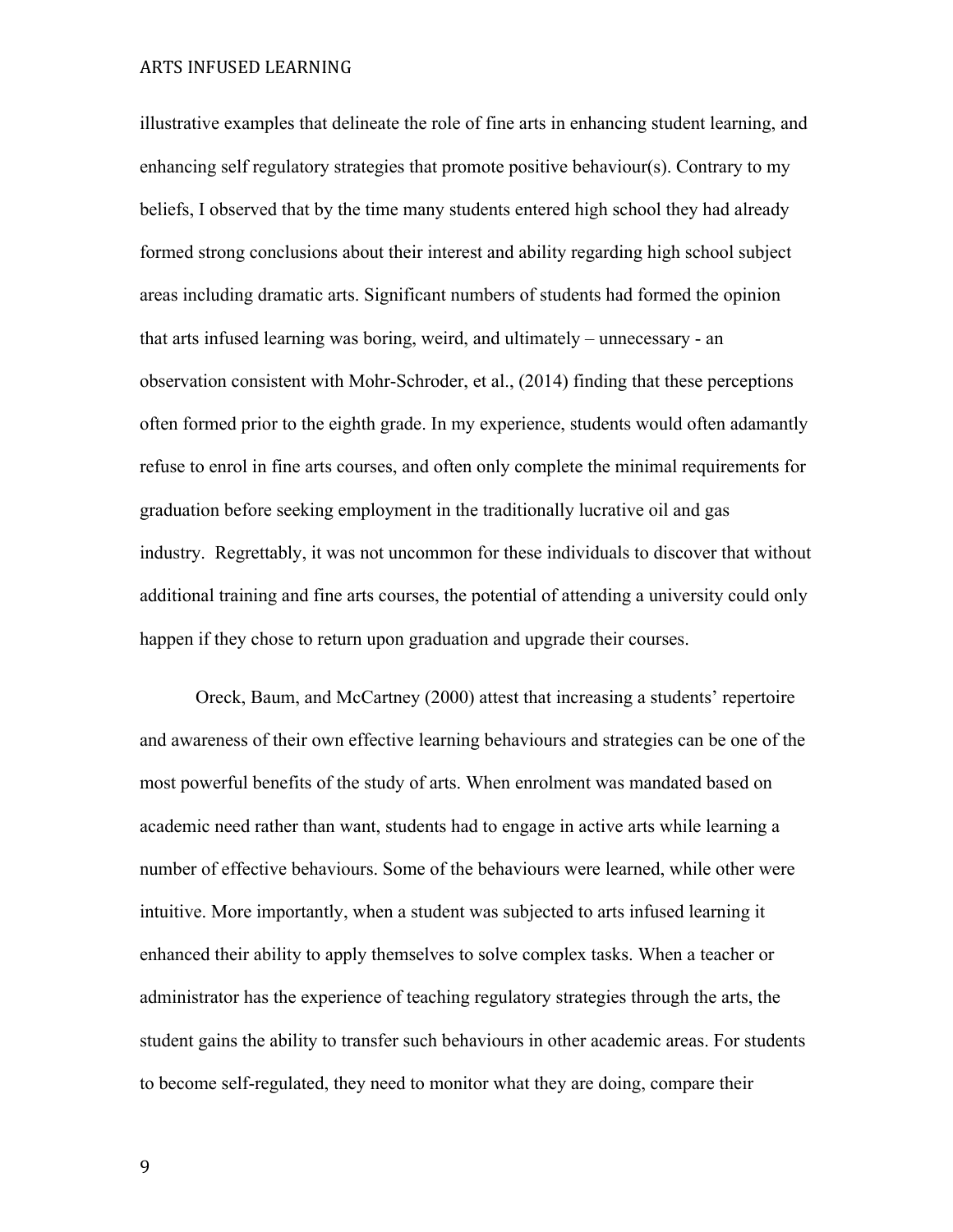progress to a standard, self-criticize or self-praise, and have confidence and high expectations in their ability to learn (Zimmerman & Schunk, 1989).

In the spring of 2013, I decided to leave my job as a fine arts teacher with Fort McMurray Public, and begin a career as a Classroom Support Teacher with the Fort McMurray Catholic School Board. In light of my new role, I made the decision to seek further education and entered Memorial University of Newfoundland and Labrador's Masters of Educational Leadership program. As a Classroom Support Teacher (CST), my role is to provide special education services to students who have difficulty in the general academic stream, assist with psycho-educational testing, and provide differentiated learning techniques for students who are struggling in a core subject area. As a CST, I have the opportunity to observe students during instructional time, and work with them one-on-one. More importantly, I speak with them about how they learn, and discuss some of the barriers that may be hindering their performance. As a future educational leader, I intend to promote the use of discipline techniques that enhance the students' ability to self-regulate, rather than continuously exercise the isolation practice of suspension.

The research draws inspiration, concepts, processes, and representational forms from arts infused learning. The purpose of this research is to provide a context that will encourage educational leaders to teach self-regulation strategies by promoting and encouraging students to use active arts practices both inside and outside of the classroom. Therefore, the measure of the academic research will study the effects that arts infused approaches have on promoting positive behaviours, and increasing self-regulation practices to promote student learning. So far with common core subjects, the oftenaccentuated approach is STEM integrated education and its potential impacts on students.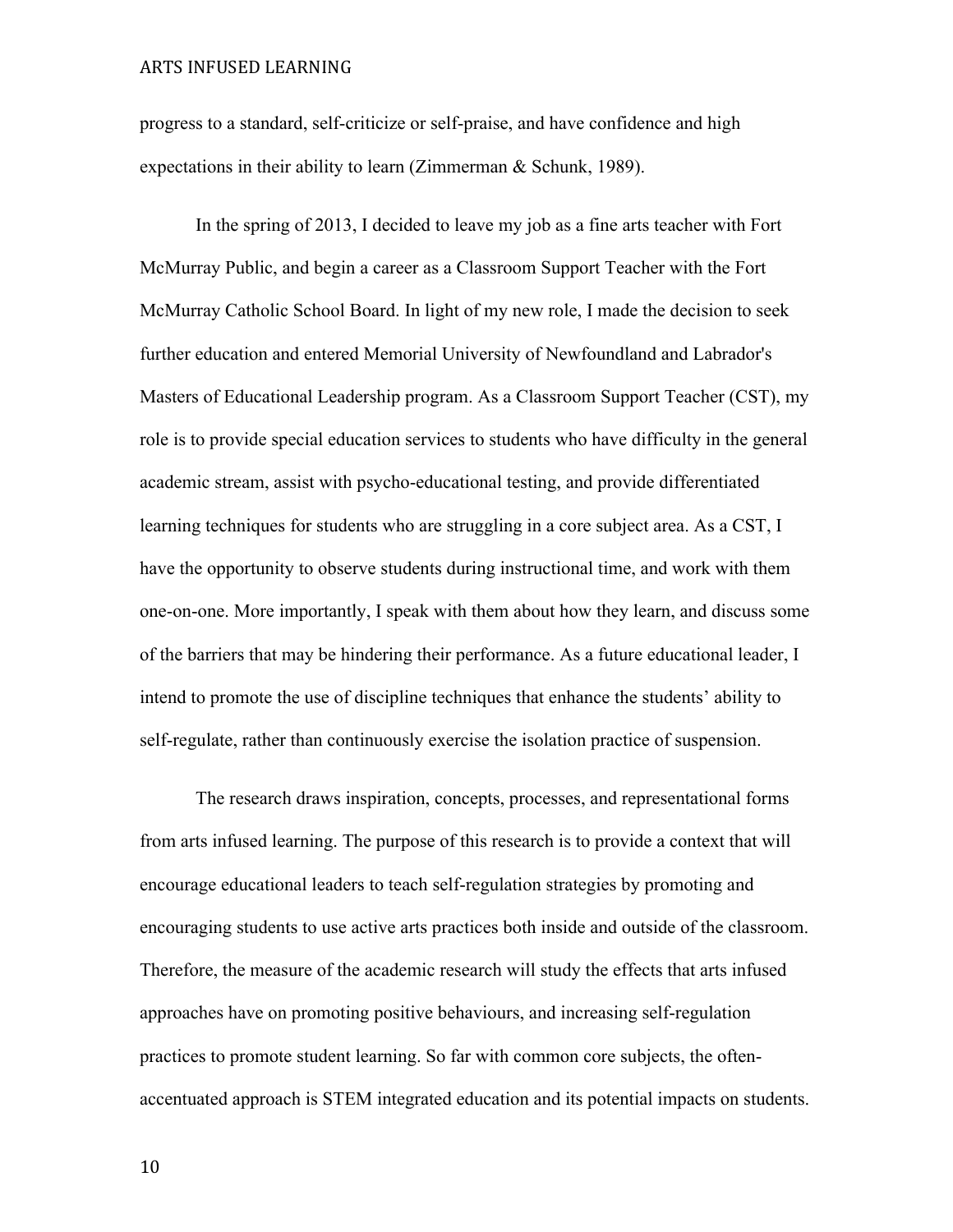Arts integration is just as effective, however many times it is overlooked. According to Popavich (2006) arts integration-teaching practices have been shown in brain-based research to improve comprehension and long-term retention. Therefore, to better understand the issue, I examined literature regarding fine arts integration and its potential impacts on student growth, both academic and behavioural. The literature also explores whole-school approaches, regulatory techniques, and arts infused practices. Within this review, I address the major themes that emerge throughout the literature and the research assignment. The literature review begins with an explanation of the research assignment regarding student experiences using arts infused regulation and learning strategies. Then I briefly discuss the history of arts infused learning. The literature review then delves within the major themes that emerged throughout the literature.

### **Research Approach**

The basic qualitative research approach that I intend to explore is based on the experiences of 3 special education students who are currently funded under the Alberta Special Education Coding Criteria as Code 42 (Severe Emotional Behavioural Disorder). According to the Alberta Learning: Special Education Criteria 2017-2018 Manual, a child who is a code 42 displays chronic, extreme, and pervasive behaviours and requires close and constant adult supervision, high levels of structure, and other intensive support services in order to function in an educational setting. The behaviours significantly interfere with both the learning and safety of the ECS child/student and other ECS children/ students (p. 7). I also intend to examine the effectiveness of the regulatory practices and impact of arts infused learning from the perspective of the educational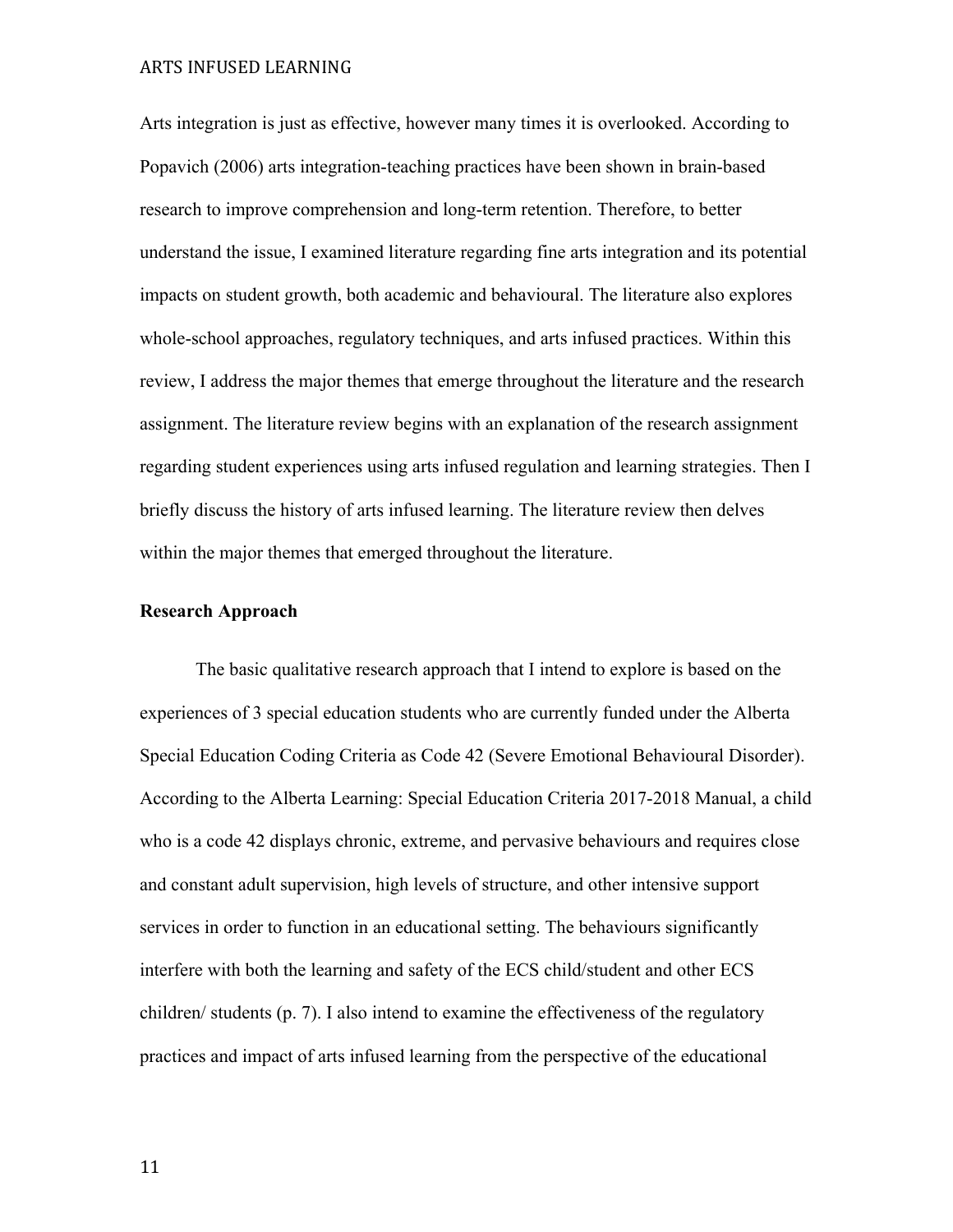assistants who have been assigned to work with each of the students for the duration of this study.

For three years, I have implemented regulatory strategies that encompass arts infused approaches to increase academic standing and promote behavioural regulation. I work with students in a one-on-one approach, and have observed their academic behaviours, and socio-emotional regulation practices inside the classrooms, and during unstructured time. Furthermore, over the course of the last two years, each student has been immersed in an Arts Academy as a part of his or her selected high school pathway of learning. This research project seeks to develop an understanding of central phenomenon (Creswell, 2012), through an exploration of the implementation of arts infused learning from the perspective of students and to develop an "understanding how people interpret their experiences, how they construct their worlds and what meaning they attribute to their experiences" (Meriam, 2009, p.5). I believe that qualitative research methodology is an effective and appropriate choice for the arts infused approach.

My intent is to explore experiential data from the perspective of students who require regulatory practice and non-traditional ways of learning. It is important to remember that human experiences are often intangible mental constructs that are local and specific in nature, although elements may be shared across individuals and cultures (Guba & Lincoln, 1994). Individual experiences are filtered through multiple lenses and are influenced by past experiences, giving rise to fluid constructs that cannot be definitively viewed as true or false (Guba & Lincoln, 1994). Constructivist inquiry seeks to understand the constructions held by people, aiming towards consensus, while being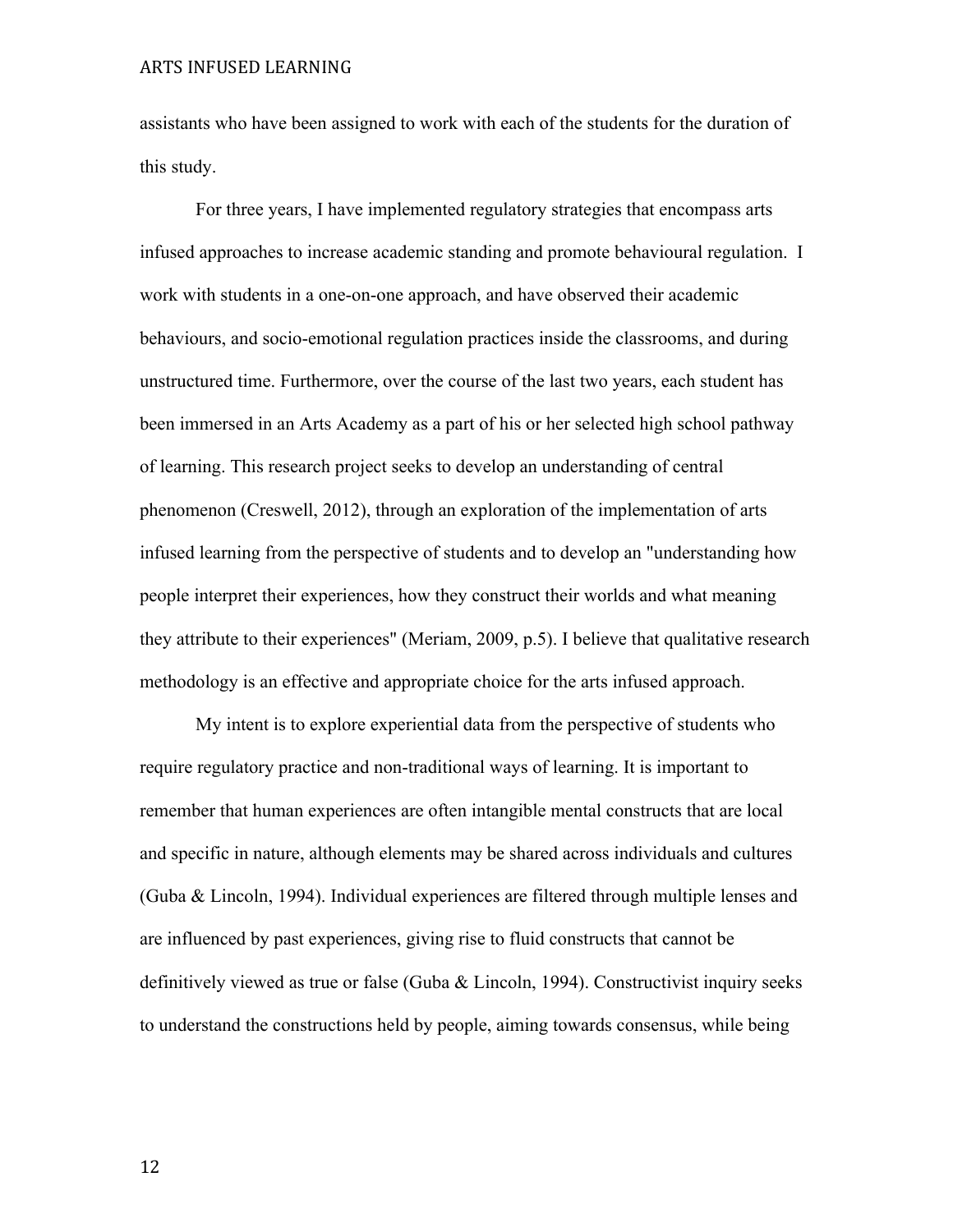open to new interpretations and a more sophisticated understanding (Guba & Lincoln, 1994) and therefore serve as the foundational framework for this research project.

### **Definition of Key Terms**

The following is a list of terms that will be used to guide this research study

- Arts: The four arts disciplines with articulated national standards: art, music, drama, and dance (Consortium of National Arts Education Association, 1994)
- Arts Infusion: Using the arts throughout the curriculum, providing more than one viewpoint, multiple examples, and complementary ways of understanding.
- Arts Integration: is an approach to teaching that integrates the fine and performing arts as primary pathways to learning.
- Core Academic Curriculum: Language Arts, Math, Social Studies, Science
- Curriculum: Plan incorporating a structured series of intended learning outcomes and associated learning experiences – generally organized as a related combination or series of course.
- Post-Primary School: The post primary school in this study enrols students from grade 7-12
- Self-Efficacy: Belief or expectation about one's ability to perform a given task successfully.
- Self-Regulation: The ability to monitor and control our own behaviour, emotions or thoughts, altering them in accordance with the demands of the situation.
- Social Constructivism: Knowledge is socially constructed where individuals create meaningful learning through interaction with others.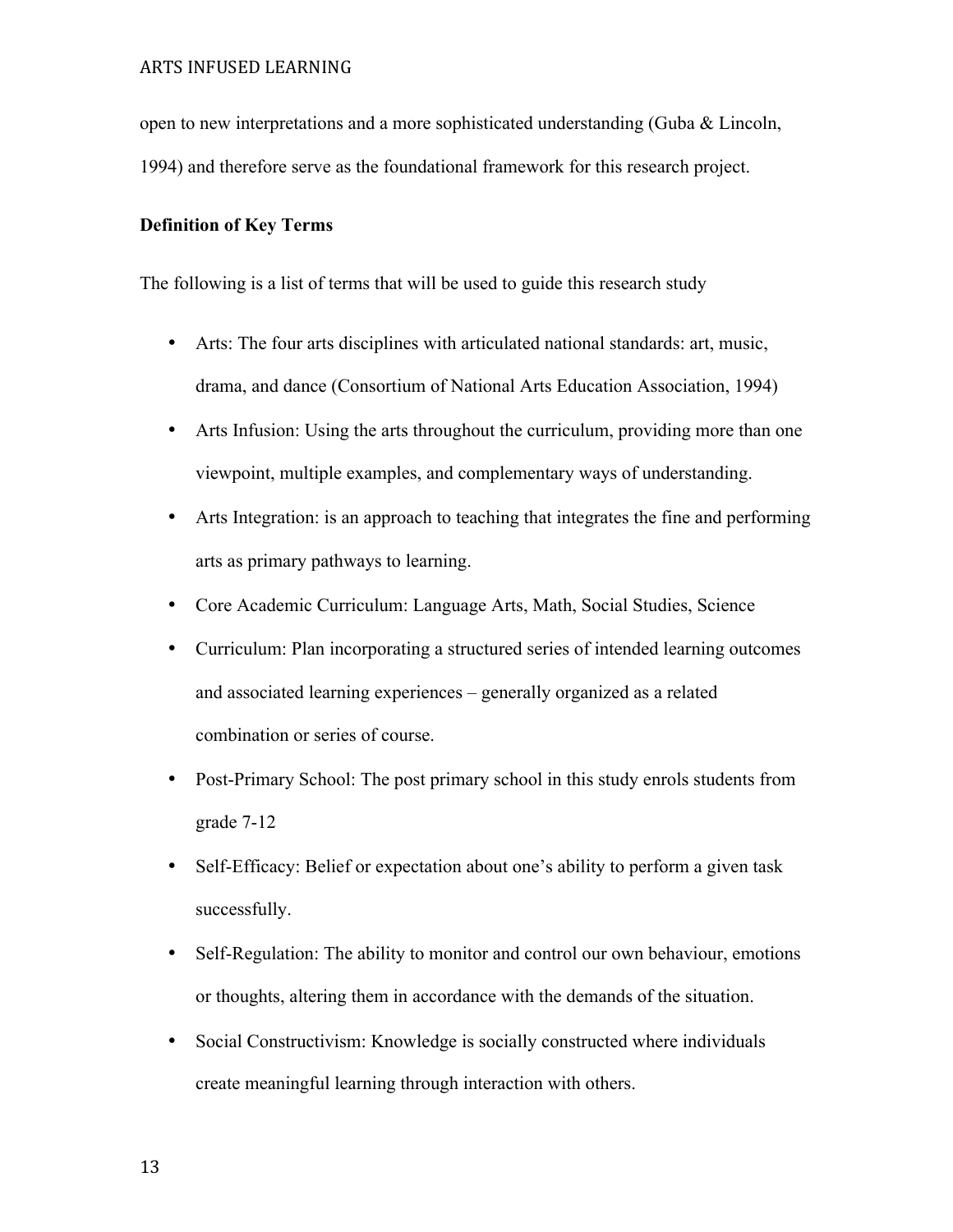# CHAPTER II: REVIEW OF THE LITERATURE

The following literature review addresses three broad questions that impact the effects arts integrated learning has on student achievement. (1) What defines "arts infused learning"? (2) How methods of arts infused learning are implemented? (3) How arts integration facilitates student growth and increases self-regulation? In an attempt to refine the study, the literature reviews teaching methods and implementation in a variety of settings. The review delves into three major themes that emerge throughout the findings (a) performance, (b) engagement and (c) student growth. The thematic findings discuss the impact of arts integrated methods, how it contributes to student growth, and the potential benefits that may result from this model.

In addition to the findings on arts integrated effectiveness, the correlation of arts infusion and its potential impact on facilitating student growth are addressed through the review of the results of teaching practices, case studies, and longitudinal data. The study also includes research about the models of arts integrated learning focus on school wide implementation, teaching methods, and learning practices.

### **Arts Infusion**

Robinson (2013) attests that arts infusion can be best understood, because of the lack of consensus on any one definition, as being defined in three categories: arts infusion as learning through and with the arts, arts infusion as a curricular connection process, and arts infusion as collaborative engagement. Today, student learning has become technology driven, and rather than becoming interconnected, socially - students are becoming disconnected. Through an arts infused approach, teachers are better able to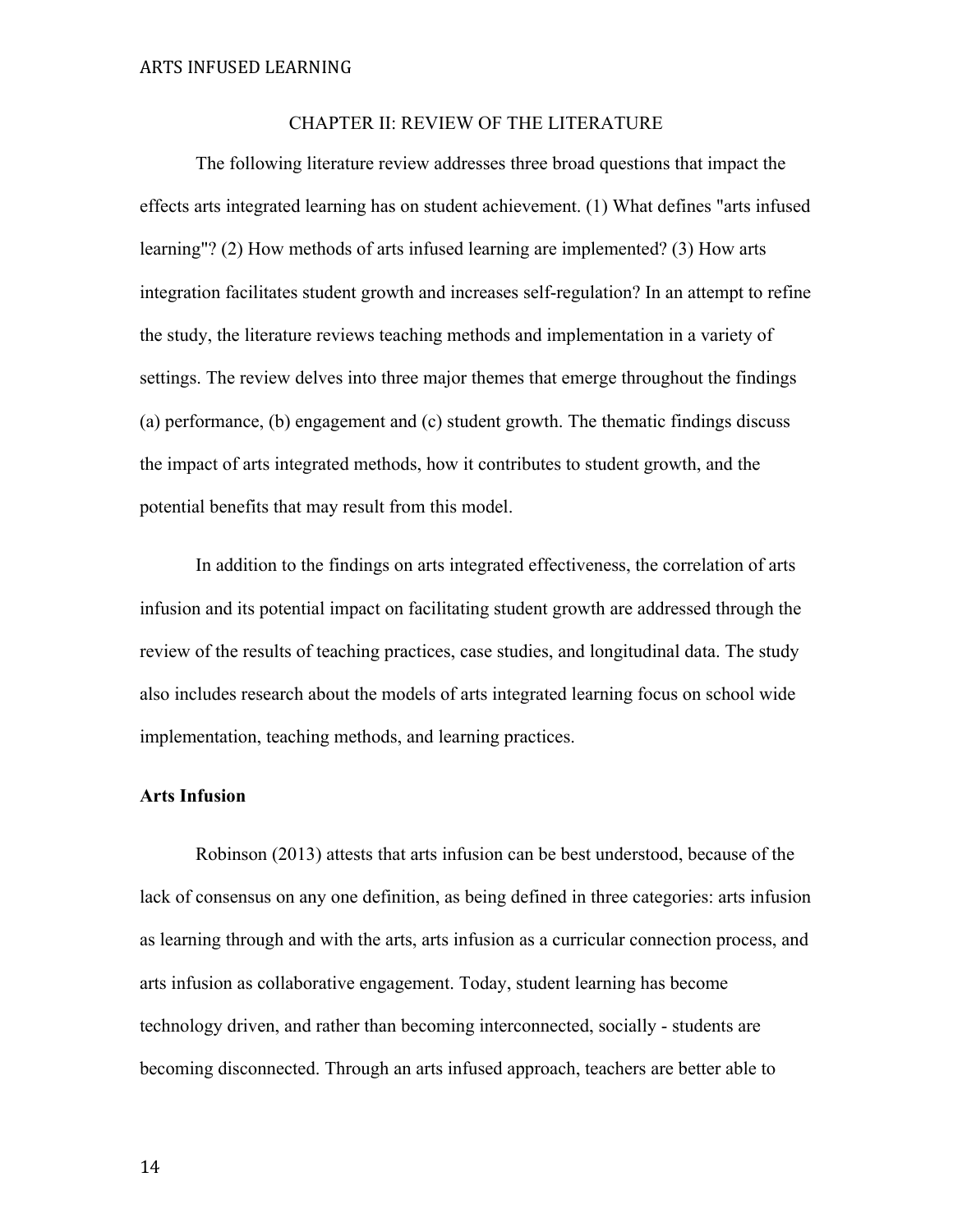bring students together to create a common stage. In arts infused classrooms students are working "with" the art form and "through" the art form to reach academic, social, and personal goals (Cornett, 2007, p.17). More importantly, the personal representations of knowledge can be shared through active individual experience. According to Eisner (2002), the rationale proposed by some is that experience in the arts develops initiative and creativity, stimulates that imagination, and in some arts fields, helps the young learn how to work together. He believes that these personal attributes are vocationally relevant. Thus, even though the projects that students work on in an art class might not look as if they have much to do with the workplace, they are very much a part of the skill set needed to become productive workers. For students to progress academically, they must become involved in the lesson. The fundamental importance of arts infused learning is to allow the student to become a part of the collective process, collaborating through art.

Jensen (2001) elaborates on the benefits of arts education. Jensen believes that measuring success through high-test scores limits a student's potential to excel. In the recent study, *Arts with the Brain in Mind,* Jensen conveys that the arts develop neural systems that often take months and years to fine tune. It enables students to build mental constructs that frame a set of examples sharing a common identity and apply authentic connections between two or more disciplines. Jensen affirms that a school should value the many non-academic benefits of the arts.

#### **Arts Infused Schools**

Integration of arts is also evident in both the private and public education school systems. A prominent example of the integration model is the Reggio Emilia School.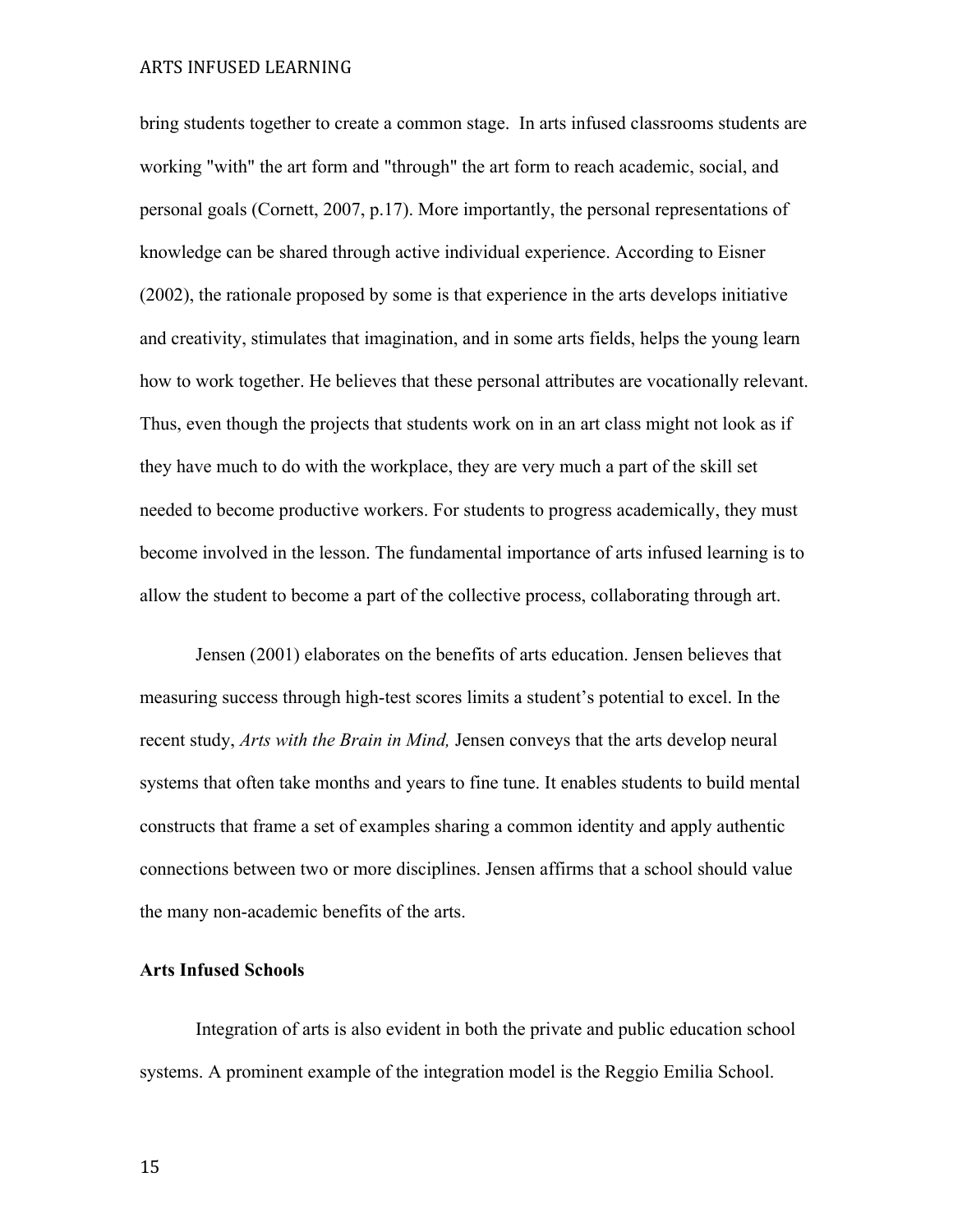Originating in Reggio, Emilia, Italy, primary teachers have taken the time to carry out a process of collaborative examination and analysis of teaching and learning about students. Broadening constructivist theory, the Reggio approach invites students to learn according to their own interests. The institution invites students to become both the decorators and designers of their lessons, using a constructivist, kinaesthetic approach (Linn, 2001). A co-teaching model supports the learning approach, whereby; the teacher collaborates with an Atelierista - a trained visual artist, to create lessons that are student guided. Hendrick (2004) states that the role of the teacher in a Reggio Emilia school is to be a collaborator instead of a leader and developer.

# FIGURE 2.1





In the pictures above, each classroom is transformed into a studio for learning, and the student, facilitated by the teacher and the Altelierista, become the curators of their own designs. Margaret Inmann Linn was a part of a group of educators who studied the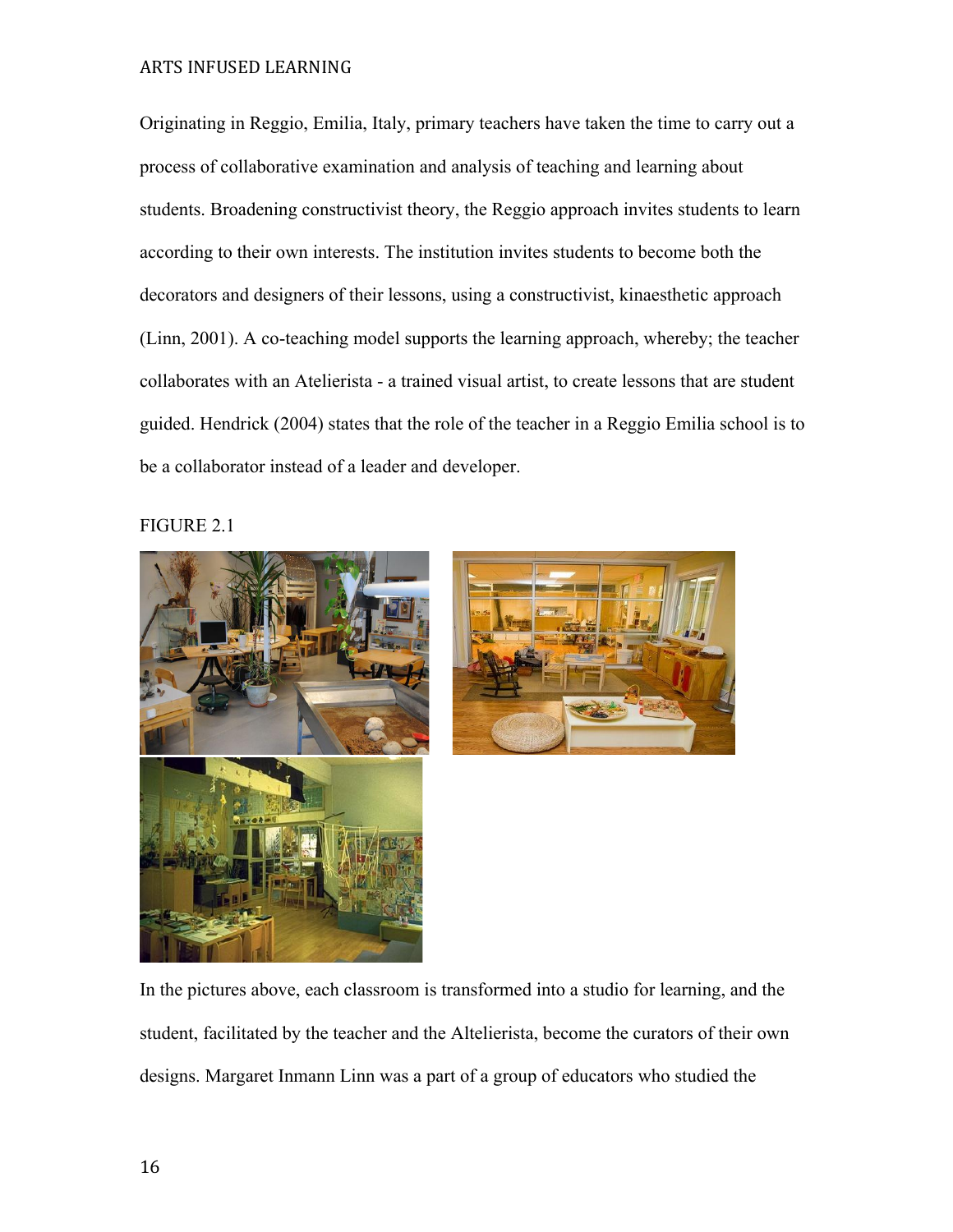Reggio model in Reggio, Emilia, Italy. One of the core concepts that was accentuated throughout the tour was that:

Reggio's core value of the competent child directs choices about all aspects of the child's development. Emotional development is, at times, encouraged by exposing children to material that might be frightening to some. The idea is to help them develop necessary coping skills in the context of a supportive group. Intellectual development is encouraged through a similar belief in the child's ability to make meaning of material that is serious (Linn, 2001, p. 332).

A key component for the effectiveness of arts infusion is that the students learn how to self regulate by recognizing that failure is a normal part of life. Linn observed that in Reggio schools, failure is addressed differently. If a child is struggling, an acceptable practice is to seek help from another student to finish the work. This encourages the independence and self-advocacy without having the consent of the teacher pre-selecting a partner. The founder, Loris Malaguzzi, expressed that "children with special needs (or 'special rights' as they are called in Reggio Emilia) are not limited by adult perceptions of their cognitive functioning and are included in all activities (as cited in Linn, 2001, p.334). From a Reggio perspective, one of the most important parts of being a life-long learner is the ability to always be learning from your peers or co-workers. If one is able to truly listen to what someone else says, digest it, and critically analyze it, then they are much more adept for future success (Linn, 2001).

Another example of the integration of arts within a school system is found in Harlem, New York. Bryce (2012) referred to the program as "Mano a Mano" reflecting the values of a unified, collaborative school community that approaches education and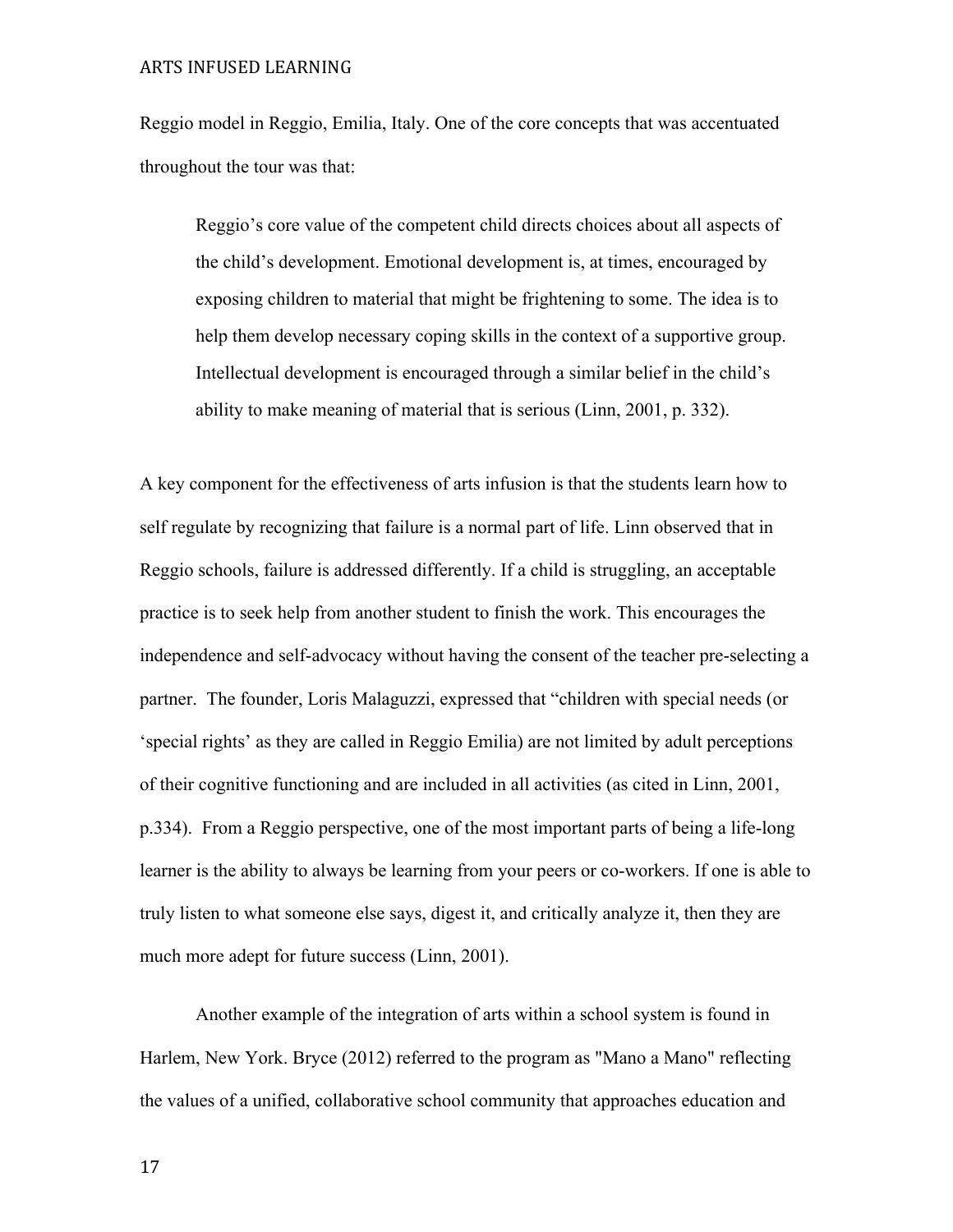learning from the perspective that 'it takes a village to raise a child (African Proverb)' (p. 179). Students have the opportunity to explore all art forms in an attempt to enhance their literacy whilst working collaboratively. The focus is to improve visual literacy through exploration of various elements of visual arts. The results of the program found that students "became motivated learners [and conclusively] art enhanced and improved children's visual literacy" (p. 179). At the James Welden Johnson Leadership Academy in East Harlem, the core emphasis of the school is the integration of arts literacy in both a community / whole school approach. Bryce unveils the schools infused approach by capturing the artwork that students create, explore, and use to create a deeper understanding of the curriculum that is studied.

### **Approaches for Integration**

Setting the stage for learning requires techniques that will allow students to work together. In 1960, Dorothy Heathcote developed the Mantle of the Expert approach in drama education; the method encapsulates the idea that treating children as responsible experts increases their engagement and confidence. Heathcote and Bolton (1994) state that the primary importance of Mantle of the Expert approach is to create a problem or task, and in role, explore the knowledge that can be discovered. Drama for learning provides students with the chance to develop a strong personal connection with the material. Bolton, a contemporary of Heathcote's, proposes that both participants and teachers may be misled to believe that a performance of a work necessarily leads to understanding that work. Therefore, in order to create a deeper understanding, the student needs to develop an intense exploration of their assigned role. Then, "scrutiny of each other's work is built in as a part of the mantle of the expert system" (Heathcote & Bolton,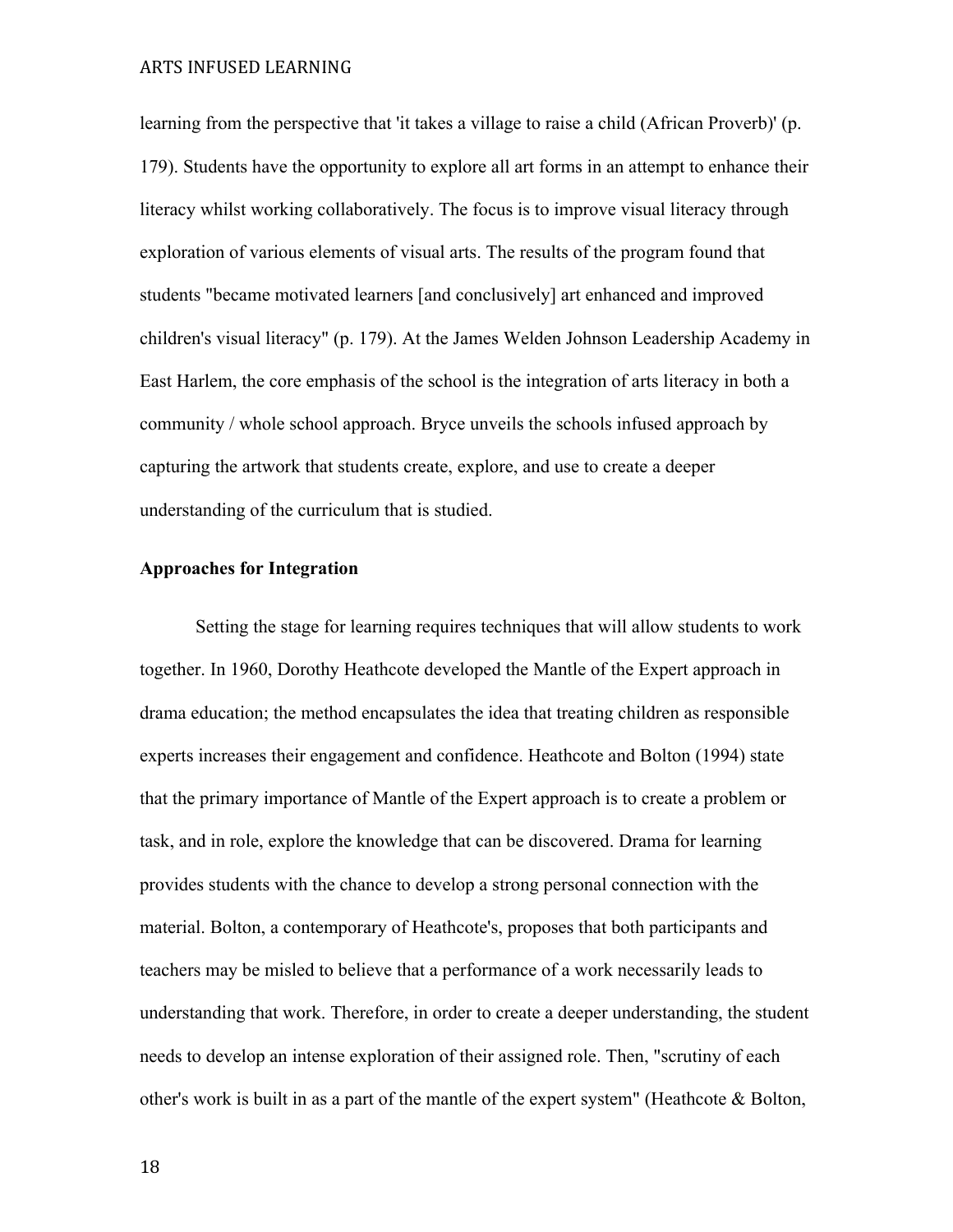1995, p. 190). The dual reality of Mantle of the Expert is the idea that students focus on what is being learned, and how it is being learned. The teacher can employ skilful questioning techniques that can unknowingly invite the students to reflect on how the learning is unfolding and, if negotiations are necessary, to reconstruct an alternate way of learning.

In *Critical Links*, a compendium of arts education research, Catterall discusses the relationships between affective development, cognitive development, and learning. As defined by Catterall, the term "affective" in this context means an increased interest in learning, self worth, and willingness to try new things (p.8). His findings reveal that as learners develop cognition, they develop abilities and expertise that support academic and social learning. Heathcote's affective approach leads students to become cognisant of their role in learning, and gain expertise from the role they assume as an expert. In the video *Teaching through Drama,* Heathcote reveals her central philosophy (Manchester Metropolitan University Institute of Education, 2008):

Drama is about man's ability to identify. It doesn't matter whether you are in the theatre or in your own sitting room. What you're doing if you are dramatizing is putting yourself in somebody else's shoes: Man's gift, with which we seem to be born, of just putting ourselves instantly into somebody else's shoes and having a sort of total picture of how it must feel to be feeling like that person right now. We have as yet not done very much about harnessing this to the education of our children but everybody uses this. We don't know how young they are when they begin to use this. It's just about time we said to ourselves -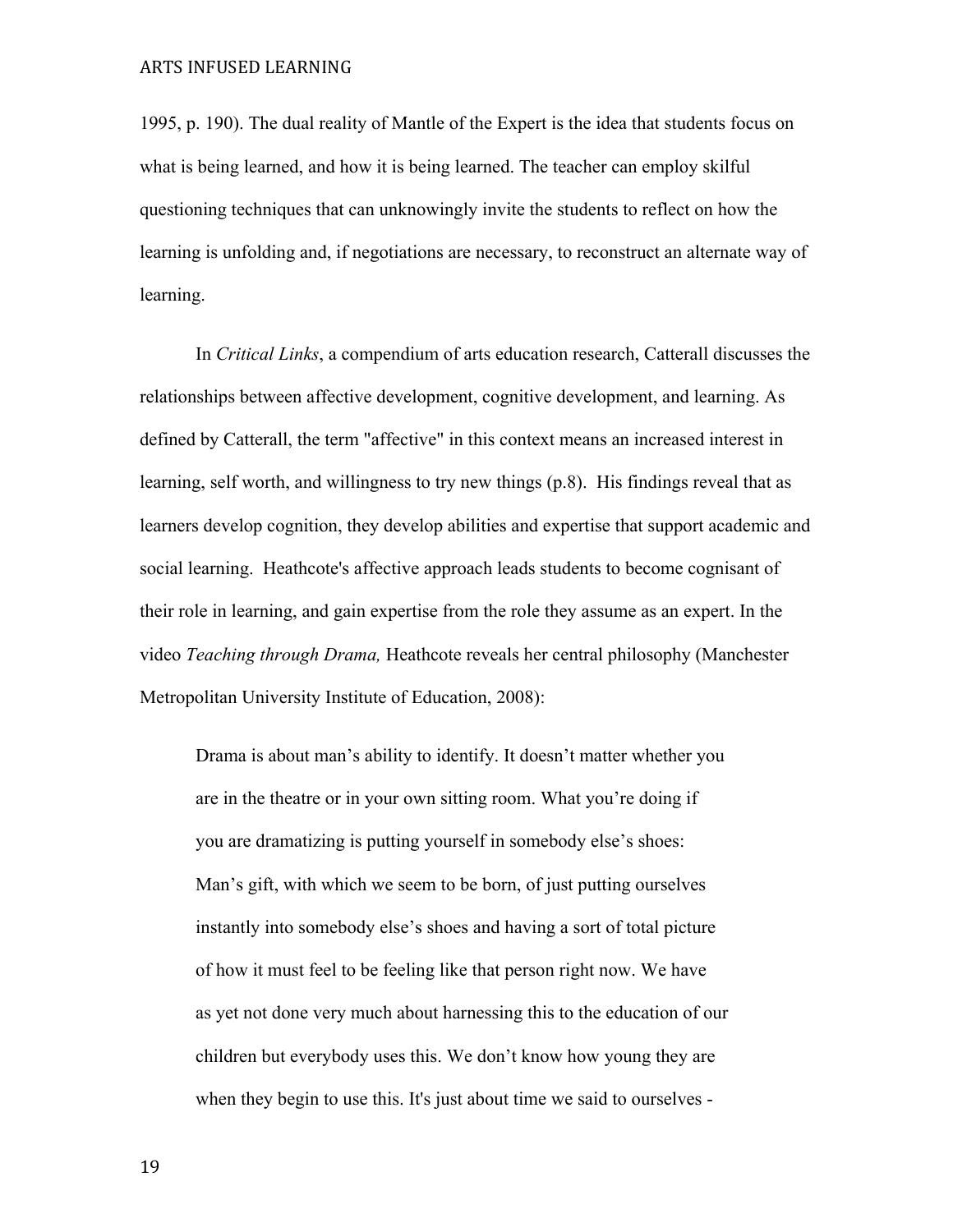Can we use this in the classroom situation? ( p. 9).

Heathcote immersed the world of education with drama. Her philosophy focuses on the importance of creating authentic experiences for students to learn about the real world.

In a recent study, Stig Eriksson in the book *Distancing at Close Range* (2009) expanded on the idea that trust, distancing, and the integration of theatre arts in core curriculum deepens classroom drama and increases the inherent learning in dramatic experiences. The comprehensive text "investigate[s] distancing as an arts education concept, focusing particularly on its importance in drama education" (p. 13). Eriksson focuses on four dramatic traditions Scklovsky's Formalism, Brecht's Epic Theatre, Heathcote's Process Drama, and Bullough's Aesthetic theory. His core philosophy aligns with the Nordic tradition of dual aims for arts pedagogy, "to learn by learning to play theatre" (p. 23). According to Eriksson, distancing has a prominent position in arts education. It allows the actors to separate from their personal attachment, and recognize the core understandings of their assumed role. He claims, " a significant reference for breaking up habitual perception by distancing is the concept of making strange" (p.66). In the context of Heathcote's approach, in any given subject - an integral part of the learning experience is starting from the beginning. If a student can detach from the knowledge they have acquired, and learn through 'making strange' the artistic process will be more authentic. Through de-familiarization (the act of making strange), reflection is realized by looking at the ordinary with new eyes, and make what is familiar, strange.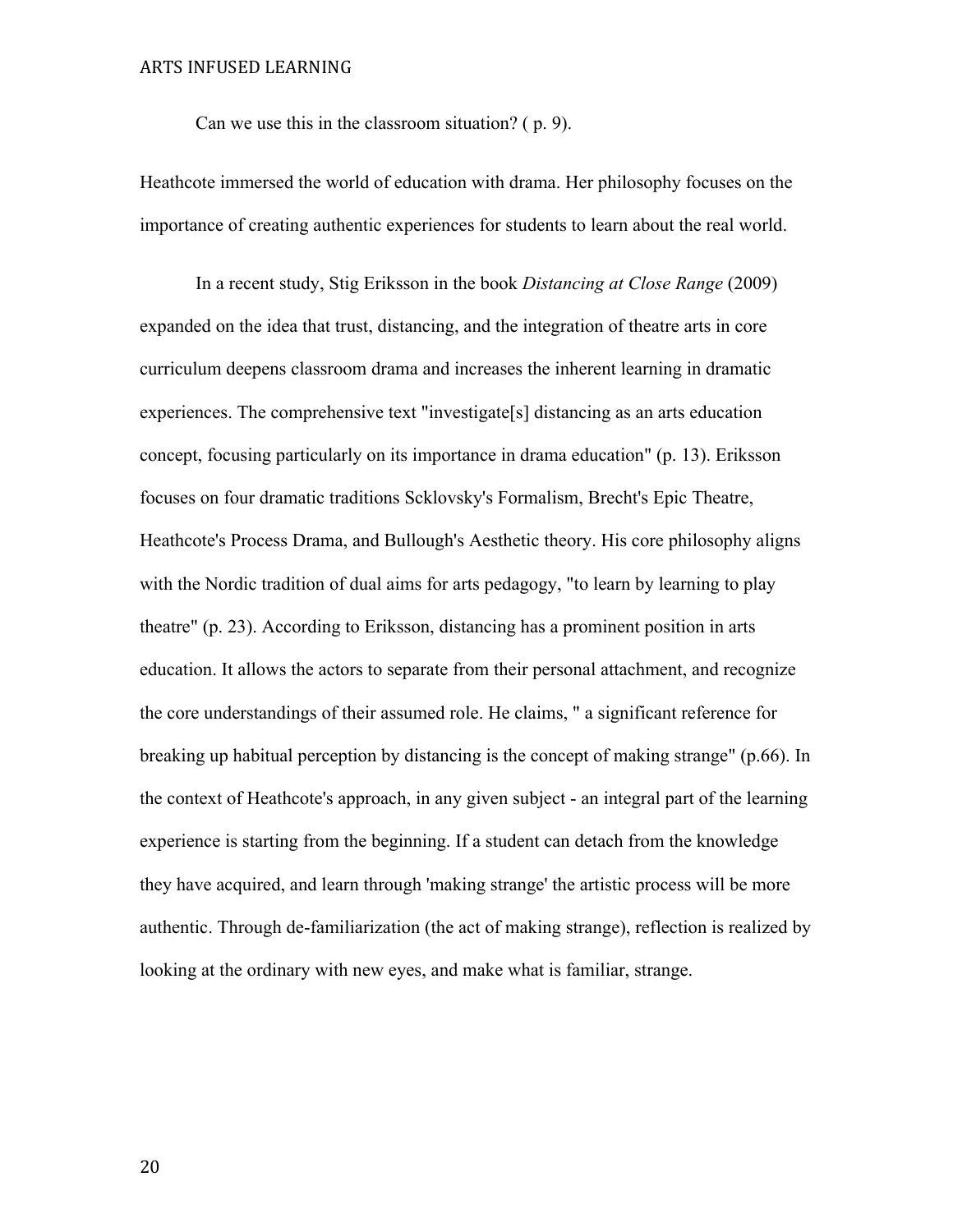#### **Self-Regulation and the Arts**

Most studies of self-regulation in the arts concern the application of specific learning strategies in tasks that involve easily represented information. However, learning through the arts tends to be more complex. In a past study, Baum, Owen, and Oreck, (1997) observed talented New York City elementary school students engaged in arts classes in dance, art, music, and theatre. Students who were not enrolled in the arts integrated courses generally scored below grade level in reading tests, and more than 25% were at risk for failure. However, in the arts classes the gap between high scoring and low scoring students was not as apparent, and students demonstrated high levels of motivation and self-regulation. The researchers developed a list of ten notable behaviours that contributed to the students' success in the arts integrated classroom. (1) ability to pay attention (2) perseverance (3) problem-solving (4) self-initiating (5) asking questions (6) risk-taking (7) cooperating (8) goal setting (9) using feedback (10) being prepared. The researchers inferred that the focus on skill development rather than content-based learning makes the process itself more transparent for the learner. Immediate performance feedback allows the learner to gauge the effectiveness of their learning strategies and judge their progress toward explicit, relevant goals.

## **Student Achievement**

Over the last decade researcher James Catterall has conducted several studies on the critical links between how arts integration facilitates student growth. In *Doing Well and Doing Good by Art,* critical links are shown between economically disadvantaged children in the areas of basic reading comprehension, and increased achievement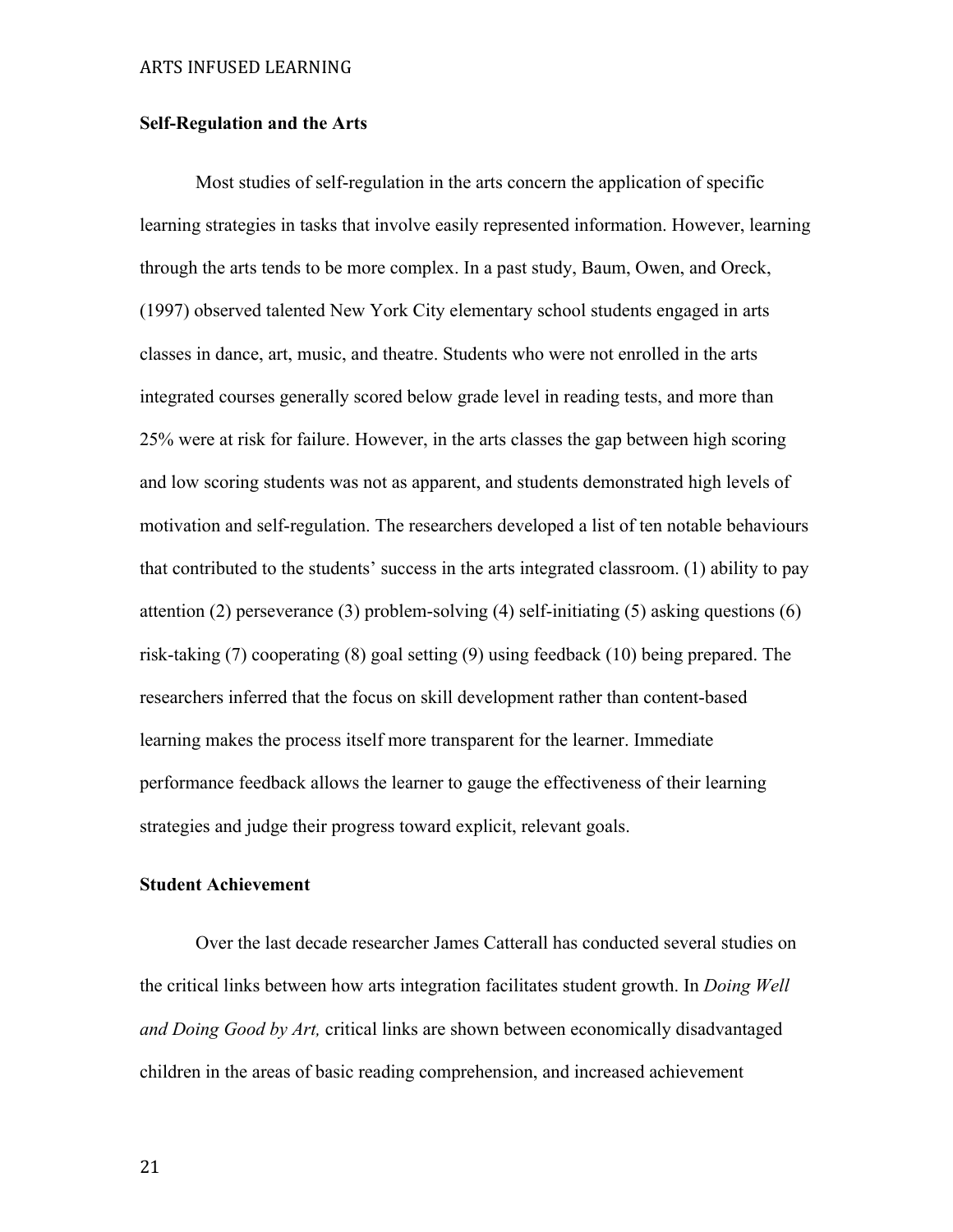motivation. The objective of the study is to provide important empirical data for the significance of the role that arts infusion plays in preparing young people for both academia and life.

In the late 1990s, James Catterall and colleagues analyzed data from the National Educational Longitudinal Survey (NELS:88), a study of 25, 000 secondary school students over four years. In 2009, Catterall analyzed ten additional years of data related to the same cohort of students, now age 26. The researcher correlated the relationship between arts-involvement and heightened student performance. The methodology of the study used a database of the U.S Department of Education that tracks student responses to surveys over time. The research findings reported significant advantages for arts-engaged low-SES students in college going, college grades, and types of employment (jobs with advantageous future possibilities). Also, the study found that low income ELL (English language learners) students excel in arts-rich versus arts-poor schools. Students who were granted an opportunity to learn through arts rich programs, even struggling learners, were more productive and politically involved as young adults. The study's results demonstrate that longitudinal data are necessary for supporting the idea that arts infused learning promotes self-efficacy, and increases student learning – even those who face academic challenges.

Arts infused teaching broadens and increases access to education by providing multiple ways to derive meaning from academic and social curricula. In the section *Involvement in the Arts/Success in Secondary School*, the researcher illustrates a 1998 monograph published in the Americans for the Arts. The research results showed a strong statistical difference between low-art, and high-art groups. Additionally, Catterall's study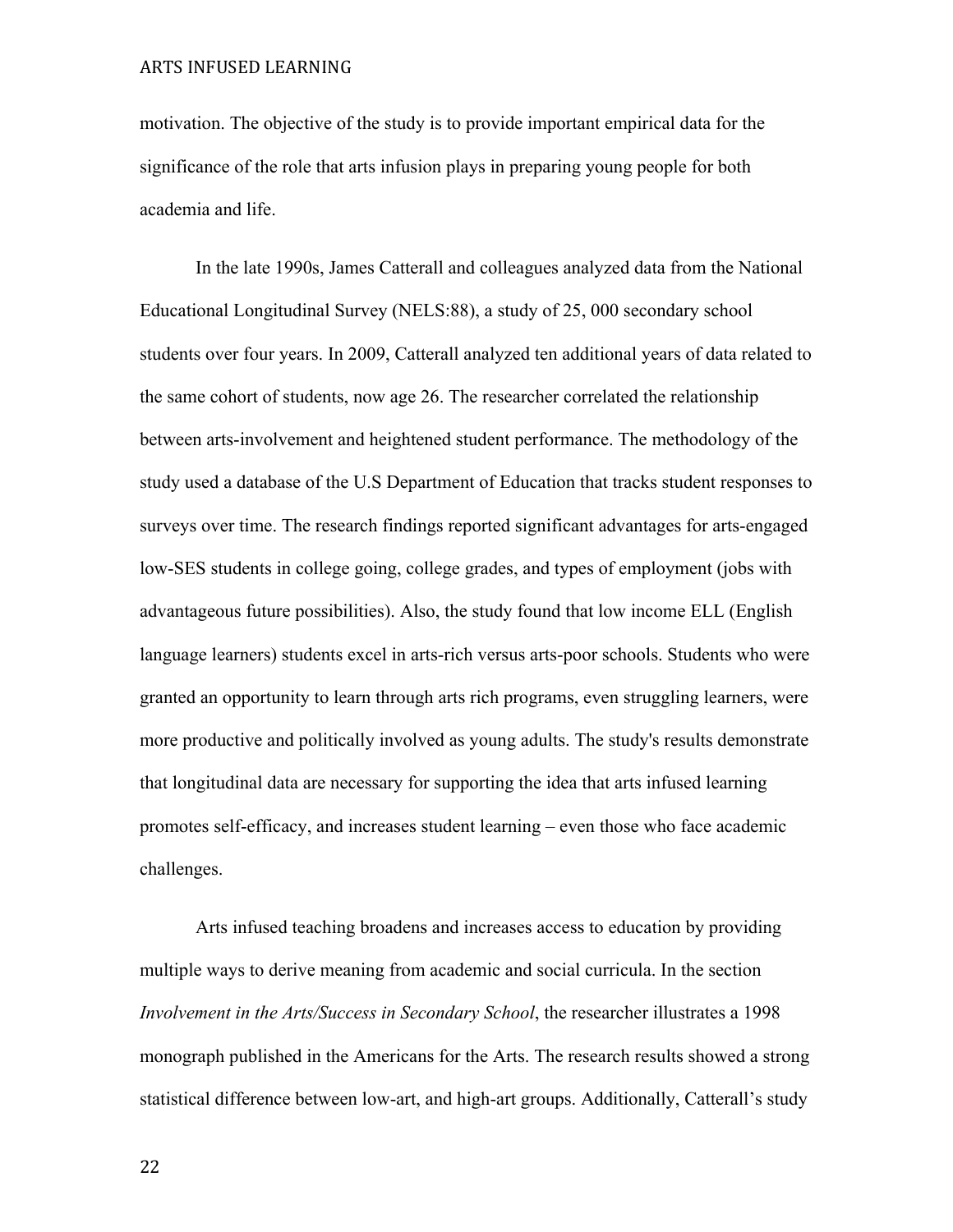reveals the impetus to educate the student beyond the 10th grade, which in turn, leads to the decade long study that clearly identifies that arts-infused learning leads to stronger academic results. Students of low socio-economic status who attended schools that were characterized as "arts rich," as opposed to the students who attending schools that were "arts poor," benefited in terms of college attendance, academic achievement, and both community and political volunteerism.

### **Arts Infusion and Learning Ability**

Eisner (2002), in his study "What can education learn from the arts about education," discusses how arts integrated learning introduces flexibility to a standardized educational environment and invites opportunities for teachers to promote creativity and individuality. One of the practices that are discussed in Eisner's study is the parallel between arts integration and increased success of struggling learners. In one of the programs developed for third graders who were struggling readers, art teachers and reading specialists combined performing arts with instruction. Through recitation, and performance - students that were involved in the program, compared to those who were not involved, demonstrated a heightened comprehension of the story they were given. Eisner contends that a collaborative, interdisciplinary teaching experience provides deeper experiences for both the teacher and the student. In a similar study, Mardirasian and Fox (2013) found that a performing arts reading program, with third grade students, increased comprehension primarily in the story that the students performed. The researchers found that close interaction with the text, and reading aloud for learning, improved comprehension. As aforementioned, the impetus of learning is that 'how' a subject is taught is as important as 'what' is taught.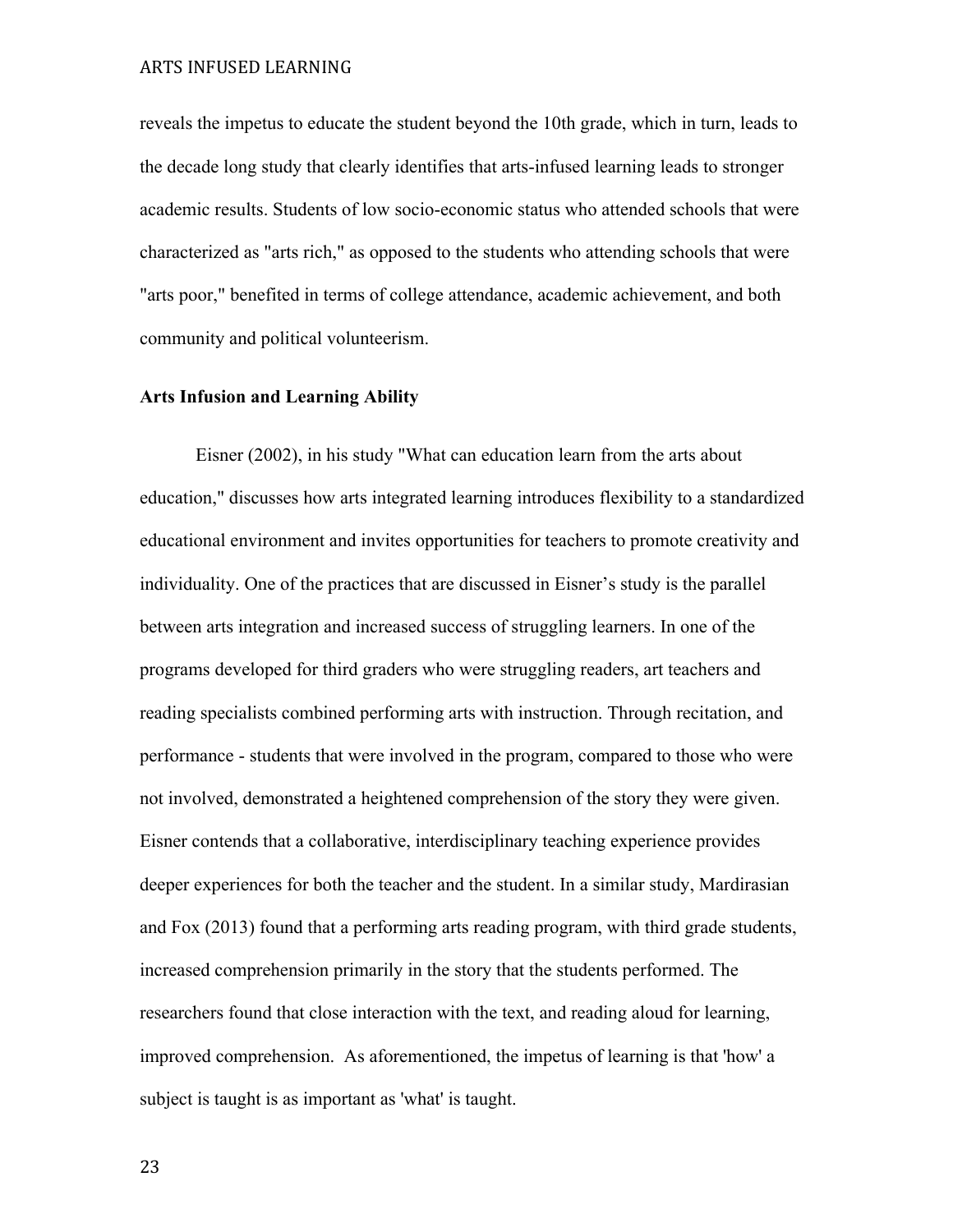Eisner also believes that "In teaching, whether a teacher is considered to move swiftly or slowly depends not only upon the teacher's rate of speech but also on what the student brings to the occasion. For some students, swift is slow, and for others, slow is swift. It is the character of the interaction that defines our experience (p. 24). The locus of control should inspire students to master their own learning, rather than force them to conform to the classroom expectations. Educators often rely heavily on covering core content and teaching "to" the students, rather than teaching and learning "with" them. The self-efficacy of a student is highly dependent on motivation, as well as on pedagogy and classroom instruction. For students to understand the regulatory processes in which they need to excel, they must be motivated towards a goal and have opportunities to apply personal strategies. Many students suffer from low self-efficacy and low teacher expectations; the classroom may offer few opportunities for them to apply their skills or most effective learning strategies (ArtsConnection, 1997; Baum, Owen, & Oreck, 1997).

### **Arts Infusion and Communication**

In an attempt to measure the impact that arts-infused learning has on the individual learner, Burton, Horowitz, and Abeles (1999) investigate whether any transfer occurs through learning through the arts thus impacting learning in non-art subjects. More importantly, the research explores the relationship between arts learning, creative thinking, and self-concept. The researchers used numerous tests to assess creativity and learning, and their impact on academics. More than 2400 students in fourth, fifth, seventh, and eighth grade in over 12 public schools where arts specialists taught integrated and discipline based art instruction were used to measure the outcome. The researchers tested students' figural creativity and academic self-concept. They also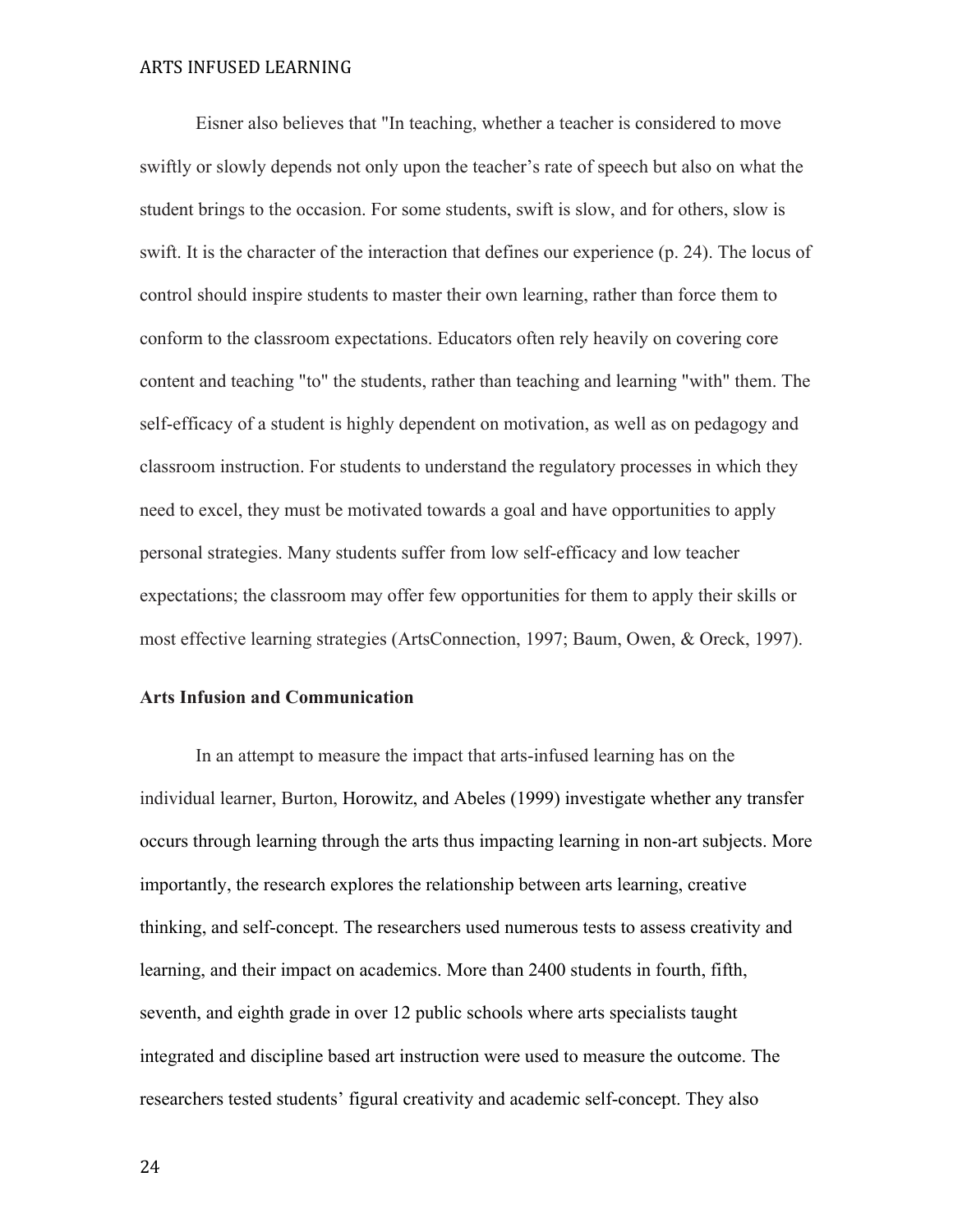administered three questionnaires to teachers asking them to rate: 1) their perceptions of students' imagination, risk-taking, expression, and cooperative learning; 2) their school climate in terms of affiliation, student support, professional interest, achievement orientation, formalization, centralization, innovativeness, and resource adequacy; and 3) how much they integrate the arts, collaborate with arts specialists, and use the arts as a tool to teach other subjects.

The research found that students in high-arts groups were better able to express thoughts and ideas than peers in low-arts groups. The students who were educated through higher arts integration could convey their ideas, and communicate with more clarity than students who had minimal arts exposure. In terms of social behaviour, high arts students could articulate their understanding creatively, cooperate with other students, and reveal their understanding publicly. In addition to creativity, students in high-arts groups also demonstrated a better rapport with teachers, and more sustained focus. With on-going financial cuts in education, arts integrated programs are often among the first to be eliminated. Popular research suggests that arts infused learning not only increases academics, but it fosters individual growth in communication, and social involvement. Low performing students need to build self-confidence and self-efficacy in their learning abilities and develop a level of metacognitive knowledge to recognize their strengths. They then need to find practical ways to apply those strengths to solve academic tasks.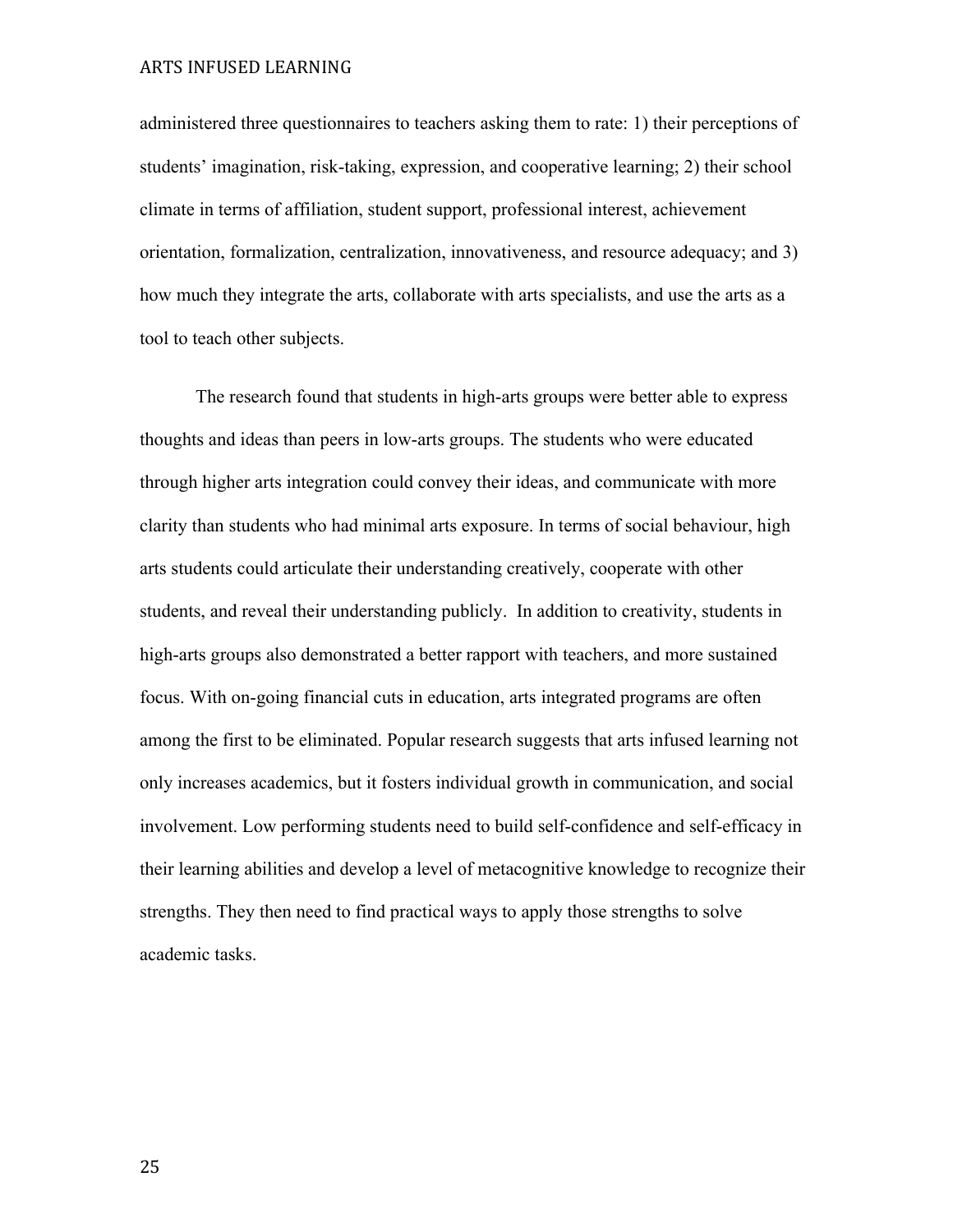### **Limitations of Arts Infusion**

Arts infusion within a school system has undeniable strengths. However, within every model of learning there are identifiable weaknesses. Lajevic (2013) believes that educators use too much of their prior school methods and their own personal style, rather than embrace innovative learning models that involve the student. The researcher believes that teachers and administrators resort to methods that provide them with personal comfort, and if art is not a subject of comfort, they easily revert to methods that are familiar. Lajevic states that it is necessary to 'move beyond' what earlier encounters in education might have taught us, and enter into risk-taking where uncertainty takes an important role in teaching and learning (p.52). In conjunction with levels of comfort, time is also a factor in integrating arts within the curriculum, and within regulatory practice. Planning an integrative lesson for a teacher who is not experienced will inevitably require additional time. McCracken (2013) believes that the greatest challenge is that teachers are not familiar with the art standard, and oftentimes they have to explore the standard. Additionally, more professional development is required so that teachers, counsellors, and administrators can begin to integrate arts with more knowledge and independence.

The educational research and underpinnings that have been reviewed within Chapter II, have explored literature that communicates the impacts that arts infusion have on increasing regulation, and promoting learning. In order to provide an in-depth exploration of the views of students and staff, a phenomenological study was adopted using interviews and focus groups to elaborate on its effectiveness both inside and outside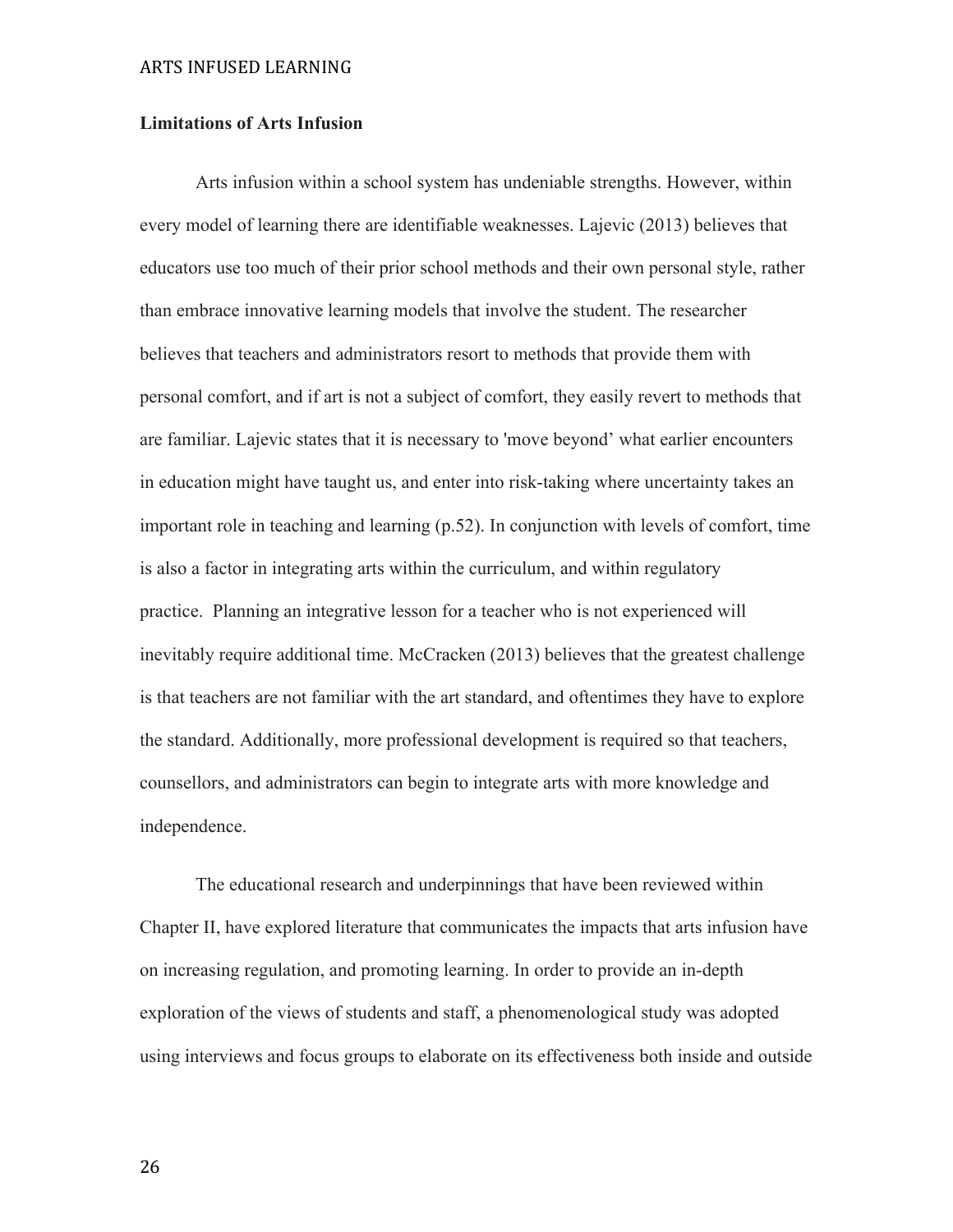of the classroom. Further details of the research methodology will be elaborated on within Chapter III.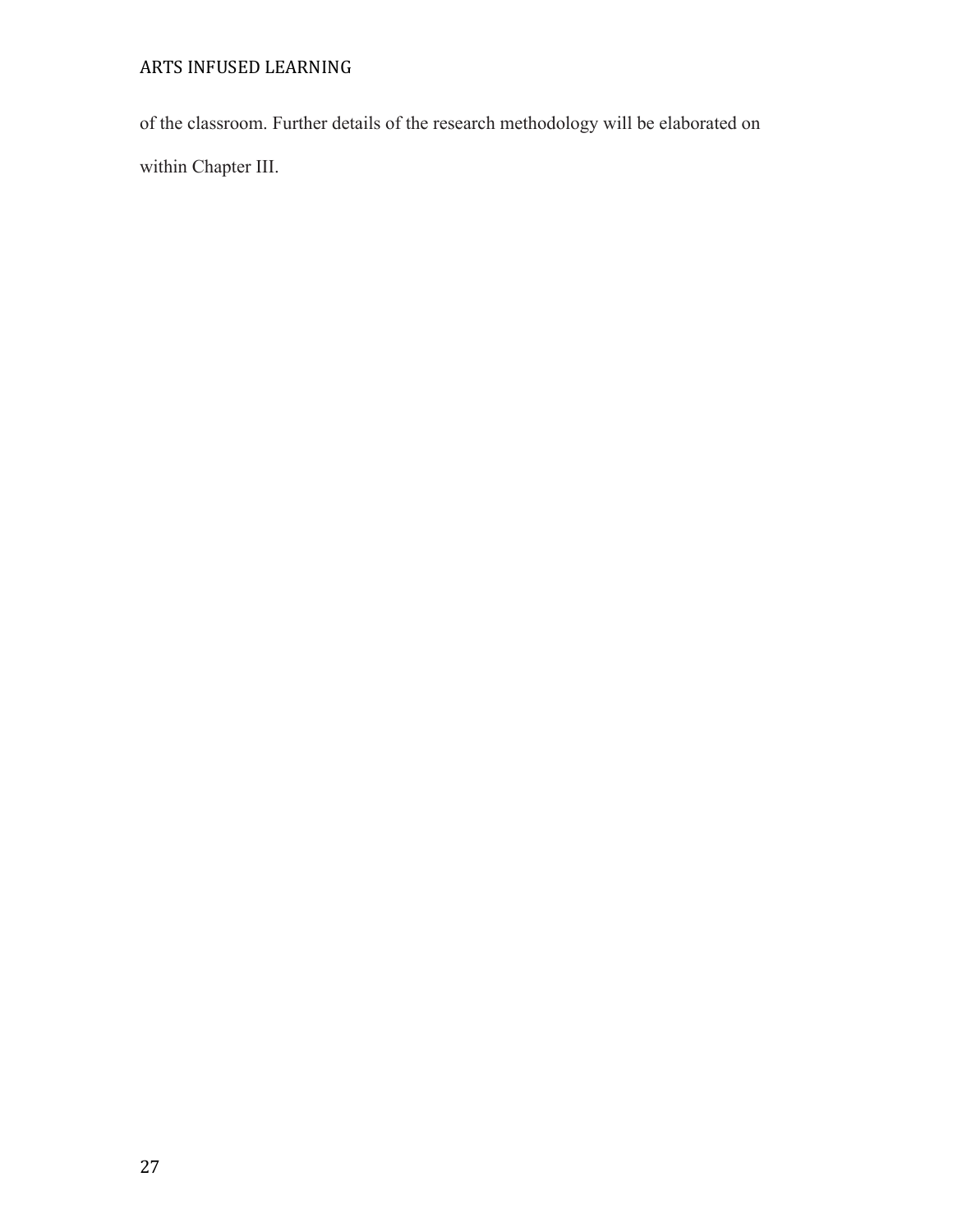#### CHAPTER III: METHODOLOGY

### **Research Approach**

The basic qualitative research project that I am undertaking during Memorial University of Newfoundland and Labrador's Fall, Winter, and Spring term in the 2017- 2018 semester(s) explores the experiences of 3 students who are currently funded under the Alberta Education criteria for code 42 (Severe Emotional/Behavioural Disability), and were immersed within arts integrated classroom to promote academic and socioemotional growth. The research project seeks to develop an understanding of a central phenomenon (Creswell, 2012), the exploration of the implementation of arts integrated methods is used to develop an "understanding how people interpret their experiences, how they construct their worlds and what meaning they attribute to their experiences" (Merriam, 2009, p.5). Consequently, the research methodology is determined to be an effective and appropriate choice for the research project because it is based on the principle that human perception is not passive, but rather "consciousness is always consciousness-of-something" (Gubrium & Holstein, 2000, p. 488). According to Hammersley (2000), the phenomenological approach to research eliminates presuppositions and traditionally held assumptions and offers the best opportunity to reform policy making and practice in education. Phenomenological methodology provides an important perspective from which to study instructional practices, and what they mean to the teachers, and the students in the school.

Similarly, Cornett-DeVito and Worley (2005) focused on how students with learning disabilities perceived their instructors' competency in differentiating classroom lessons, while presenting a different way to assess the effectiveness of teachers within an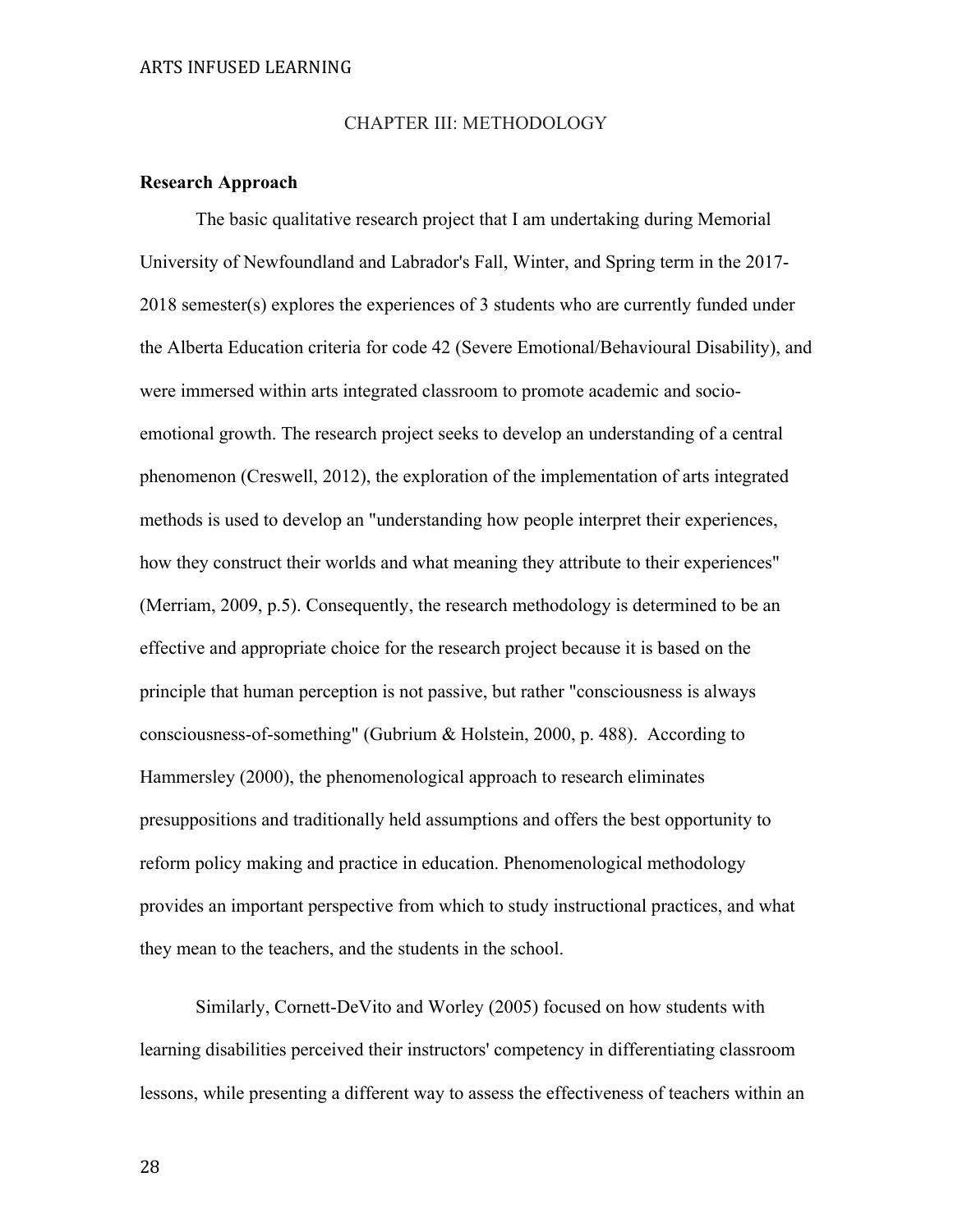inclusive classroom. Rather than rely on test scores, the phenomenological approach looks at the situation through the eyes of the students. Through a phenomenological study I intend to discover previously unidentified problems, as well as successes that might normally have been ignored.

# **Sites and Participants**

Each participant was selected from the Special Education Funded List, and after providing informed consent or receiving informed parental consent, the volunteer student became a participant in arts infused learning, instruction, and coaching. The location for the study was at a post primary school in Northern Alberta.

Arts infused strategies were implemented in language arts and social studies, to study the effects arts integrated learning has on student learning. Students were introduced to role playing, recitation, and arts infusion; which, for the purpose of this study was education concerned with one or more of the fine or applied arts, including studies or creative experiences. In addition, the classes participated in three interdisciplinary workshops in semester one and semester two. The workshops served two instructional purposes: (a) to reinforce reflective practices through a component of curricula design; and (b) to create a learning laboratory for students to understand the curriculum through an arts infused approach. The workshops were divided into three components: 1. acting (kinaesthetic learning); 2. reading aloud (recitation); and 3.reflection (through preferred art medium). Achievement was measured by the student's ability to self-regulate for participation, and achieve the required learning outcomes.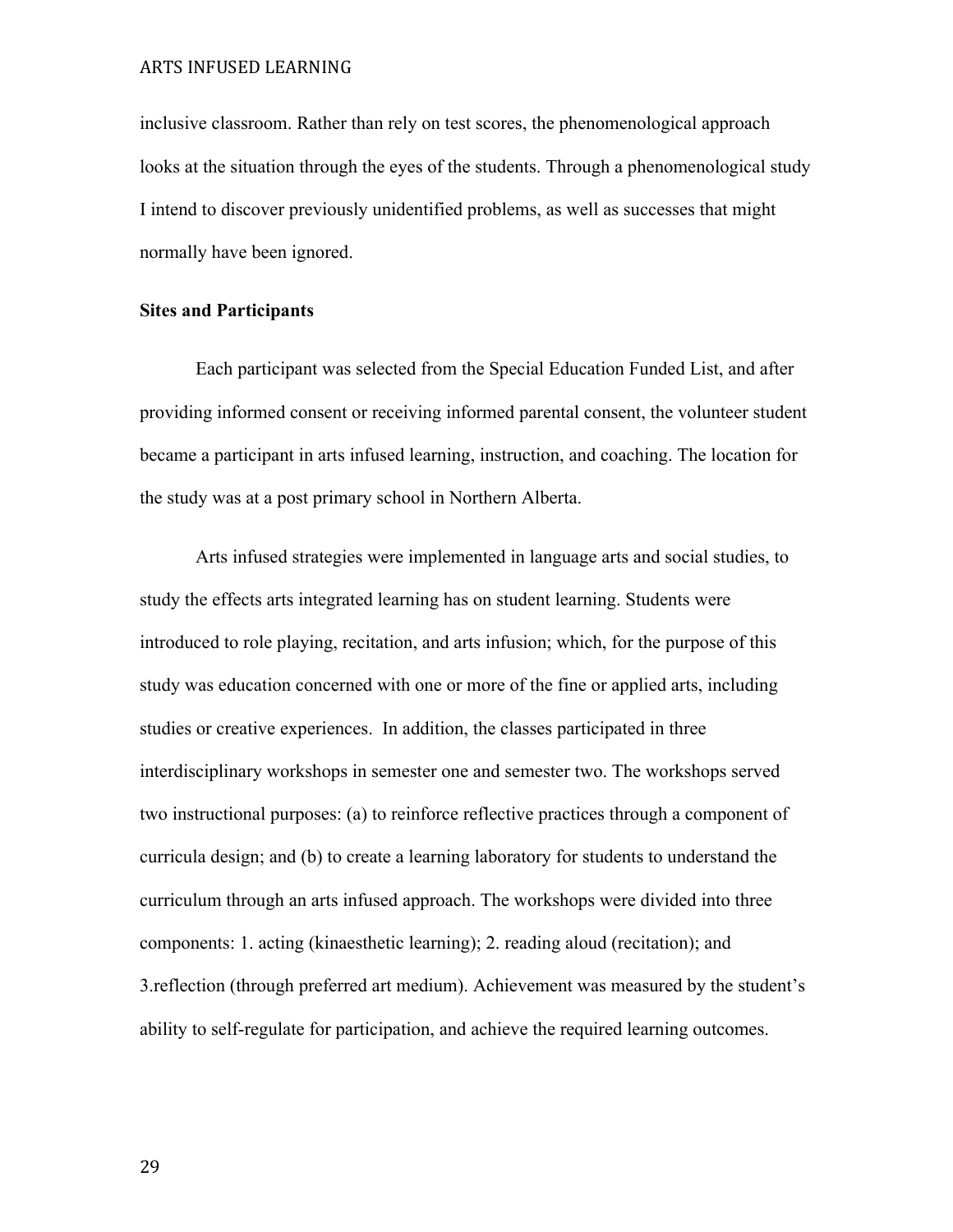Purposeful sampling was utilized by selecting 2 males, and 1 female. 2 males from grade eleven, and 1 female currently enrolled in grade 11 classes. Also, 3 educational assistants were selected to provide insights and observances about the benefits of each strategy for their assigned student. The students who were willing to orally articulate their experiences regarding the central phenomenon (Creswell, 2012) were interviewed. The purposeful sampling strategy was used to (i) select students who can best help us understand our phenomenon and (ii) develop an understanding that might give voice to "silenced" people (Creswell, 2012). Additionally, maximum variation sampling was used to select individuals based on different characteristics or traits (Creswell, 2012) in an attempt to better reflect local, cultural, ethnic, and religious diversity within the selected northern Alberta urban community. The intent for maximum variation sampling was to gain multiple perspectives on the effectiveness of arts integration lessons have on student regulation and achievement. Emmel (2013) notes, with purposive sampling, the researcher is reflexive and makes decisions in response to empirical findings and theoretical developments that occur in the study. Maxwell (2013) contends that the researcher's intent is not to generalize from the sample to a population, but to explain, describe, and interpret. Therefore, through purposeful maximum variation sampling, multiple perspectives will be assessed.

# **Data Collection Methods**

#### **Interviews**

The intent of the research project was to capture student experiences and feelings regarding their engagement, confidence, and increased comprehension when core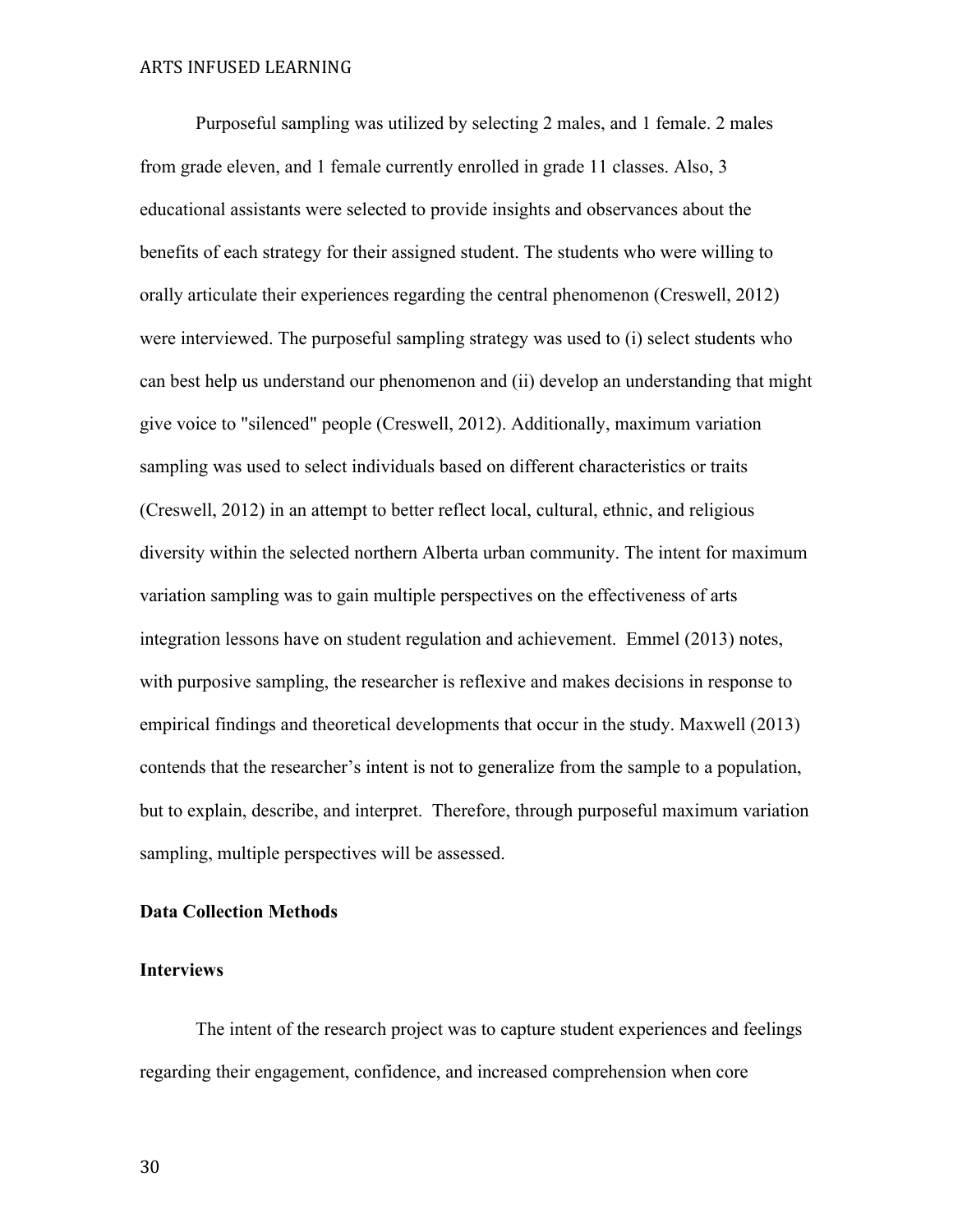curriculum lessons are guided by arts integrated techniques. Data required for this purpose are behaviours, feelings, and how individuals interpreted the world around them and not readily gathered through observation (Merriam, 2009). The data collection involved three one-time semi-structured participant interviews. DeMarris (2004) defines an interview as "a process in which a researcher and participant engage in a conversation focused on questions related to a research study" (p. 55). The interviews consisted of open-ended questions that were designed to allow the participants to voice their experiences unconstrained by the perspective of the researcher (Creswell, 2012).

Interview questions were designed to elicit responses from participants and were based upon six formats detailed by Patton (as cited in Merriam, 2009) including experience and behaviour questions, opinions and value questions, and feelings questions. The use of questions beginning with "why" were avoided since concern they could lead to speculation about causal relationships and result in dead end responses (Patton, as cited by Merriam, 2009). Similarly, as recommended by Merriam multiple questions, leading questions, and yes-or-no questions were also avoided. Questions, instead, were designed to be flexible and provide opportunities for adjustments to be made as necessitated by circumstance (Merriam, 2009).

A semi-structured interview format was used to provide participants the opportunity to share detailed personal information and provide greater control over the information that will be received. An array of open-ended, flexible questions, were presented in a loosely structured and flexible order, providing the opportunity to react dynamically to conversations and ask follow-up questions as required to draw out the information being sought (Creswell, 2012). The flexibility inherent in semi-structured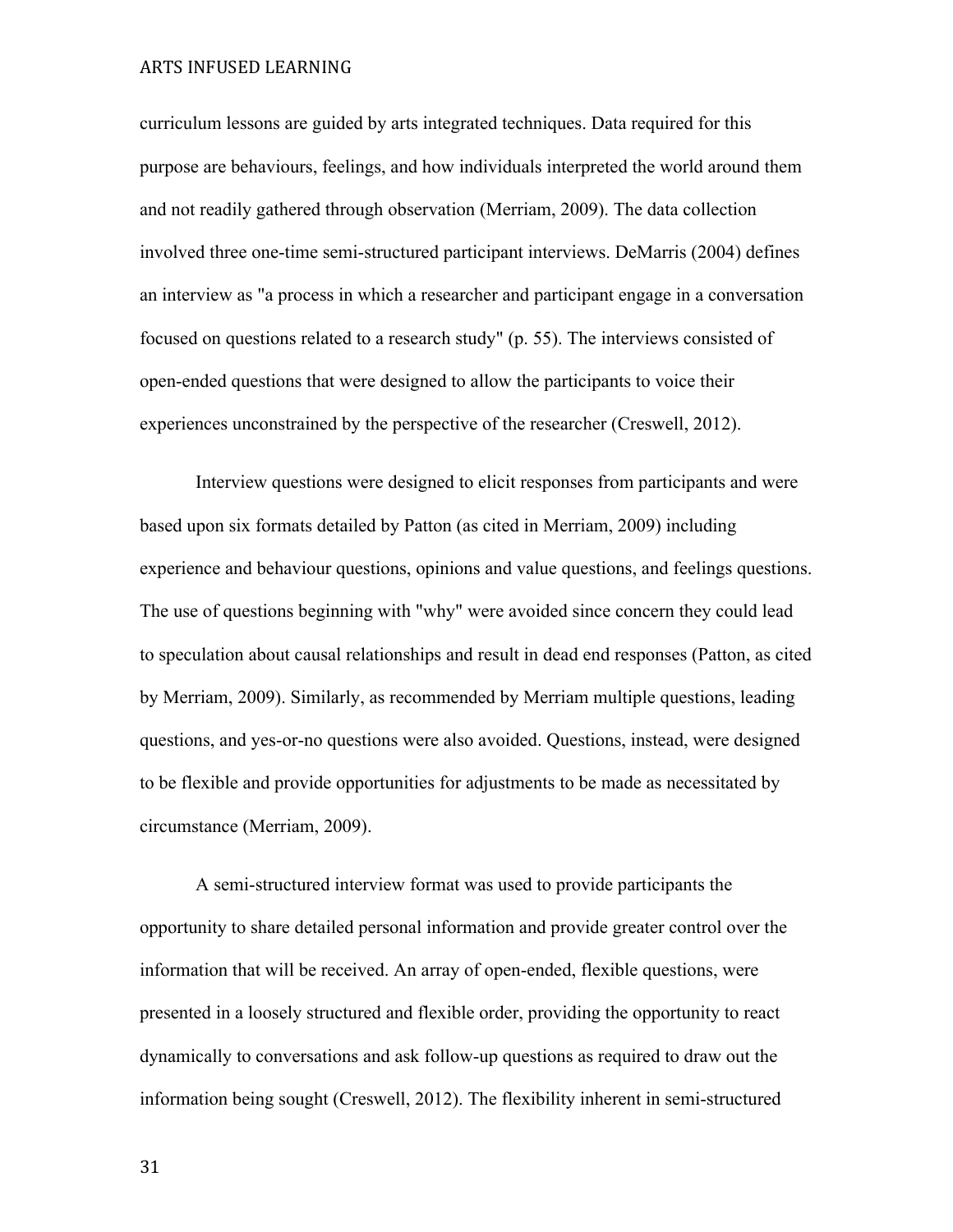interviews provided opportunities to capture the "emerging world view of the respondent" as well as "new ideas on the topic" (Merriam, 2009, p. 90). This format required the interviewer to be consistently cognizant that information would be filtered through personal perceptions, potentially altering it from the participant's original intent (Creswell, 2012). Consequently, copies of transcripts will be made available to participants to ensure collected data are consistent with their intent when answering questions.

### **Focus Groups**

Another form of data collection I used were transcription notes from focus groups. Marshall and Rossman (2006) state that "an individual's attitudes and beliefs do not form in a vacuum: People often need to listen to others' opinions and understandings to form their own" (p.114). Traditionally used in social science research (Merriam, 2009), the purpose of the focus group is to bring people together in order to listen, and capture their attitudes, experiences, or perspectives on a focused topic, or specific set of objectives. Used as both an interview and an observational technique (Teddie & Tashakkori, 2008), the focus group allows researchers to gain access to issues around a topic, particularly when not much is known about that topic (Richards  $&$  Morse, 2013).

Krueger and Casey (2000) describe the use of a questioning route and categories of questions that researchers can use to develop the key questions for the focus group. A typical session should take 1.5 to 2.0 hours (Richards & Morse) and should consist of 6- 10 participants (Cohen, Manion, & Morrison, 2011).

For one hour, I interviewed 6 participants, 3 students, and 3 educational assistants, selecting the candidates for the focus group using purposive sampling. Merriam (2009)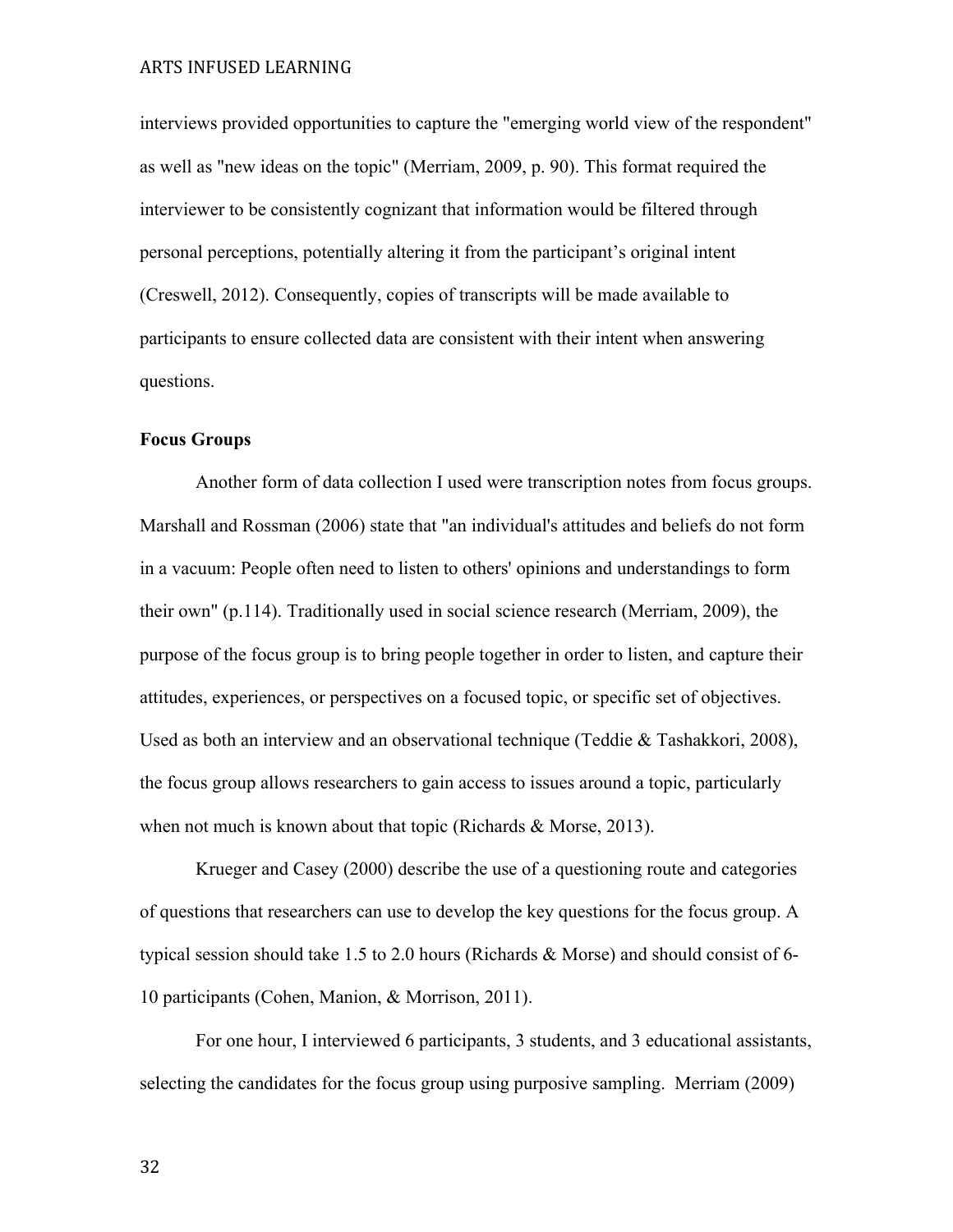states that participants are usually selected for their knowledge of the topic to be discussed. Therefore, purposive sampling, rather than random sampling was employed (Richards & Morse 2013). The typology of the questioning technique that I explored followed an interview schedule. To meet ethical requirements, there was a signature space to ensure that consent forms were signed before proceeding.

To begin, I created a supportive and non-threatening atmosphere by informing participants that different perspectives are expected and welcomed and there will be no right or wrong answers to be assessed by the moderator (Kruegar & Casey, 2000). Before the meeting commenced I had an interview schedule that contained the questions that I asked throughout the focus group.

Kruegar and Casey (2000) describe the use of a questioning route and categories of questions that researchers can use to develop the key questions for the focus group. Drawing on their ideas for a questioning route for the focus group, I employed a questioning route that had an opening question, introductory questions, key questions, end questions, and probes. The intention of the opening question was to establish a sense of belonging to the group, and to identify participants' voices for transcription purposes. The purpose of the introductory question was to get everyone talking and create a sense of control for the moderator; it was designed to be easy to answer and to focus participants on the topic. The key questions were developed from the study's main research question, and the questions were asked in sequence from a simple to complex order. The end question gave participants the opportunity to reflect on the groups' discussion and to make any final comments about the topic that were important to them. Essentially, the end questions brought the discussion to a close, and as they were critical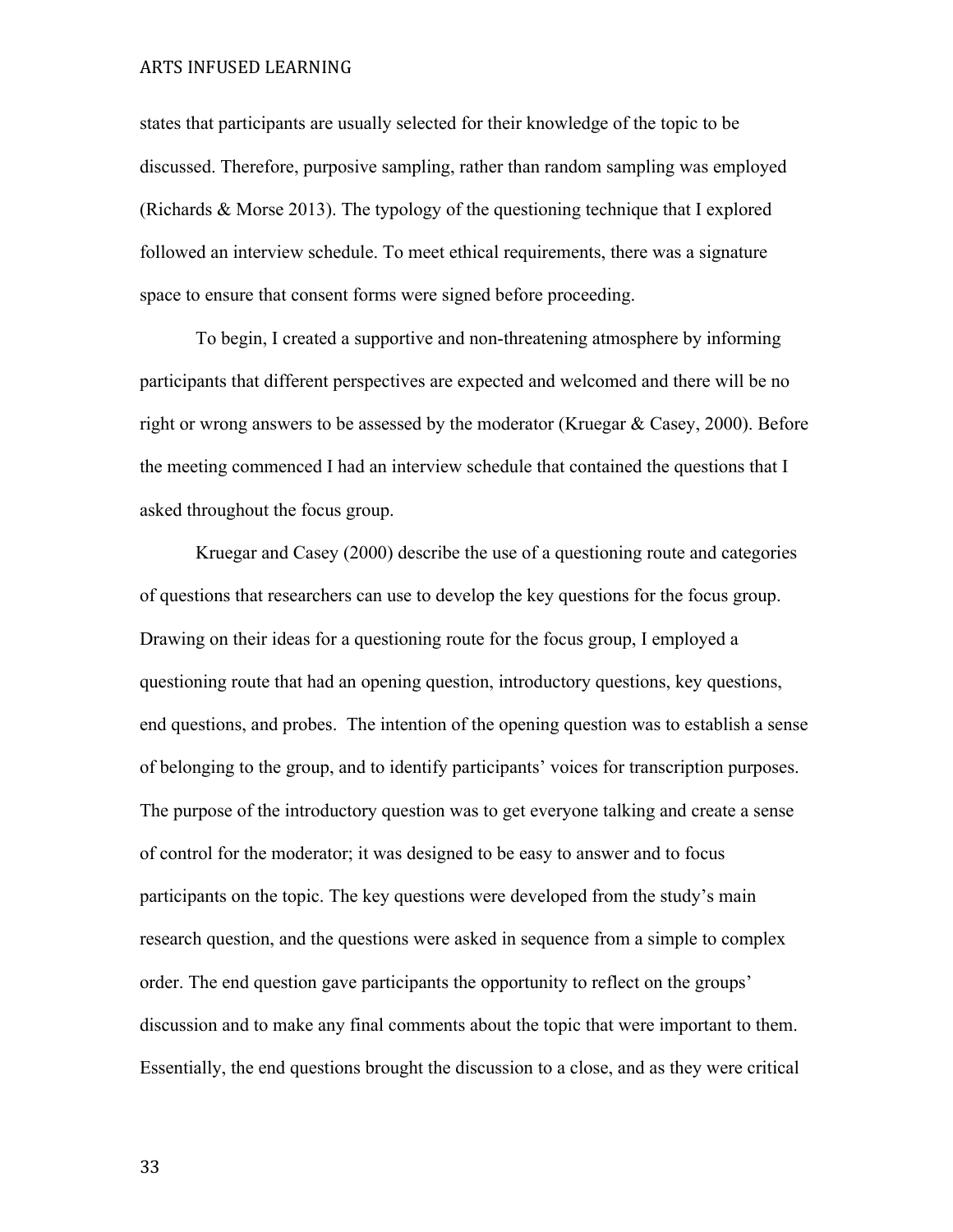to analysis, they were not omitted (Krueger  $\&$  Casey, 2000). The use of the probe technique ensured that the required data were generated. Probing questions or comments were used to follow up something that was said by a participant in order to get to the heart of the matter (Krueger & Casey, 2000; Merriam, 2009). Merriam (2009) believes that the fewer, more open-ended questions there are, the better. It allows all participants to become actively engaged.

For recording purposes, I used the TranscribeMe see http://transcribeme.com. The program was uploaded on my IPhone and used to record the audio during the focus group meeting. The transcription notes were then assessed for possible emerging themes using intra-case analysis. Capturing the complex interaction between participants in focus groups allowed interactive factors to be analyzed, providing another dimension to reflect on for possible findings (Richard & Morse, 2013).

#### **Triangulation and Assumptions**

Wiersma (2000) attests that triangulation compares information to determine corroboration; in other words, it is a process of qualitative cross-validation. Preferably, each method would measure the same construct while having a different error type inherent in that method. Brinberg and Kidder (1982) have noted that the deficiencies of each method would then average out, leaving a true estimate of a single result. Therefore, triangulation yields a more accurate and valid estimate of a result when each method of measurement actually converges on the same answer (Mark & Shotland, 1987). The two principal methods for establishing trustworthiness is (i) triangulation and (ii) precise description. According to Creswell (2012), methods of triangulation include collecting multiple sources of data, selecting more than one observation site, conducting multiple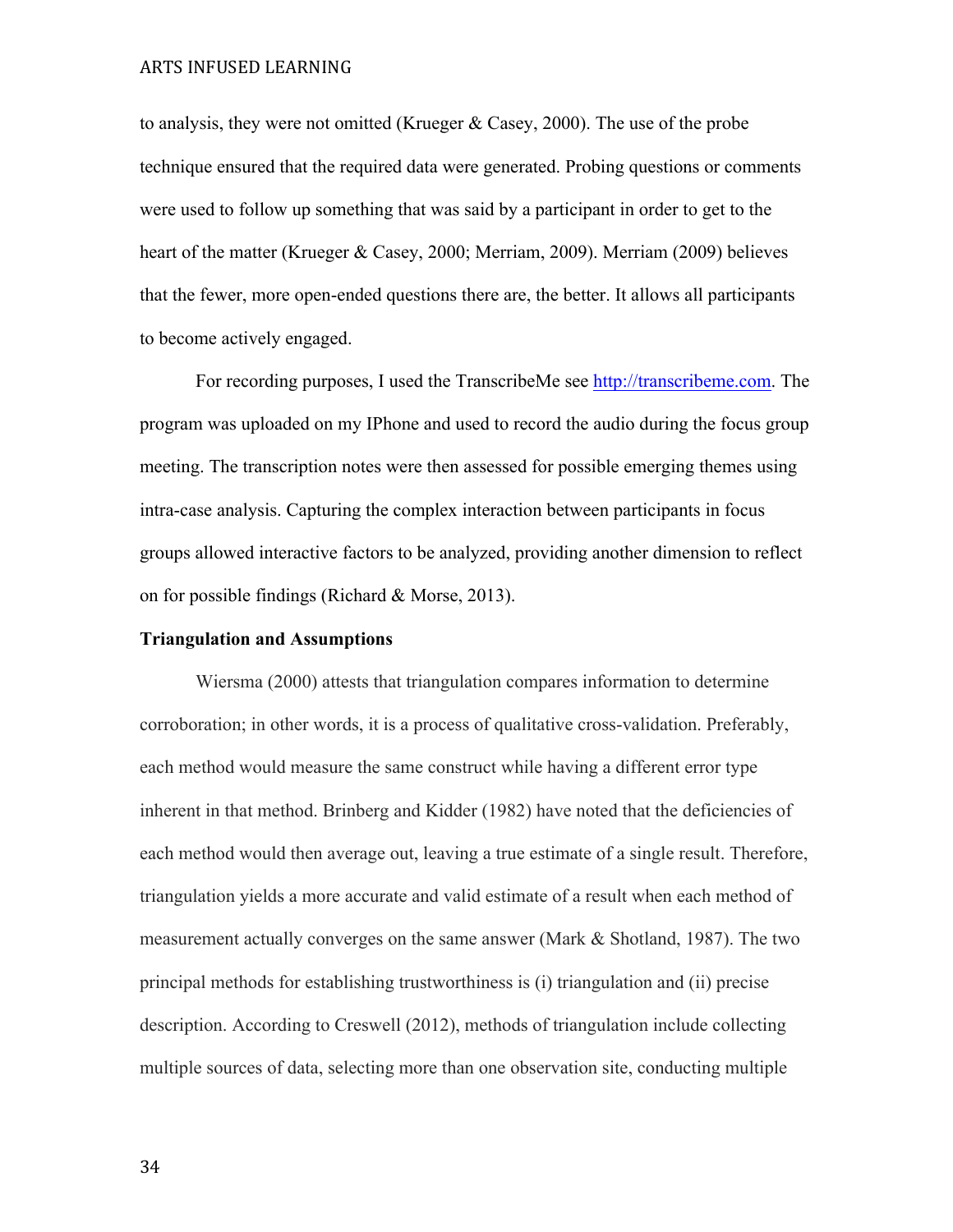interviews, member checking, and engaging in more than one form of data analysis. To triangulate my research, I collected varying perspectives from multiple participants, using both a classroom and a variety of classrooms for focus group sites. I also used intra-case analysis, and thematic analysis to decode the data, and validate the findings. Another strategy that I used to ensure internal validity was member checks. Merriam (2009) states that the idea of member checks is to solicit feedback on emergent findings from the participants. Because human beings are the primary source of my data, I cross checked insights and information to create a precise description of the data I attained.

Finally, two assumptions have been made during the planning process for the execution of this basic research project. I assumed that participants would recount their experiences openly and honestly. The failure of participants to act in this manner could potentially present threats to the validity of the data I collected and subsequent inferences. Secondly, I assumed that the research project would yield data of interest and usefulness for educators including teachers, principals, and district leaders.

### **Purpose, Questions, and Sub-Questions**

This research project sought to explore the experiences of three students, and three educational assistants in an urban, Northern Alberta community regarding their immersion into a grade 11 arts-infused learning program. Each student was enrolled in an arts academy that incorporated drama and visual art as a part of their mandated curriculum. The core philosophy of the arts academy is to allow students to complete their assigned core courses, while balancing their course timetable with an equal amount of assigned arts-infused instruction. To attain a stronger understanding of the impact of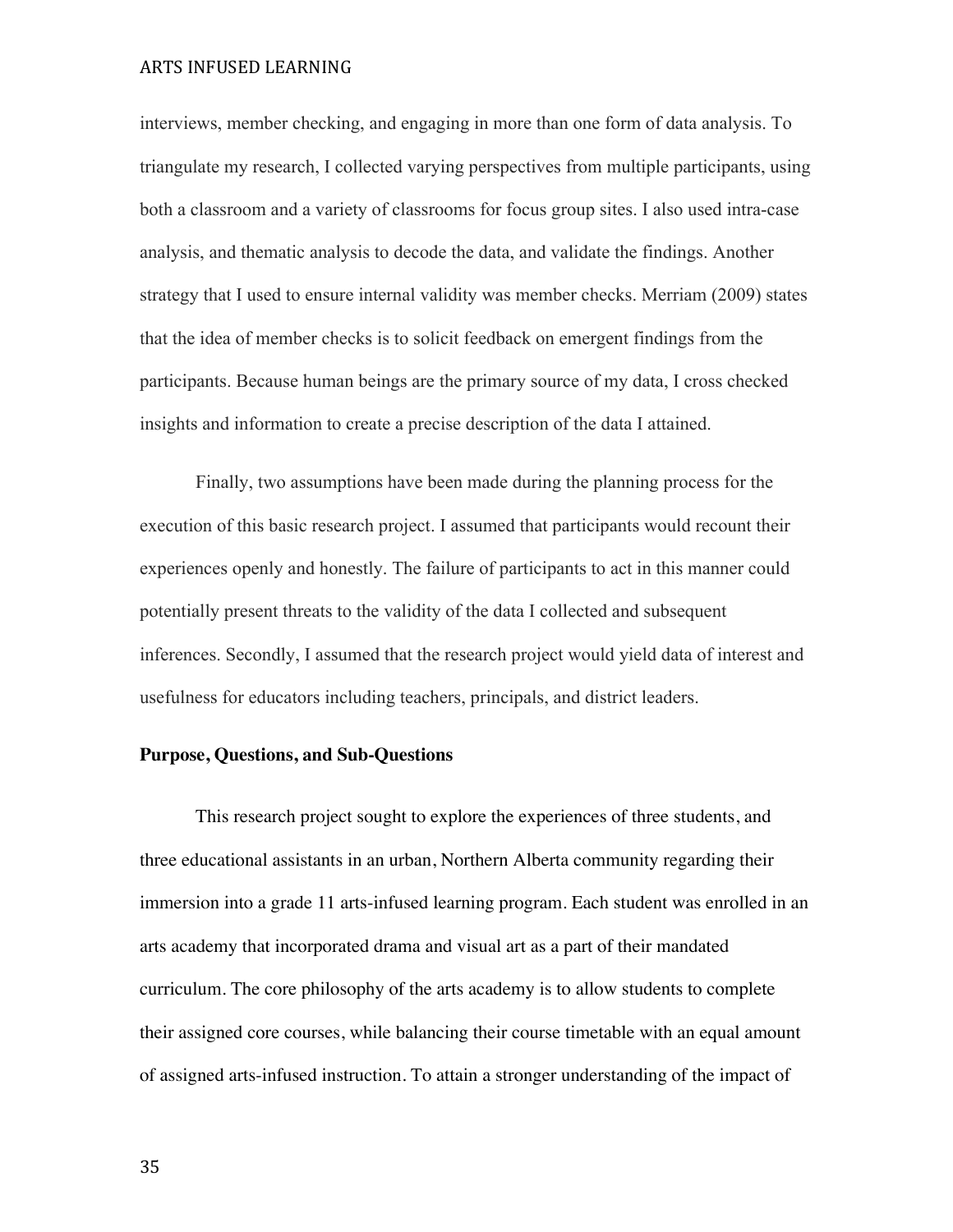arts infusion on self-regulation, students with pervasive behaviours were strategically selected. Often educators need to use alternate behaviour/learning plans to support the most challenging students. Throughout this research, arts infused learning was selected to provide insight into alternative regulatory strategies for struggling students. The question guiding the inquiry was: *What impact does arts-infused learning have on enhancing selfregulatory skills to promote student learning?* To address the key question, I explored the sub-questions; (a) How has participation in an arts academy program impacted upon the engagement of students regarding arts subjects and tasks? (b) How has participation in arts infused learning impacted the confidence of students and (c) How does art infused learning promote effective behaviours that allow students to improve cognitive skills?

#### **Data Analysis**

The analysis of participant data occurred simultaneously to its acquisition using constant comparative data analysis (Merriam, 2009), a characteristic that distinguishes qualitative research from traditional positivist research (Merriam, 2009). Analysis of data from the first interview commenced immediately upon receipt of the transcript, allowing for an opportunity to reflect upon the process and emerging themes within the data. Interview questions and procedures were refined in response to this reflection to better elicit additional information and clarify emerging themes. Once the second interview was complete, the data were compared to the first and used to inform the third interview, and so on.

Interviews were transcribed in an electronic, line numbered document, with a unique coloured background for each participant, and the right margin was adjusted to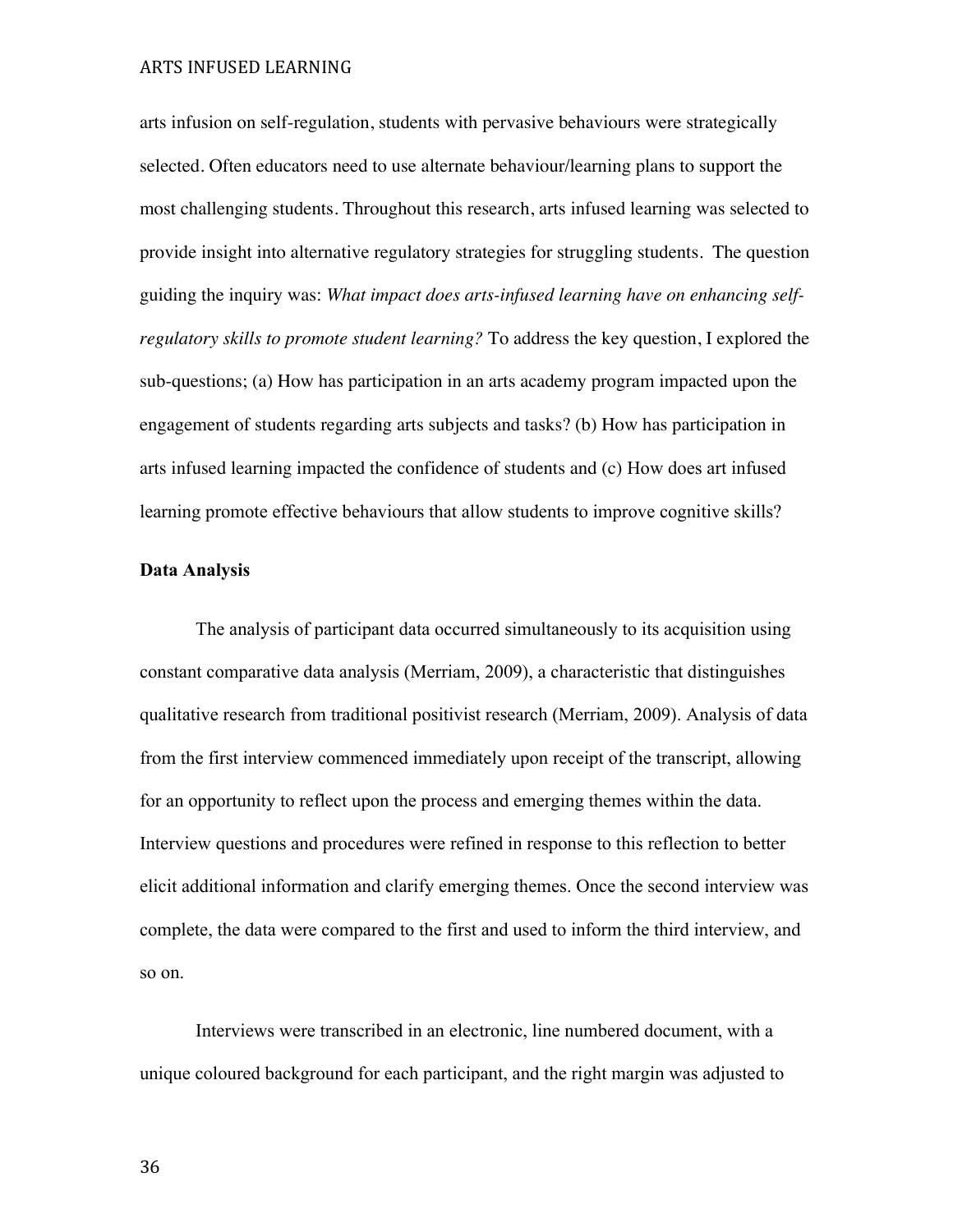leave additional space for comments to be appended. The original transcript documents were then archived and alterations saved under a new file name in order to preserve the original documents for future reference. Transcripts were read several times, both manually and by utilizing text to speech software. During this process, each of the participants reflected upon their response and decoded what they had said to ascertain its core meaning (Saldana, 2013) a short hand description designation, (Merriam, 2009) was inserted directly after the relevant text.

When I was certain that the meaning of the participants' statements were fully decoded and identified, I began to group these codes into thematic categories by assigning a colour to similar short hand codes. I paid careful attention in determining categories and sub-categories that appeared to be prominent, serving the dual purposes of establishing student engagement as central phenomenon and facilitating the development of an axial coding schema consisting of five thematic categories which were each assigned a two-letter code. In addition, a set of sub-categories was determined for each of the primary categories, and assigned a two-letter code. Existing and subsequent transcripts were then coded by inserting a two-letter code followed by a (.) and one or more subcategory codes, testing the validity and effectiveness of this system and informing decisions regarding the addition and deletion of categories or the possible recategorization of primary categories to subcategories (Merriam, 2009).

Intra-case analysis was completed through the use of an electronic spreadsheet software. Segments of dialogue that were axial coded were copied into a designated column along with additional columns that record the participant's pseudonym. The line number from the originating transcript and the primary sub codes were used to classify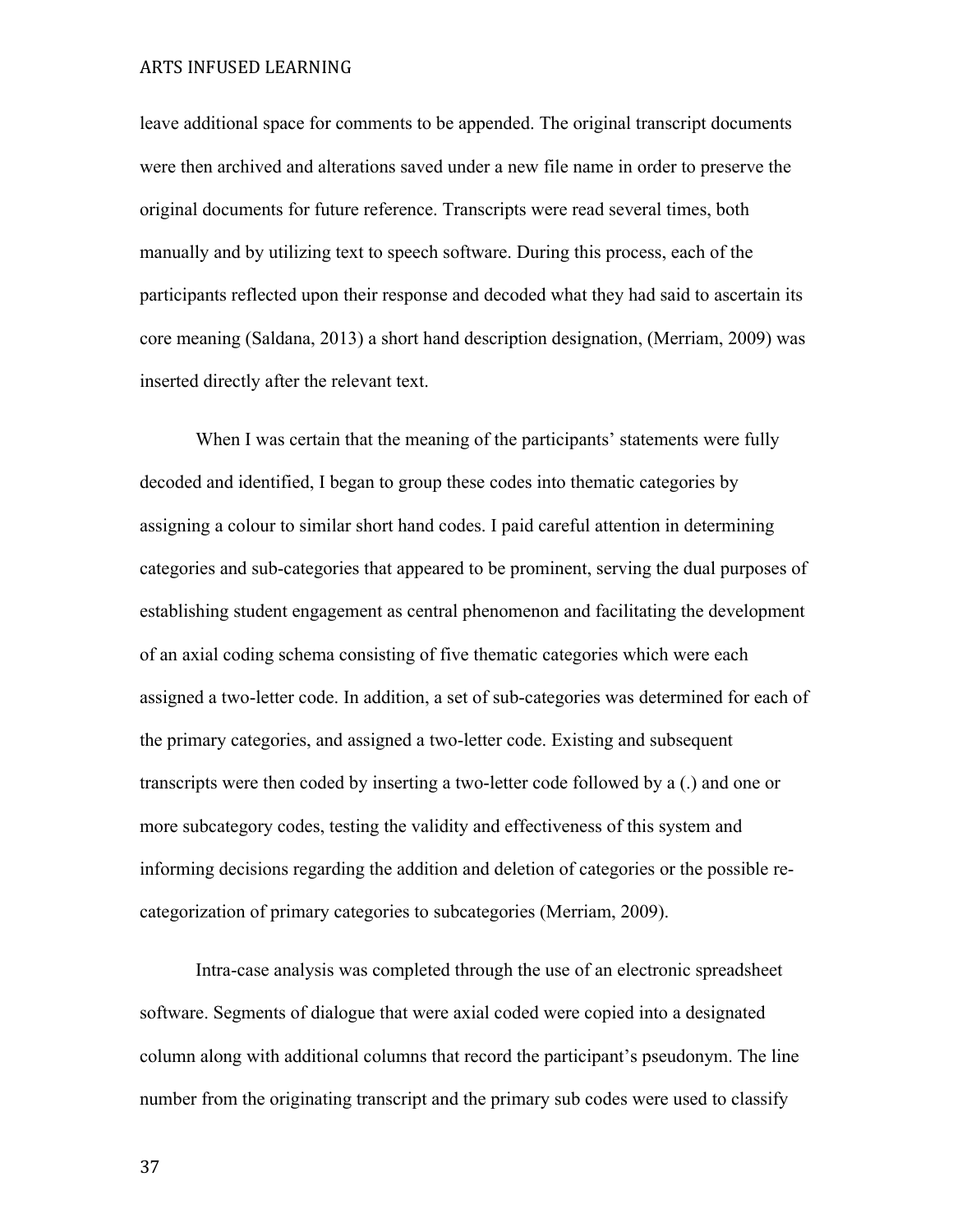that specific text. Further data were entered as they became available and were checked against the established code categories to determine if patterns and relations held. Once the interviews were complete and all of the data categorized, linkages and relationships were examined to determine what inferences can be made.

This research project aimed to explore how arts infused learning increases regulatory skills, thereby promoting student learning. The following chapter will illustrate recurrent themes and underpinnings that emerged from the key stakeholders in one post primary school in Northern Alberta, Canada.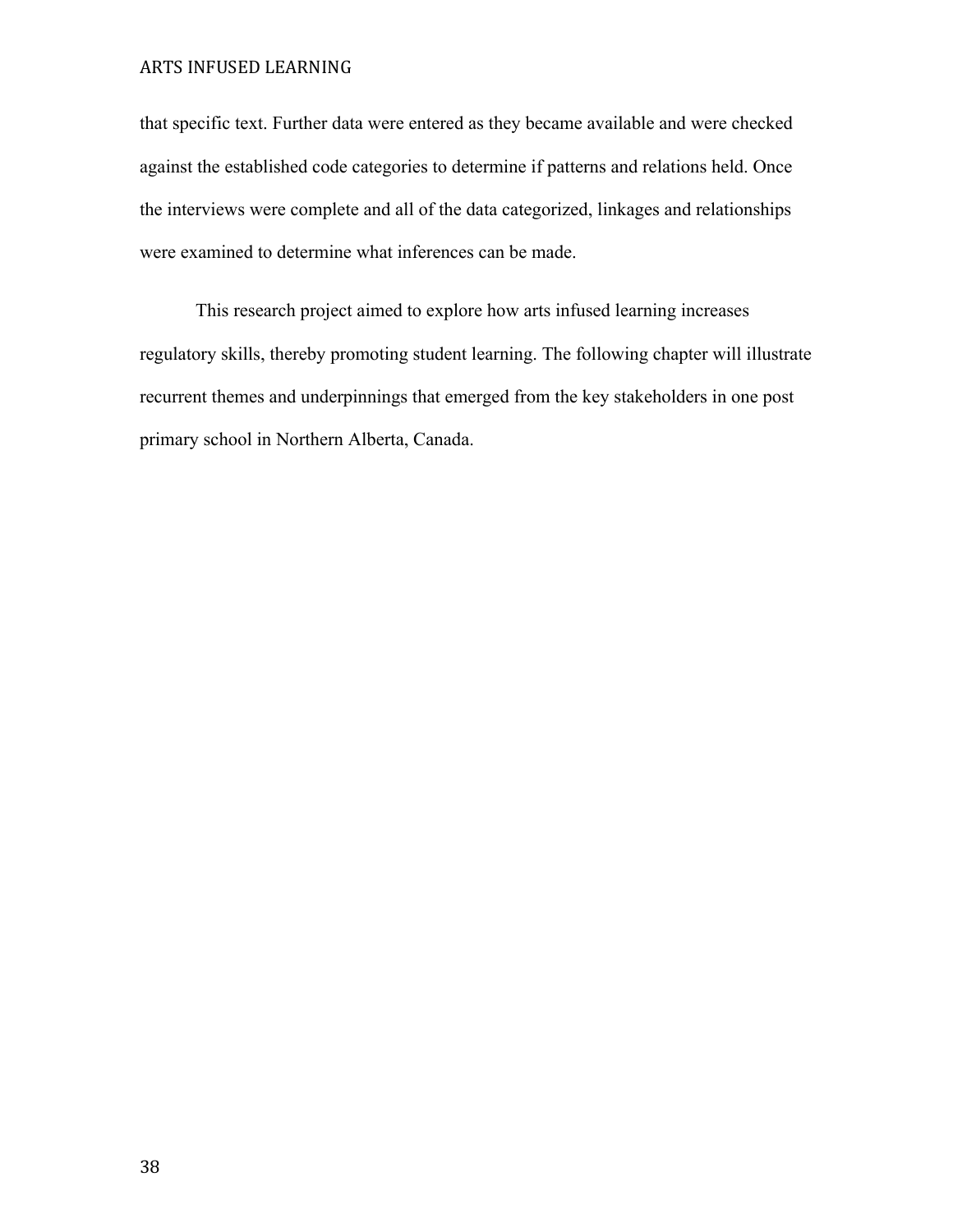# CHAPTER IV: THEMATIC DATA ANALYSIS PART I

### **Thematic Data Analysis of Focus Group Interviews**

In regard to the key research question, "*What impact does arts infused learning have on enhancing self-regulatory skills to promote student learning?", a number of* diverse themes emerged. These are shown in alphabetical order in Table 4.3 below and include 5 themes.

**Table Key:**

**S1: Student I: grade 11 female with PTSD, ADHD-1, ODD, and Depression**

**S2: Student II: grade 11 male diagnosed with ADHD, and Conduct Disorder**

**S3: Student III: grade 11 male with ADHD, Anxiety, Depression and Conduct Disorder**

**EA1: Educational Assistant for Student I**

**EA 2: Educational Assistant for Student II**

**EA 3: Educational Assistant for Student III**

**CST: Classroom support teacher, responsible for special education services**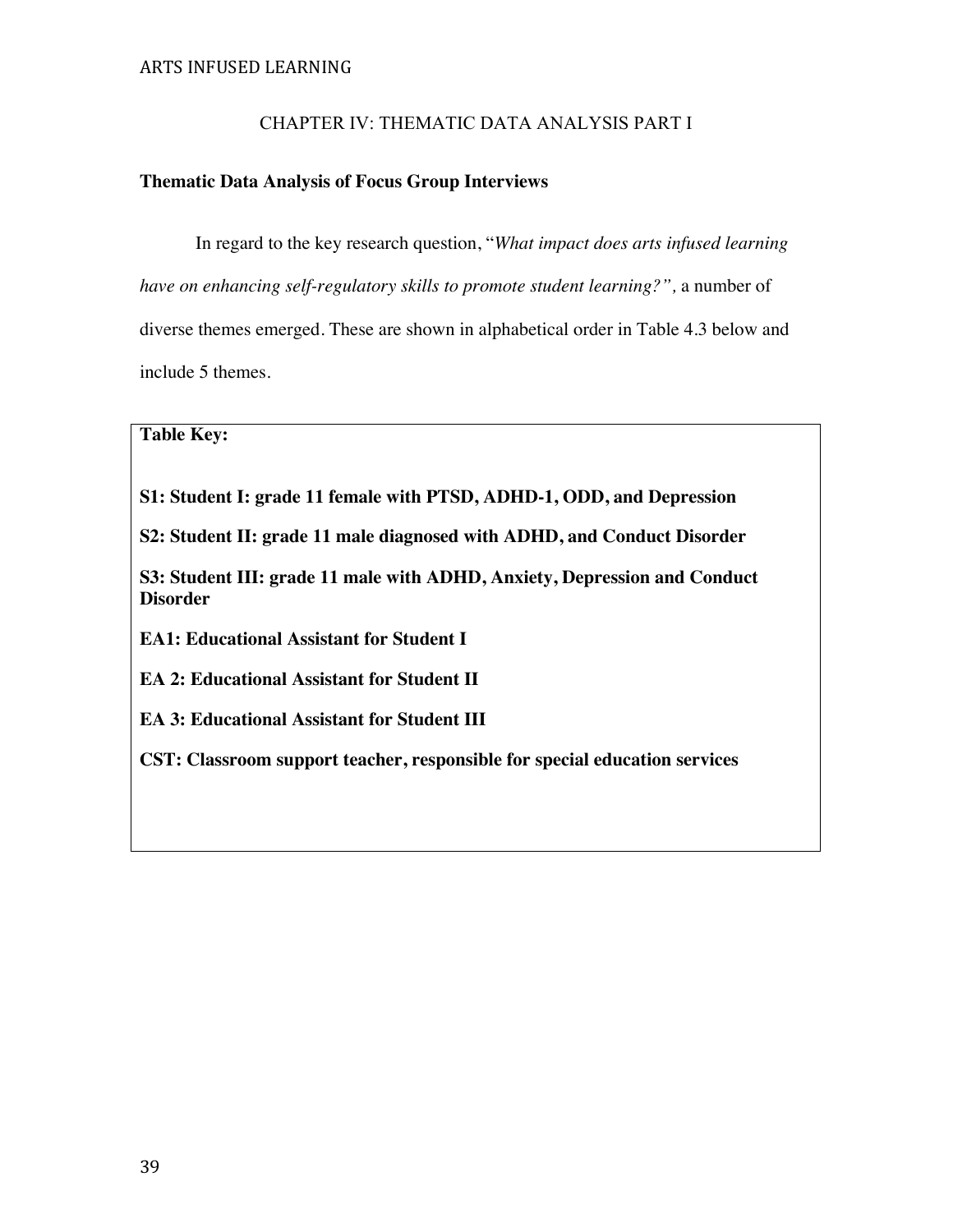| <b>Name</b>              | <b>No. of Females</b> | <b>No. of Males</b> | <b>Total No. in Group</b> |
|--------------------------|-----------------------|---------------------|---------------------------|
|                          |                       |                     |                           |
| <b>Pupils (Senior)</b>   | $\mathbf{1}$          | $\overline{2}$      | $\overline{\mathbf{3}}$   |
|                          |                       |                     |                           |
| EA's                     | $\mathbf{3}$          |                     | 3                         |
|                          |                       |                     |                           |
| <b>CST</b>               | 1                     |                     |                           |
|                          |                       |                     |                           |
| <b>Subject teacher I</b> | $\mathbf{1}$          |                     | 1                         |
|                          |                       |                     |                           |
| Subject teacher II       |                       |                     |                           |
|                          |                       |                     |                           |

#### **Table 4.1 Focus Group Participants**

### **Procedure**

Initially the Superintendent and principal were approached in a face-to-face conversation about the intention to complete a study about the impact that arts infused learning might have on self-regulatory skills. The project was discussed in detail, and verbal consent was granted. The response was very positive, and the details of the proposed study were e-mailed to the superintendent. A list of the potential students was then created for consideration, and parental contact was made to ensure that there was approval for the student to participate in the research project. Furthermore, each student was contacted to seek approval to begin the study, and a formal letter of consent was sent home to validate parental consent. From this list, teachers were selected from the arts academy that would grant consent for integrating specified approaches and learning labs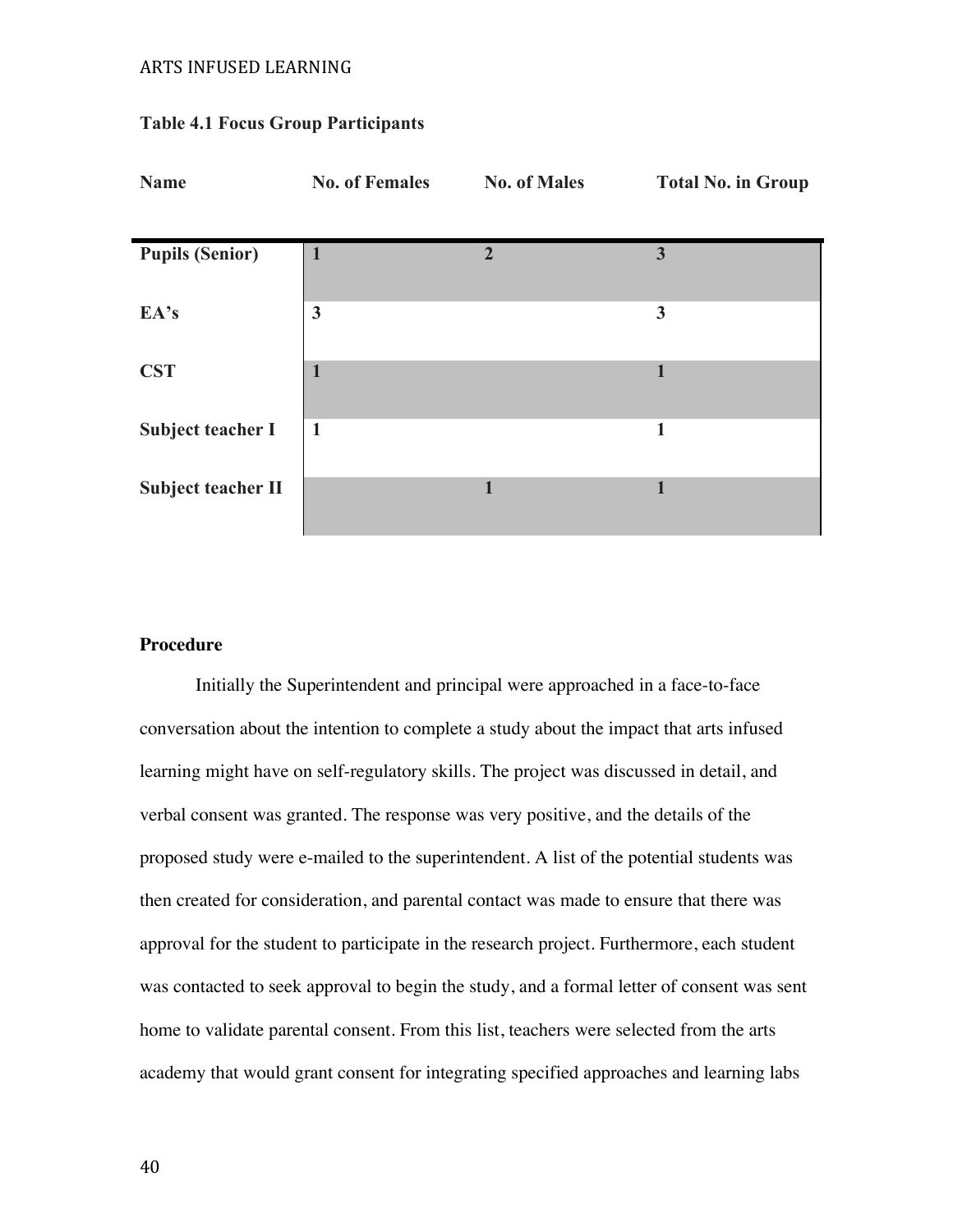whereby the researcher could evaluate the impact of each strategy as each student freely participated. Guidelines were provided to the school principal regarding the selection process, which included obtaining the names of students listed on the schools Exceptional Grant List, and ensuring that purposeful sampling was used to represent students of varying race and socio-economic backgrounds.

Three focus group meetings were held and observation notes were collected. To ensure that students could speak freely, EAs and students were interviewed at separate times and locations. When a relaxed atmosphere is created, participants feel that their thoughts and opinions are valued, and they are more likely to express their experience freely (Byers & Wilcox, 1991).

For each of the 5 themes regarding "How arts infused learning enhances regulatory skills to promote student learning," direct quotes are used to illustrate comments that were made by the focus group participants. To clarify the data, the quotes have been stated separately, separating the EAs from the students. The following table provides insight about the impact arts infused learning has on a student's ability to regulate and learn.

Table 4.2 shows a number of key themes that emerged from the focus group meetings. However, it should be noted that some of the participants' views could not be coded holistically because they could be used in more than one category.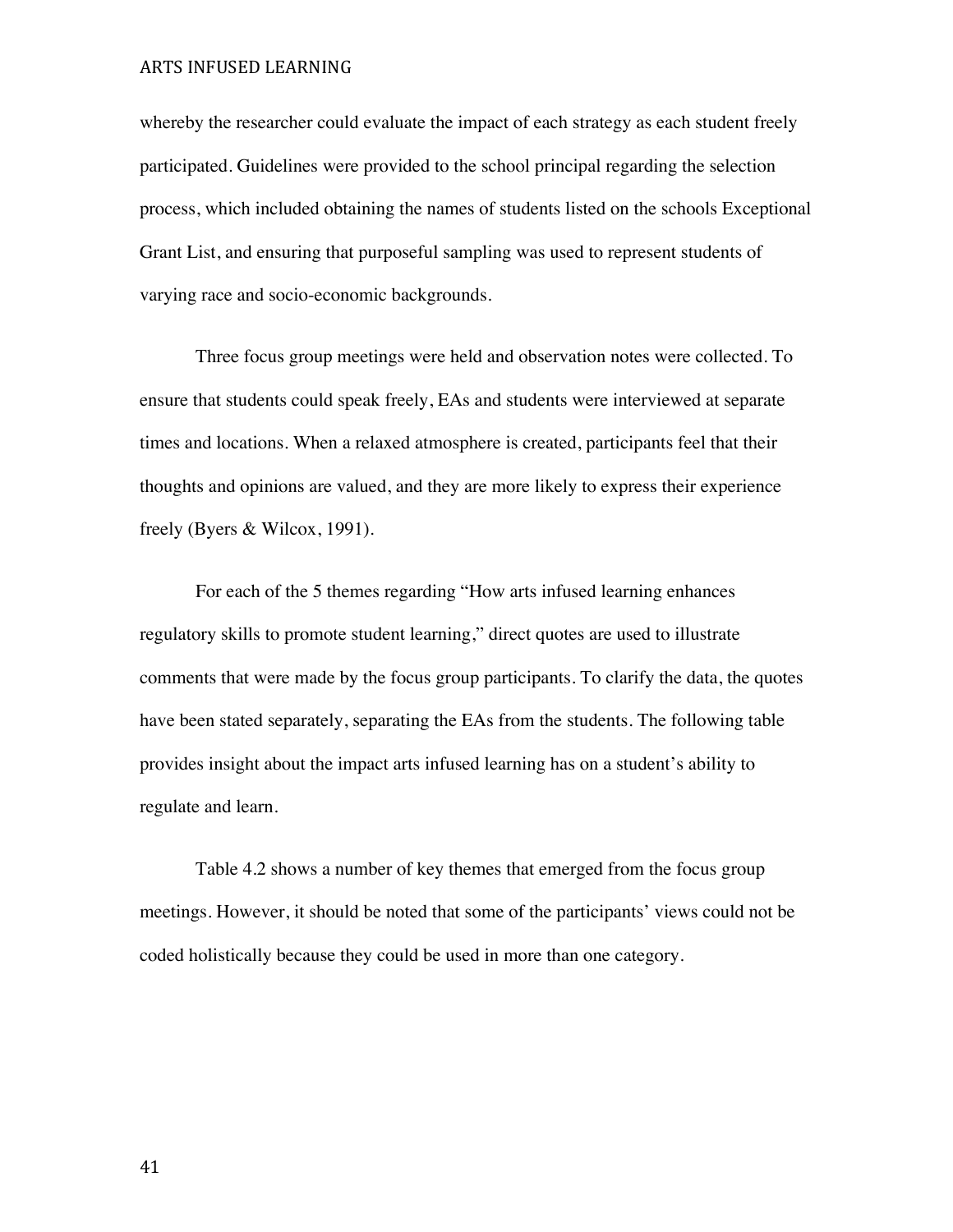|  |  | <b>Table 4.2 Summary of Themes</b> |  |  |
|--|--|------------------------------------|--|--|
|--|--|------------------------------------|--|--|

| <b>Key Themes</b> | <b>Examples to Illustrate</b>                                                                                                                                                    |
|-------------------|----------------------------------------------------------------------------------------------------------------------------------------------------------------------------------|
|                   |                                                                                                                                                                                  |
| Academic          | e.g. Promoted skills for memorization,<br>"sometimes you have to do things to<br>remember" and "It made me want to learn<br>more"                                                |
| Behavioral        | e.g. "When I am feeling really down, I can<br>step away from myself" and "When I got<br>older I used music to calm me down"                                                      |
| Emotional         | e.g. "When I am in an ordinary class, I feel<br>like everyone is looking at me"                                                                                                  |
| Physical/Movement | e.g. "I feel like there is electricity running<br>through my veins, and the only way to get<br>rid of it is to walk around and let it $go'' - "I$<br>need to do things to learn" |
| Social            | e.g"My teacher likes to do a lot of group<br>work it makes everyone the same"                                                                                                    |

Table 4.3 illustrates the impact that arts infusion themes has on student learning and regulatory skills. Other stakeholders mentioned some of the themes, however only the student perceptions were indicated in this instance. Each category represents areas where arts infusion was beneficial for enhancing self-regulation and promoting student learning.

## **Educational Assistants Views of Arts Infusion**

This section focuses on the views of the educational assistants who are assigned to work one-on-one with each of the students. The EAs discussed a variety of experiences they have observed since each student has been enrolled in an arts infused learning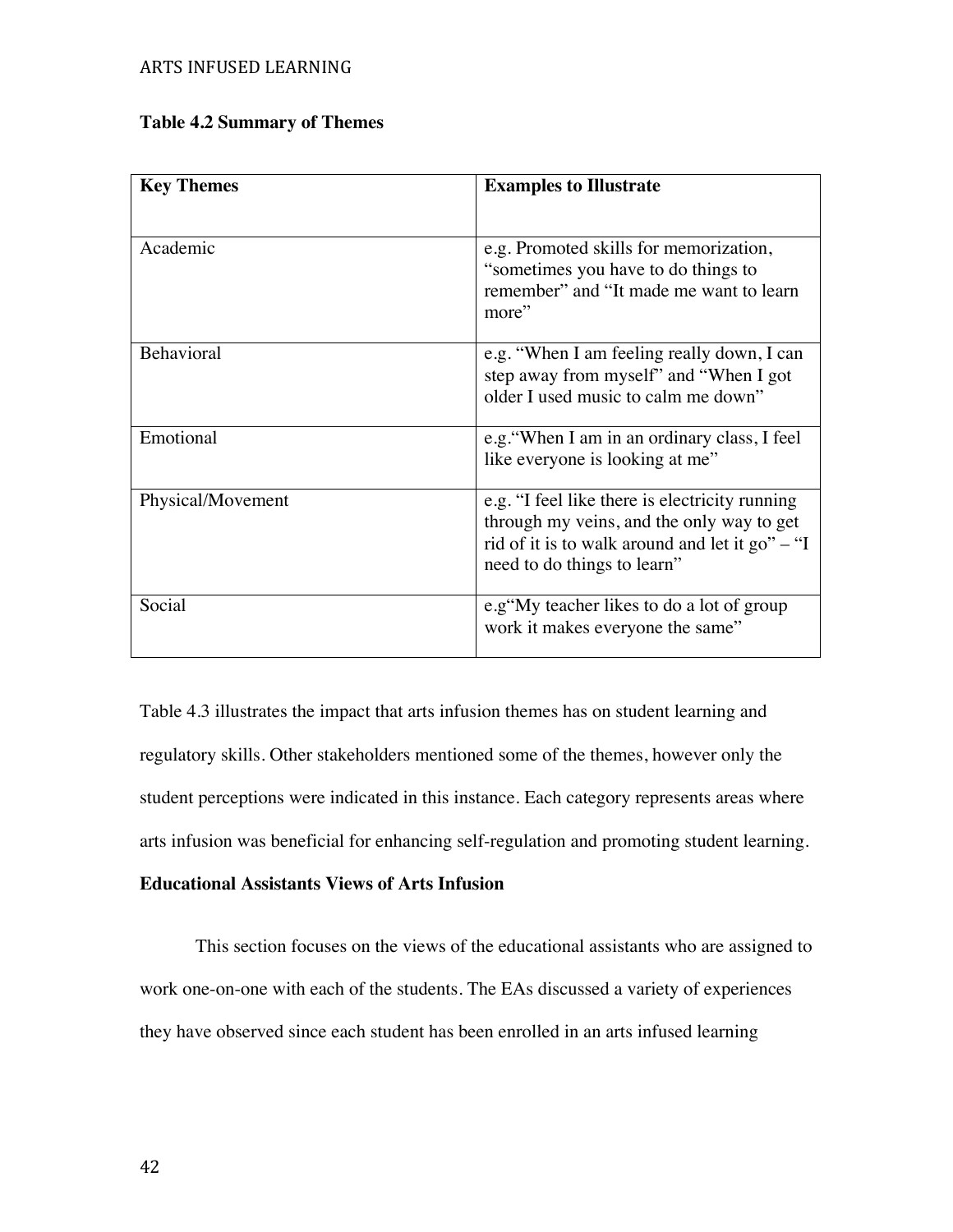pathway. Each theme is addressed in alphabetical order, using anecdotal comments to ascertain prominent themes.

# **Table 4.3a Academic Theme**

**"**In math, I notice that she draws pictures for word problems" (EA 1, Student I)

"Without drama, you would see an entirely different student" (EA II, Student II)

# **Table 4.3b Behavioral Theme**

"In drama class when he becomes reactive, we use self talk and art as a way to become more focused" (EA II, for Student II)

"Now she can control her feelings, and even when she wants to become introverted or disengage, she attempts to do more things that are out of her comfort zone" (EA I, for Student I)

"I can see that he has learned coping skills, and an understanding of the things he needs to do to listen and remain calm" (EA II, for Student II)

# **Table 4.3c Emotional Theme**

"Usually his natural reaction to doing something that he doesn't want to do is anger, in drama we learned about mirroring – and part of that was stepping away from yourself – I know he got something out of it last term." (EA III, for Student III).

"Over the course of two years, watching him in student services, and watching him in his classes, I can see that he has learned coping skills and an understanding of the things he needs to do to listen, and remain calm." (EA II, for Student II)

"Now she can control her feelings." (EA I, for Student I)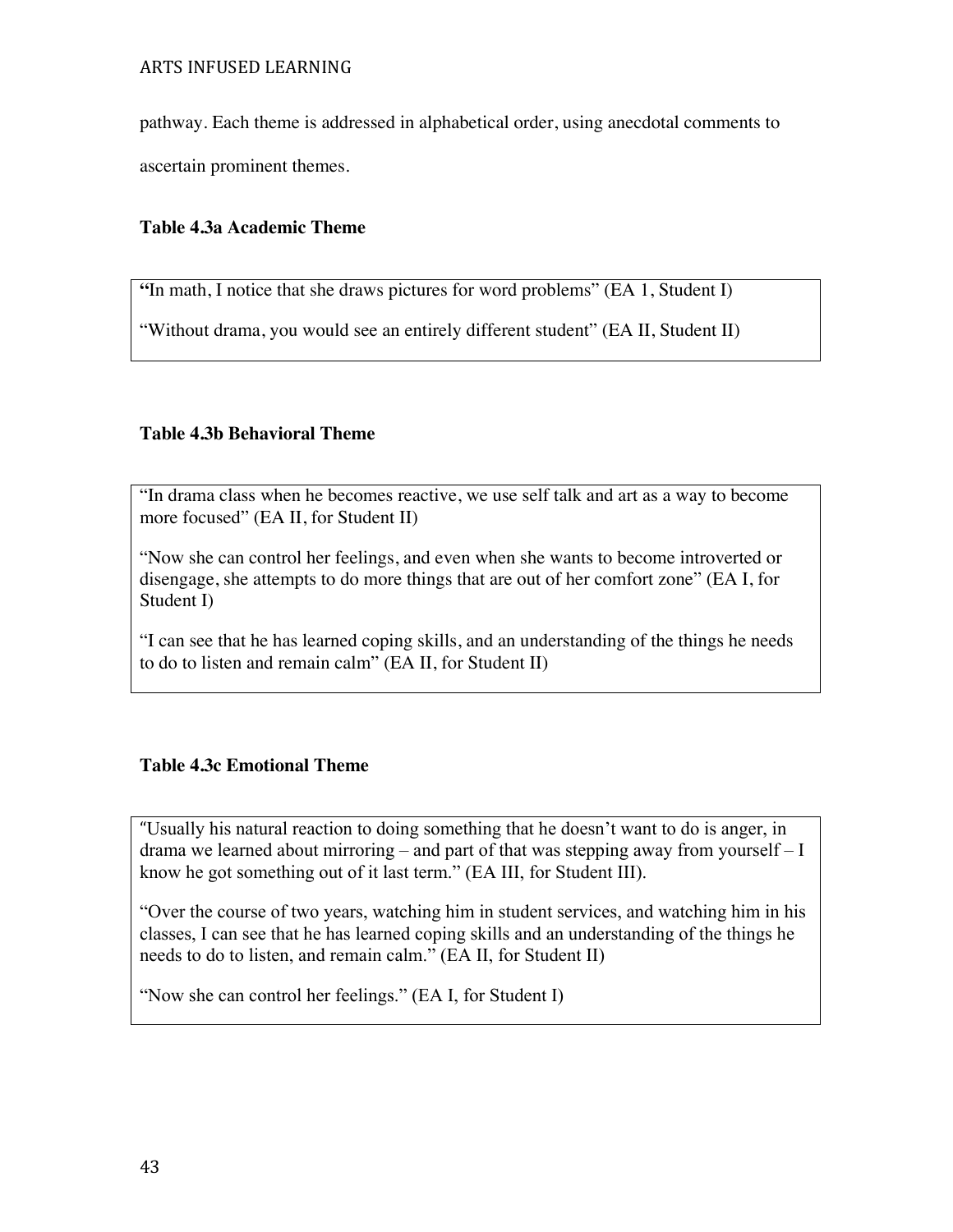# **Table 4.3d Physical Theme**

"For a kid with ADHD, getting mad at them for wanting to move around is really ridiculous." (EA II, for Student II)

### **Table 4.3e Social Theme**

"A lot of kids need that outlet. A sport, a group, a club, just something to feel a sense of belonging. When you see a student that is failing in life, but excelling in the arts, it is wonderful." (EA III, for Student III).

"It really gives her confidence, and helps her get out of her shell." (EA I, for Student I)

Throughout the focus group interviews the general discussion focused mostly on the academic and behavioural benefits of arts infused learning. Students articulated how it made them feel, while the educational assistants elaborated more on the improvement of socio-emotional wellness, traits that they were observing in students..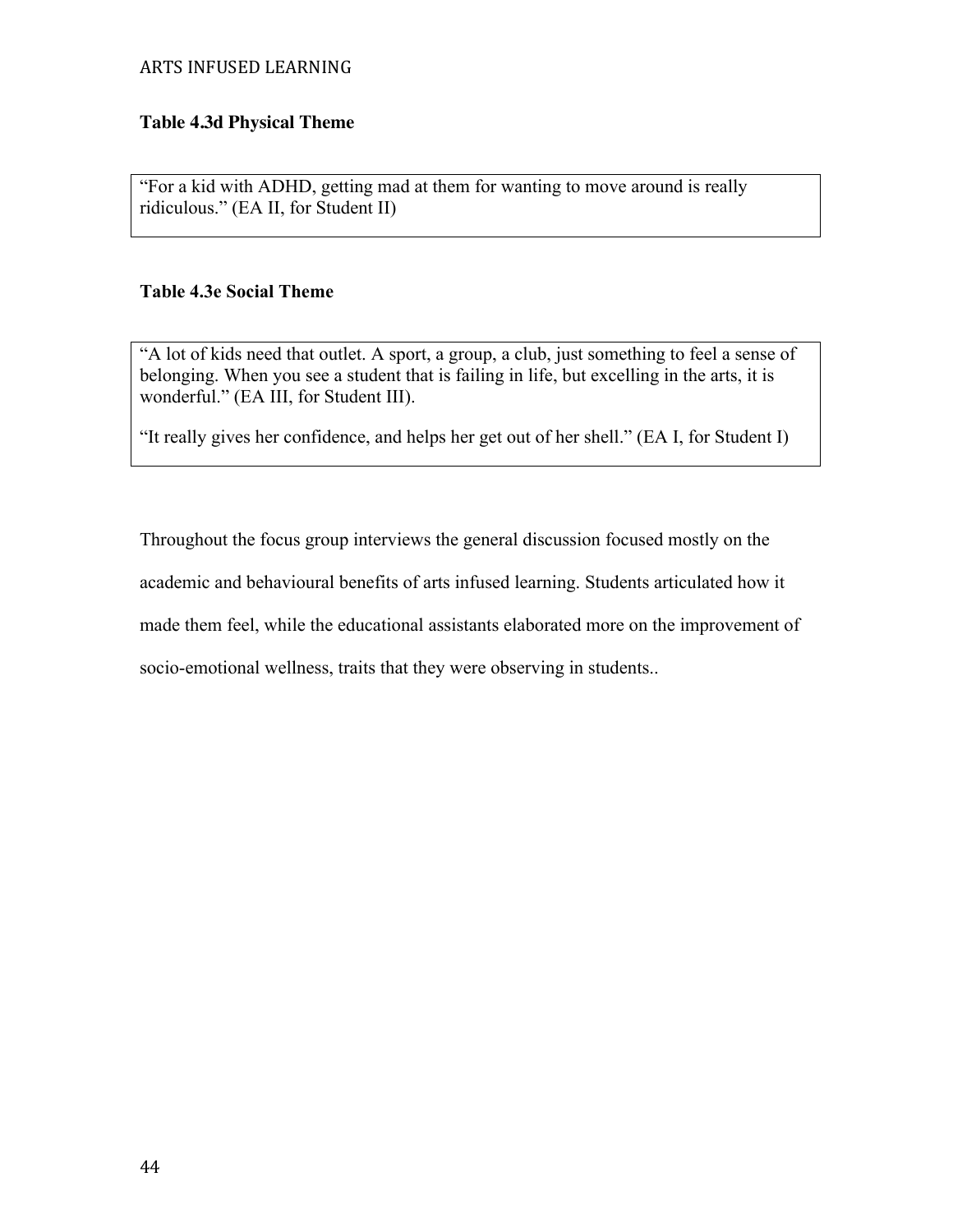|  |  | <b>Table 4.4 Summary of Themes</b> |
|--|--|------------------------------------|
|--|--|------------------------------------|

| <b>Focus Group</b>                    | <b>Themes Discussed</b>                      |
|---------------------------------------|----------------------------------------------|
|                                       |                                              |
| Pupils: (one group)                   | Academic/Behaviour/Physical/Emotional        |
| $N=3$                                 |                                              |
| Educational Assistants: (one group)   | Academic/Behaviour/Emotional/Physical/Social |
| $N=3$                                 |                                              |
| <b>Educational Assistants and CST</b> | Academic/Behaviour/Emotional/Physical/Social |
| $N=4$                                 |                                              |

Table 4.4 shows the number of themes that were discussed in regards to the relationship between arts infused learning and the regulatory impact it has on both student behaviour and learning. The focus group interviews generated insights into the potential that arts infused learning has for promoting student growth. Each group confirmed that when a student is instructed through arts techniques (movement, physical theatre, recitation) they learn strategies for regulating negative behaviours, and strategies to promote cross-curricular learning. For the pupils, the focus of their discussion was primarily on the feeling of their experiences. In contrast, the educational assistants' views were on the outcome of learning through the arts. The transfer of effective learning behaviours to the classroom was evident from the focus group interviews. Both students and educational assistants confirmed that arts infused learning allows the student to transfer other skills to assist with their learning, and most importantly – their ability to regulate behaviour(s).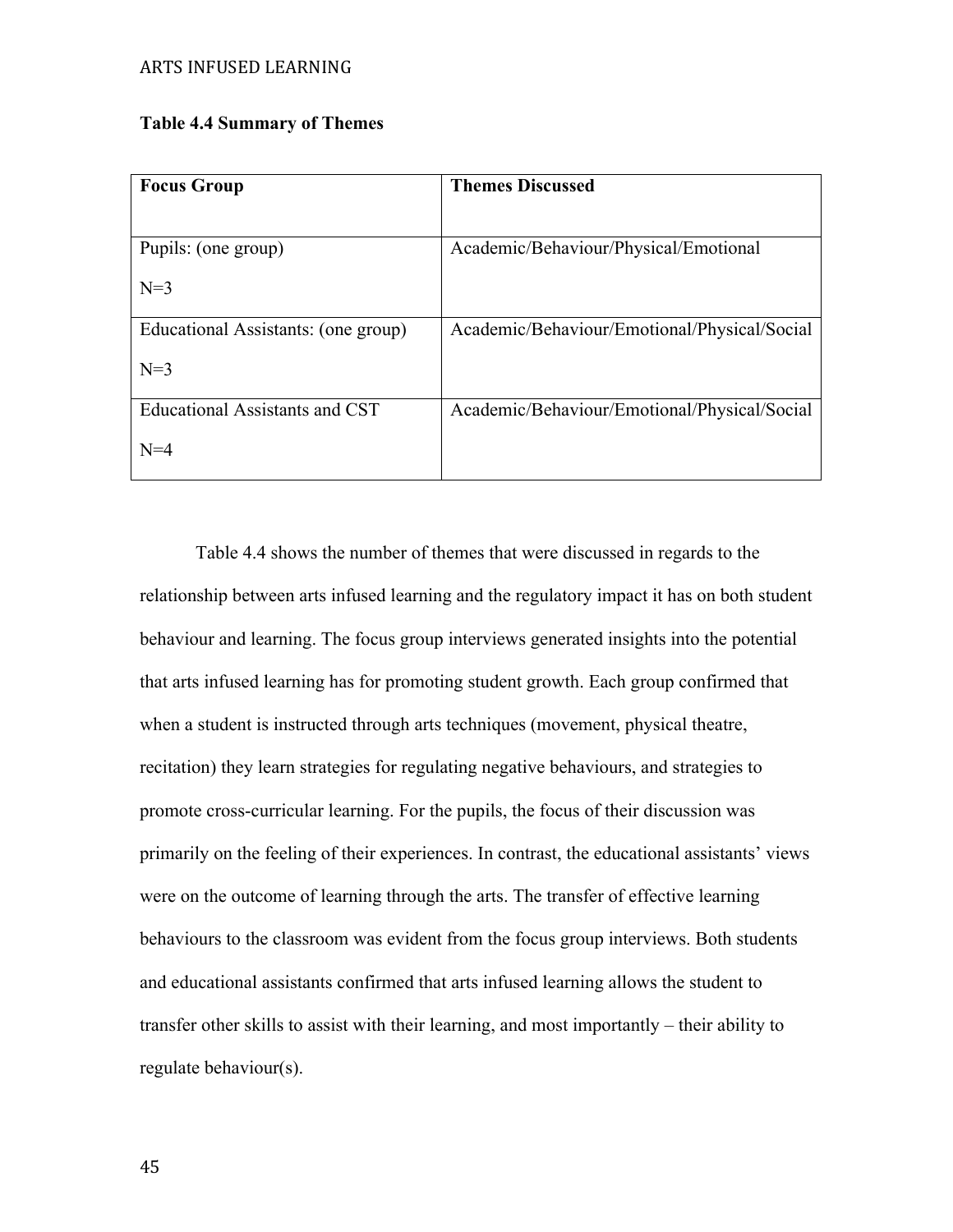As a result of the vast amount of focus group data, Chapter IV discusses prominent themes that emerged from the experiences of students and educational assistants. Chapter V will highlight the understandings and insights shared by each of the participants.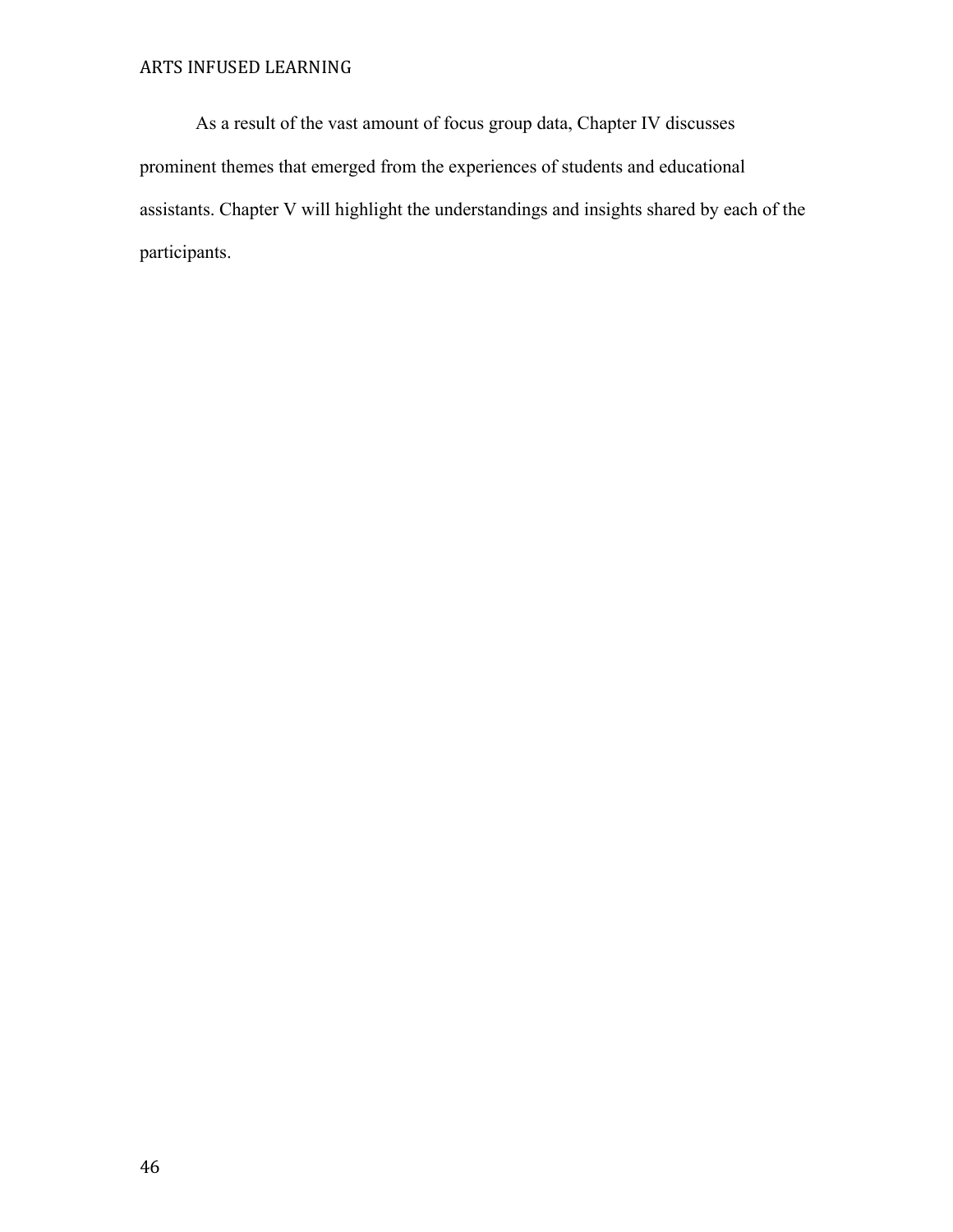#### CHAPTER V: DISCURSIVE PSYCHOLOGICAL ANALYSIS (DPA)

As a result of the intricacies of the focus group data, a second form of analysis Discursive Psychological Analysis was included., This incorporated interviews from some of the focus groups and educational assistants to examine the question: *How does arts infused learning increase self-regulation practices to support student learning*? The question was addressed using focus group discussions, student interviews, and interviews with educational assistants.

### **Procedure for Discursive Psychological Analysis**

Discursive Psychological Analysis involved several stages of examination of the full transcription completed for analysis and a close iterative reading of the transcripts. Both forms of data were examined to see how different interpretations of arts-infusion and regulation are drawn on and practised. The preliminary analysis focuses on the following. I have made them into questions for you that build on the thematic analyses outlined in Chapter Four.

- i) How might arts infused learning enhance regulatory skills?
- ii) How might arts infusion techniques promote student learning?
- iii) How might socio-emotional benefits of arts infusion impact students with pervasive needs?

The following question, "How does arts infusion enhance regulatory skills?" was stated to initiate a discussion about the impact arts infusion has on regulation. The EAs were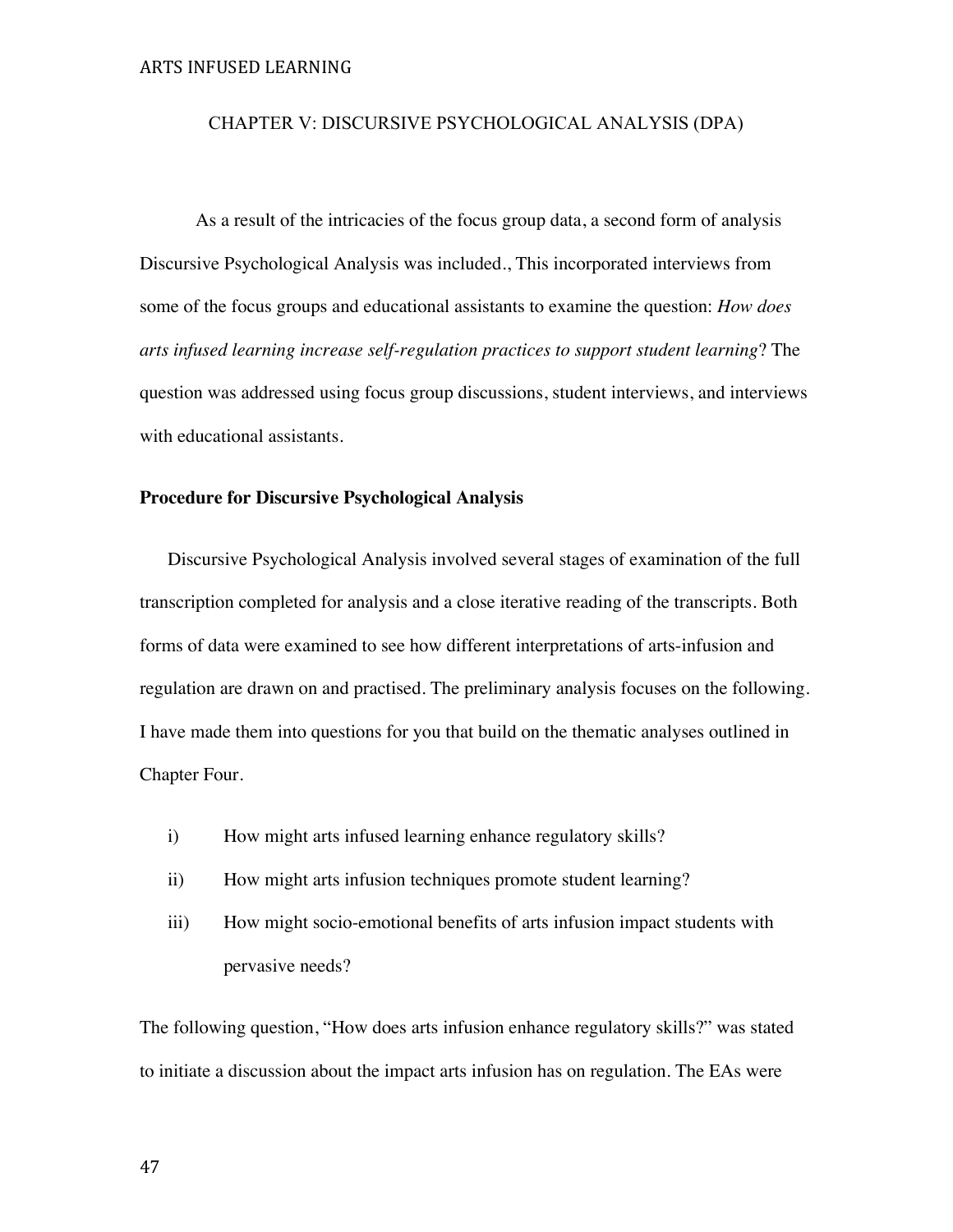quick to develop their personal ideas and discourses on arts infusion as a progressive educational practice.

### **Sample Responses**

### **Table 5.1a**

**"**When students have the ability to learn collectively, and engage artistically – they become more involved. Especially kids that do not conform, or struggle. For the first time, they are given the opportunity to communicate in a way that appeals to them – a way that is not uniform. That's important."

The discussion of arts infusion in practice moves from a fairly abstract idea to a practical discussion on how teachers need to practice varying techniques of learning. Additionally, in order for strategies to be effective, they need to be supported by administrators and relative stakeholders. The educational assistants believe that students who face academic struggles or social difficulties can benefit from a less traditional approach to education. In respect, two key themes are drawn on simultaneously:

### **Table 5.1b**

"I am not really sure about the social benefits – sometimes when we place kids in a class with significant behavioral needs, it is obvious to the rest of the class, and it does disturb their learning. However, on the other hand, I have witnessed the academic growth by personally working with the kid, so it's catch 22." (EA III, for Student III)

The justification for the benefits of arts infusion is discussed in the lengthy abstract that follows. This illustrates some of the problems that are faced when students do not have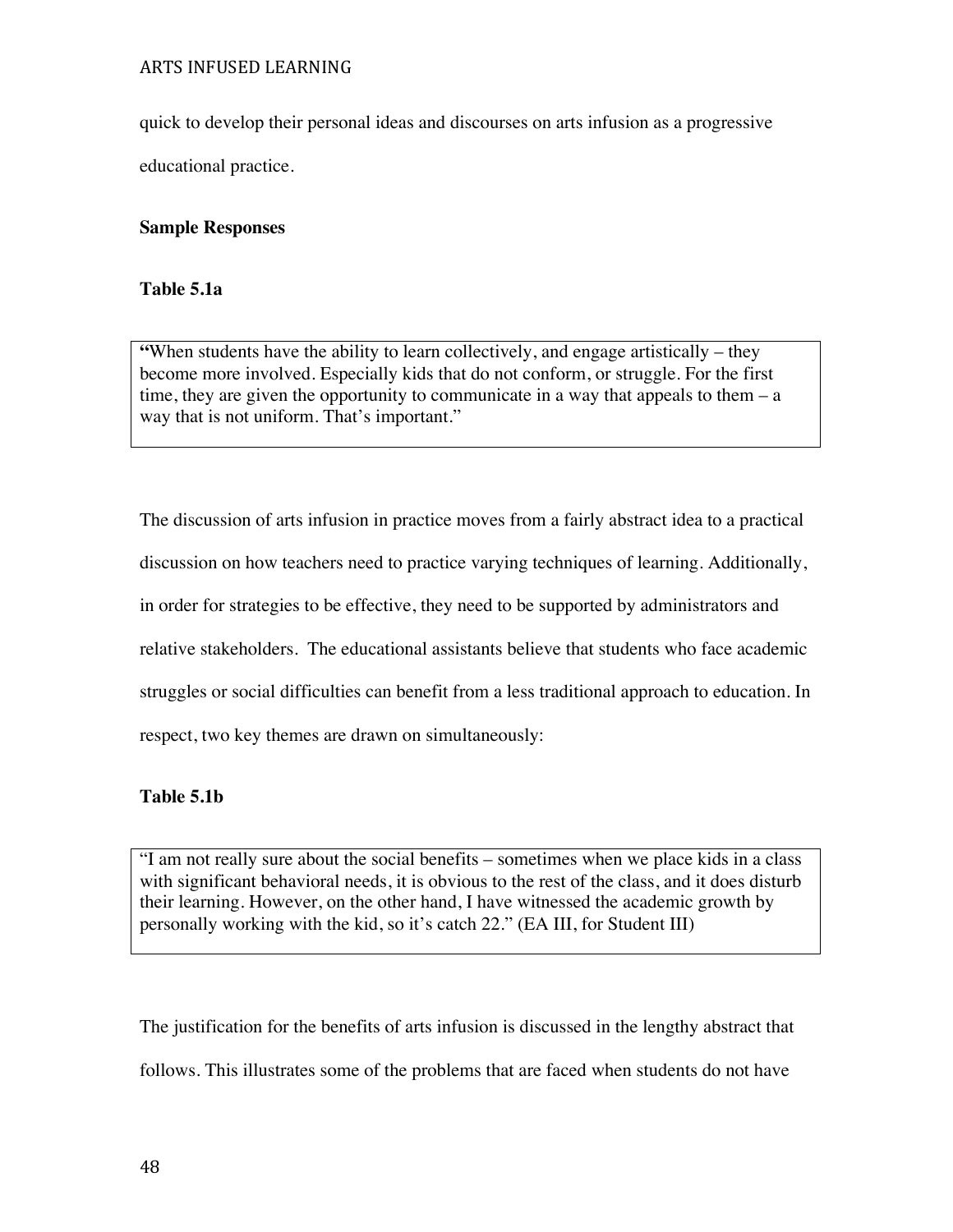opportunities to learn regulatory strategies, and the benefits that arts infusion can be on a

student with socio-emotional and academic difficulties.

#### **Table 5.1c**

**"**Last year, I worked with my student, and one of the teachers really didn't want us there. She said "her class was no place for someone with severe problems" and then she continued to say that "my student should be in a special program." This is a reality that kids with difficulties have to face everyday. Not only are they being mocked by other kids, but a lot of times, they have to face the teacher too. I think universities need to provide courses for teachers on how to deal with kids with behaviour problems. I will admit, that when my student entered the program, he was difficult. But not rude difficult, just really active. Kids with ADHD, really need to be dealt with in a different way, especially when the hyperactivity part is really extreme. After the second year in the program, and after doing a lot of the strategies that he practices in student services, I really do see a different kid. I think that arts programs has allowed him to really grow – its so neat to see kids use strategies that they have learned, and even recognize their own behaviour. That's real growth. When a kid can say, I think I need to settle down…..that's pretty huge. (EA II, for Student II).

The example above illustrates the struggle that educational assistants face when they are working with students who have significant needs. The positive social benefits of being included in a mainstream program that uses arts infusion to guide student learning outweigh the negative reactions of educators that educational assistants encounter. The most obvious socio-emotional benefit for a student is the sense of belonging they attain from inclusion, and the approaches that allow each student to understand the complexity of their emotional wellness. In this broad context, being excluded from mainstream arts programs "to be in a special program" prohibits students from attaining positive educational experiences with their peers.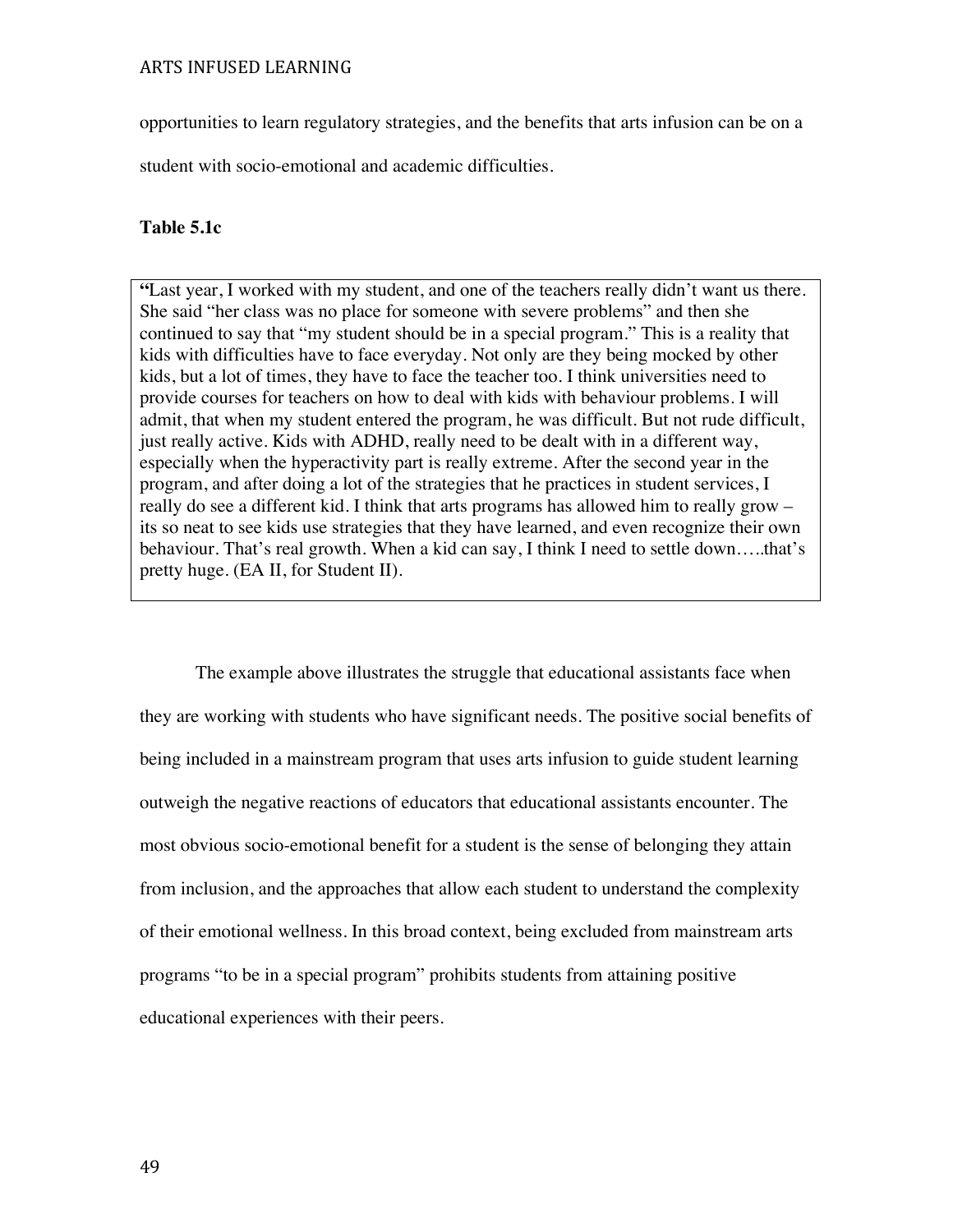Further to the belief that arts infusion enhances regulatory skills, EA's and students were asked to comment on how the benefits of using in-school suspensions and out-of-school suspensions. The interview began with an emotive question that allowed the students to express how they felt when punitive measures are used for 'acting out'. Each student was given the opportunity to elaborate on the benefits of using arts infused approaches (breathing exercises, drawing, music therapy, drama) in school, rather than restrictive punishment followed by a next day re-entry. The students drew on examples of 'acting out' to argue whether or not the punishment was an acceptable consequence for the behaviour.

### **Table 5.1d**

Question: When you are sent to the principal's office for disobeying the rules and you are suspended for the day, how does that make you feel?

Student III: I actually like it. For me it's a break, I usually go home and go to bed.

Question: What do you think administrators should do rather than send students home?

Student III: Clearly – make them do something they don't want to do. It's not exactly rocket science. Unless they got in a fight.

Question: Do you think sending a student home for fighting is a good idea?

Student III: Depends on how bad the fight was…. But if it was super bad, get the cops involved. Scare them.

Question: What if the fight was just a little dispute?

Student III: Make the kids work together – they'll hate that.

Question: Do you think that doing some of the breathing strategies, or regulation strategies that we have been doing will help?

Student III: Might weird out some kids – but wouldn't hurt. It's better than staring at a wall all day.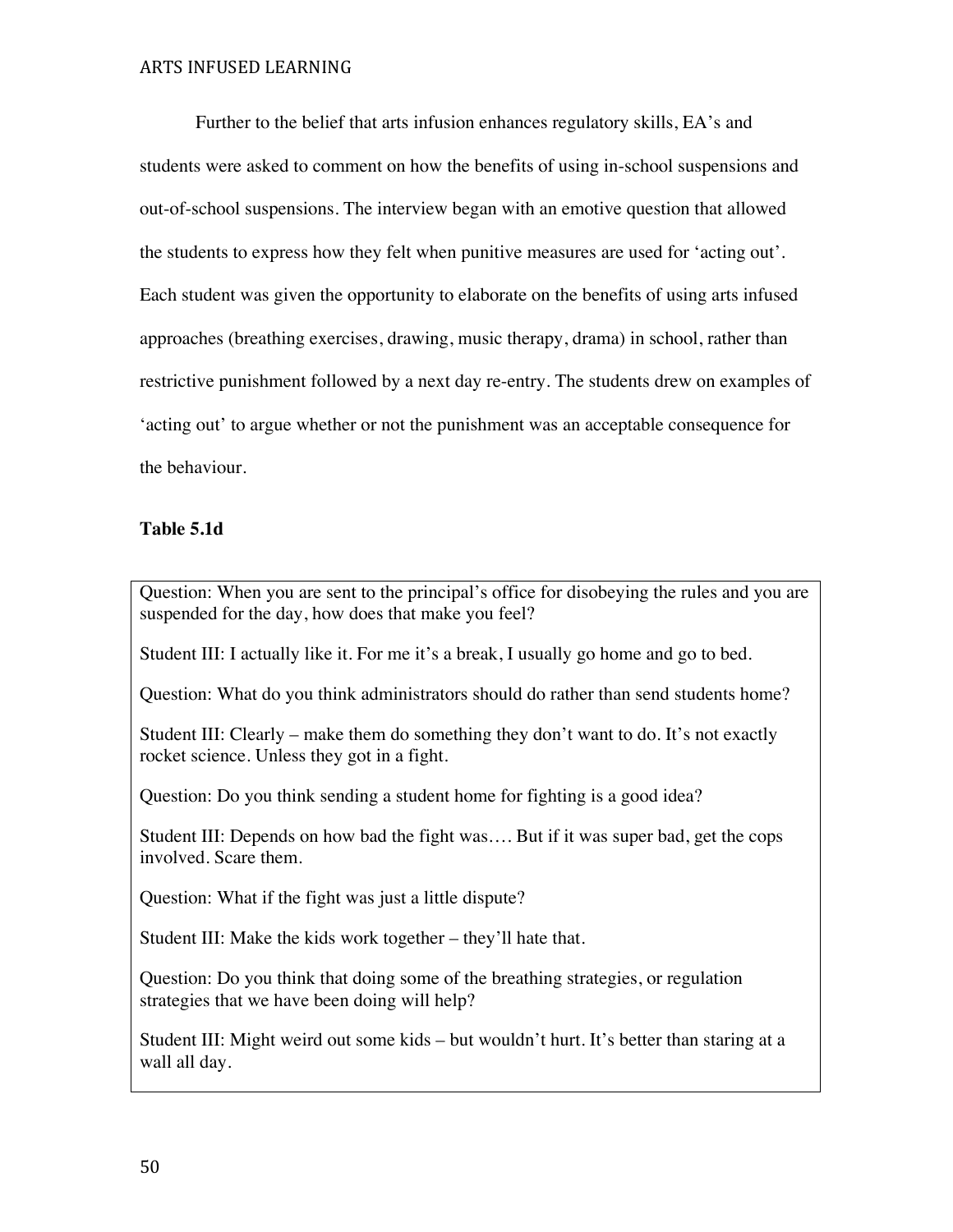The discipline measures stated in the excerpt above confirm the ineffectiveness of school suspensions. Although administrators have to abide by school law, the age-old 'send the kid home' measure is 'a break' for many students. Oftentimes the student re-enters the school and there is no intervention completed to teach the pupil the repercussion of their actions. In an interview with Student II, the student elaborates on the theme of behaviour by discussing the ineffectiveness of his years of in-school suspensions.

### **Table 5.1e**

Question: Over the years, you have been suspended several times. Do you think you have learned anything from this?

Student II: No! Man oh man, when I was in grade nine, I was sent home every other day for not listening. At my house no one is ever home, and that punishment became so constant that my parents stopped caring. Sending a kid home for not listening is kind stupid if you ask me. Plus, I take medication for that anyways, so obviously I have a problem. Not a listening one.

Question: What has helped you improve over the years?

Student II: Taking courses that let me get it all out. I have a lot of energy and sometimes when I can't get it out, I just get really annoyed.

Question: Have your arts courses helped you with that?

Student II: For sure – I love doing drama because I can use my energy is some of the stuff we do – and not get in trouble for it. The last time I got in trouble was for walking out of my math class, and not listening to the teacher. I had to do an in school and that was worse because I had to sit in the same spot for the longest time.

In the excerpt above, the student focuses on the idea that having the opportunity to move around in class helps to regulate behaviour. Oftentimes, behaviour can be regulated with strategies that do not involve isolation. In the fine arts class, the teacher incorporates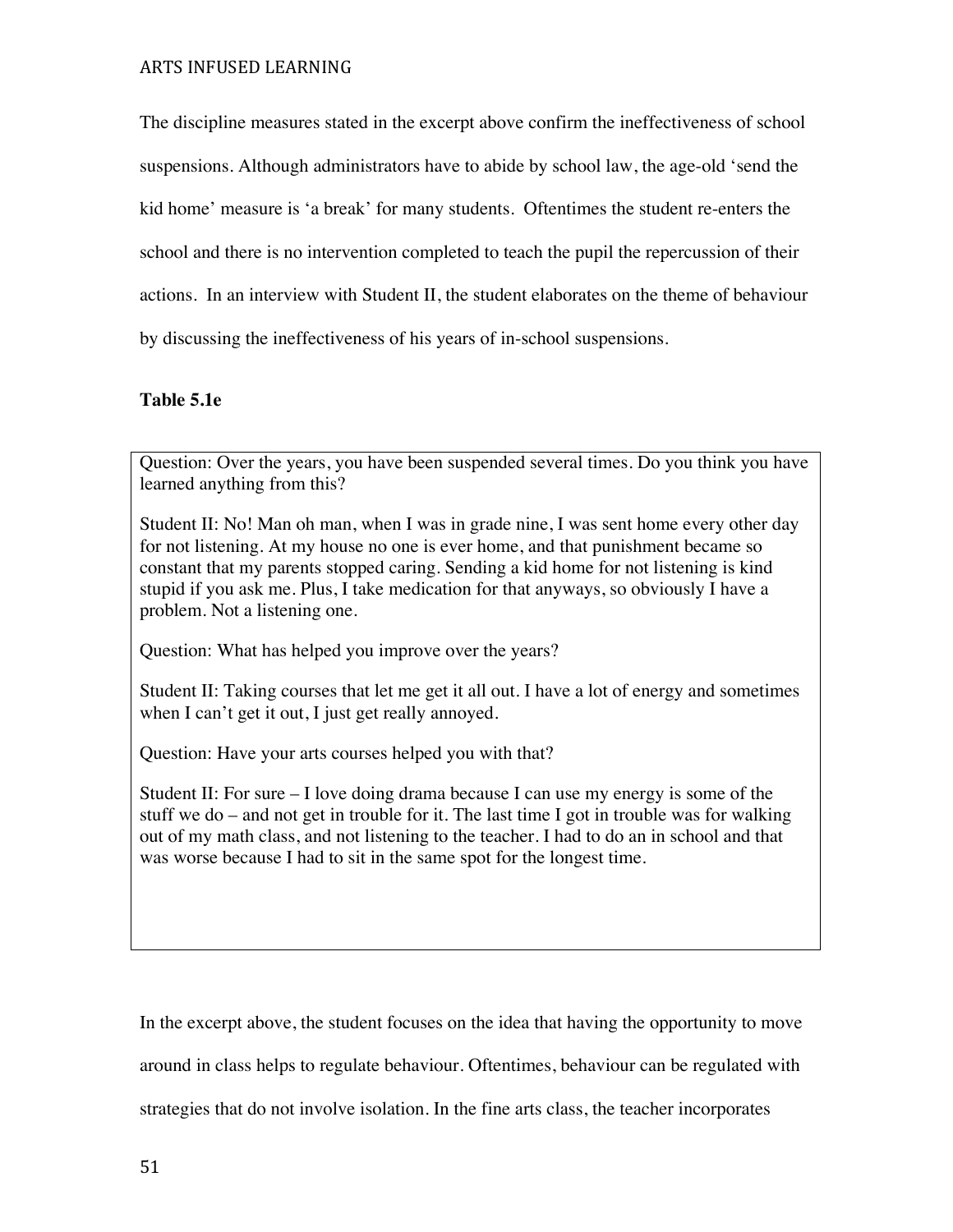physical instruction and movement as a part of the daily lesson, and this allows students

with attention difficulties to maintain focus.

Some similar arguments can be found in the individual interviews that were conducted with the educational assistants on the relevance of arts infused instruction in a core class that does not use cross-curricular arts infusion strategies.

### **Table 5.2a**

"I really found such a huge difference when my student went to math class and the teacher used a really traditional approach. Students were expected to be quiet and listen to what she had to say. That is usually the typical classroom, but this teacher would talk for an hour and ten minutes and I could just watch my student zone in and out constantly. I don't think she could really understand because there was way too much talking and she doesn't learn that way. One thing that I really learned from some of the art strategies is that when classes are like that, for kids like her, I have to step it up and help her with the notes, and teach her the lesson one-on-one. So, it's really a drag because you have to do two classes on one lesson. In the arts infused classroom, teachers break the lesson up and the kids are 'doing' a lot more than just listening." (EA I, for Student I)

The perception above indicates that there is a notable difference in a classroom that uses traditional methods of instruction rather than a classroom that uses a variety of kinaesthetic, and creative strategies to problem solve and learn. For students with attention deficits, the educational assistants believe that a classroom that differentiates instruction is imperative for student success. While there are distinct advantages, students with behaviour regulation issues can sometimes be hindered by an ever-changing environment. The incident below captures the EA experience with the same student who has severe Post Traumatic Stress Disorder as the result of early childhood trauma.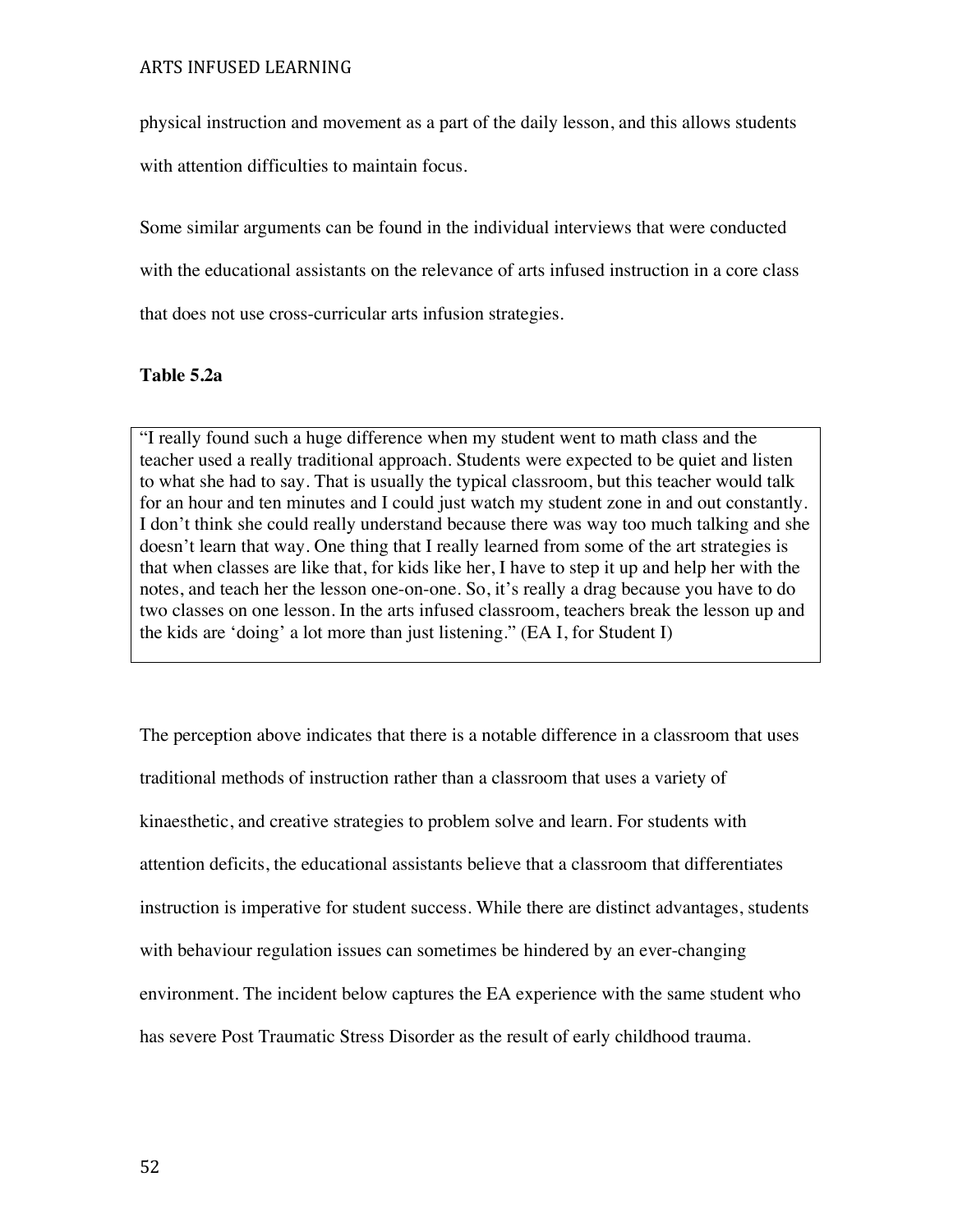Juxtaposing the two experiences with the same student accentuates both the positive and

negative experience that come from arts infusion.

# **Table 5.2b**

"Although I am in favour of arts infused learning, I have also witnessed how it can really be a negative thing. My student suffers from severe PTSD and sometimes the triggers are hard to recognize. We were doing a short story where the character had an abusive father, and the class had to work together to re-enact some of the scenes – not the abusive one – but the scenes that captured some of the main ideas. My student, after reading the story, kinda went into panic mode and hid under the desk for the rest of the class. So, sometimes I really have to take a look at what they will be learning so I can coach her about what is coming up. Some of the strategies I actually learned from her arts classes. We do a distancing thing – where we step away from the story and pretend we are someone else. We also do an exercise where I read a line and she reads a line, and we use different voices (even though it is the same character) and that eases her into the book. It really helps knowing these things because when she gets overwhelmed and the fear takes over, I have the knowabout to bring her back. And the real success is that she has gone from a very remedial program, and now is doing mainstream courses that will allow her to graduate. That's the real success. (EA I, for Student I)

Contrastingly, the excerpt below conveys the idea that using arts infused techniques when

the student is elevated can escalate the undesired behaviour. Deducing that sometimes the

only effective measure of regulating is to provide the student 'time' to adjust.

# **Table 5.2c**

"I had days where my student is so elevated that he would just scream and yell, and no matter what I did – or the administration did – there was no coming down until he was ready. As much as we prepare for using all of the techniques that we learn – sometimes no one can manage the behaviour. Mental illness is and can be a dangerous thing. And without proper medication (which he oftentimes fails to take) the student can become really unpredictable. (EA II, for Student II).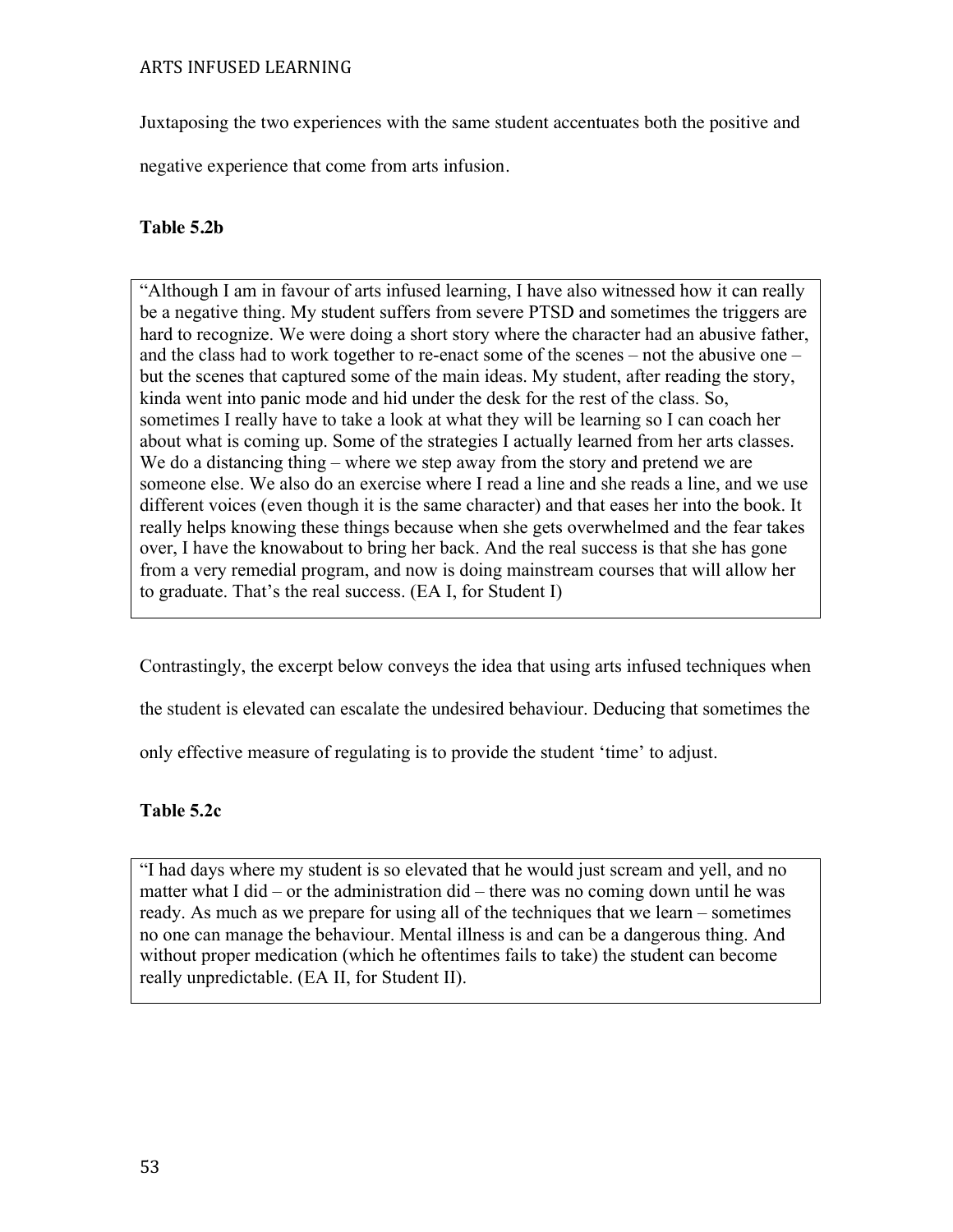This example affirms that sending students home as a disciplinary measure can be ineffective for a student with pervasive needs. Contrary to this idea, each student throughout the year was given in-school suspensions for acting 'out of hand'. Rather than using the regulatory techniques they learned throughout the year, the suspension included confinement to the school infirmary for the day. An integral component in terms of the behavioural theme is teaching staff to learn regulatory approaches that incorporate the arts (dance, music, art, drama) rather than isolating the student and returning to class the following day.

### **Table 5.2d**

"You try so hard throughout the year to strategize and really help the student learn to understand their needs, and in an instant, everything you did is redundant and you have to start from square one." (EA III, for student III).

#### **Conclusion of Discursive Psychological Analysis**

DPA is an insightful source of data analyses that reveals key themes generated by the thematic data analyses. The use of DPA from the student and EA focus groups and the EA interviews provided a useful method of triangulation, allowing for exploration and revelation of potential discourses underlying the views of EAs and students on arts infusion and their impact on social and behavioural regulation practices. Data gathered from participant interviews suggest that participants were engaged with the pathway of their programming. Over the course of three years, they learned how to adapt to the classroom environment and use strategies that were arts centered to create focus, and promote a greater understanding. Participants also reported a high likelihood that they would remain in their program in subsequent years and/or participate in additional arts courses throughout the duration of their studies. Educational assistants agreed that staff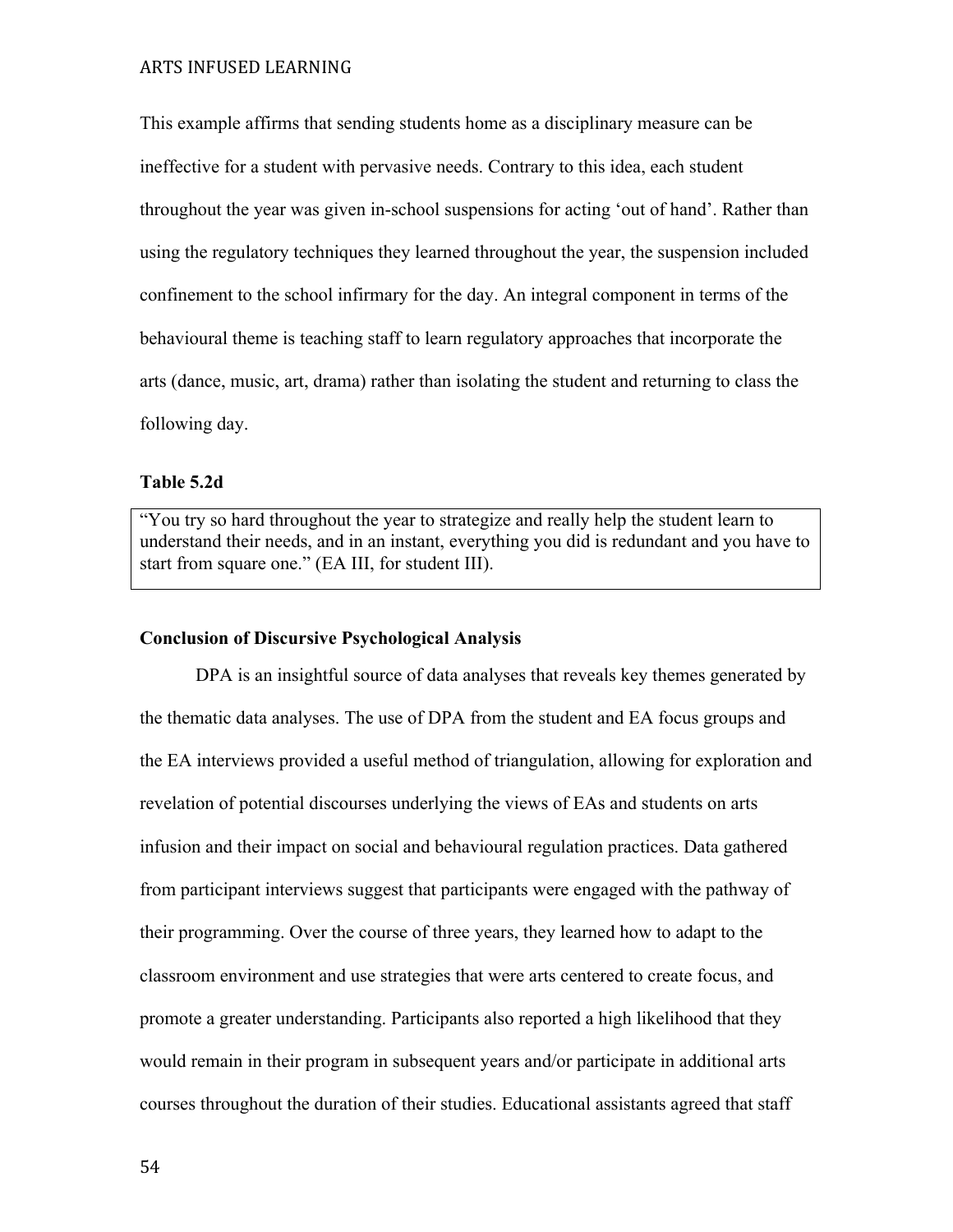requires more hands-on training in regulatory practices to bridge the infused lessons to classroom management, and school wide discipline policies.

This DPA of arts infusion suggests that certain themes that were evident in the thematic analyses were used in the EA interviews and focus group discussions to understand the impact arts infusion has on both student behaviour and student learning. Using two dynamic perspectives provides introspection on the student's behalf, and an outward perspective from the educational assistants' observances that highlight the fortitude of the strategies. Sometimes the strategies were ideal and at other times construed as detrimental to a student trying to cope with the pressures of mainstream curriculum. The discourse was centralized around having an alternative means of both emotional and behavioural regulation, and understanding that arts initiatives (like staff training) is integral for all stakeholders.

The themes and discourses that were discussed in Chapter V will be elaborated on in Chapter VI. Each theme will be discussed and the findings will reveal the impact that arts infused learning has on increasing self-regulation to support student learning.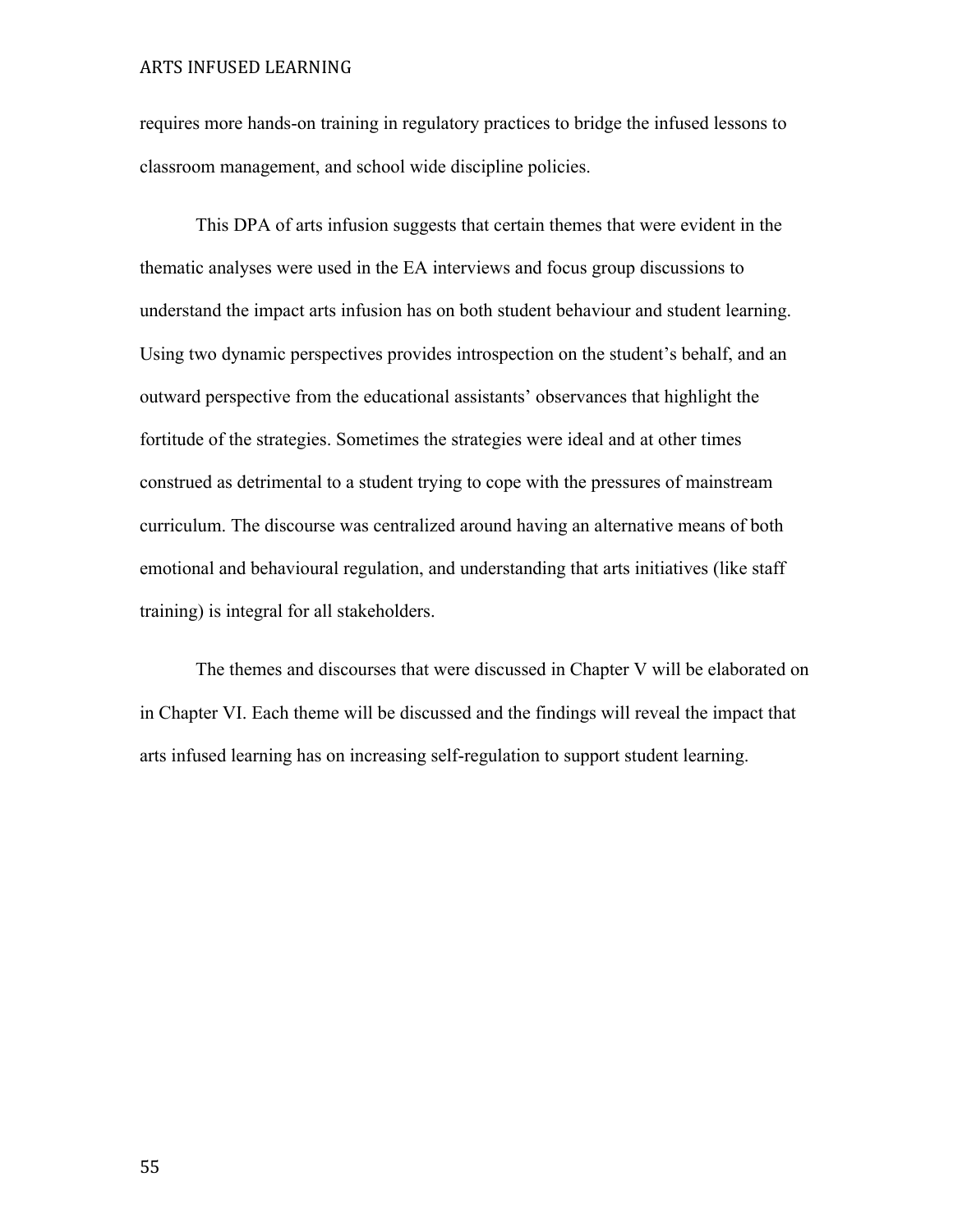### CHAPTER VI: FINDINGS

In conjunction with the five predominant themes that were evident throughout the thematic analyses, the personal accounts suggest that participants commonly addressed (a) the challenges faced during the program and their success in overcoming them, (b) the learning environment participants encountered during their experience and, (c) their interactions with peers and adults.

**Task Difficulty**. Participants unanimously indicated that they felt at least some of the strategies they used throughout their studies were difficult and frequently referred to them as "challenges". In several instances, participants indicated that strategies that were taught at the beginning of their program were "uncomfortable" and "weird" and that they found the tasks became less difficult, as they became more involved. The arts infused approach provided teachers and educational assistants with an active learning model that invited reluctant learners to take initiative and persevere. There was an obvious increase in self-regulatory behaviours such as paying attention and learning to identify negative behaviour through self-reflection and student-EA dialogue. Student I, a grade eleven female, described her experience with arts infused learning as providing "challenging kinds of lessons to go through," that often presented her with obstacles like "doing things you really need to think about, and stepping outside your comfort zone." Student II, a grade eleven male, similarly described his experience with the learning labs as "very frustrating" and he was required to "do what you learned before and just get up, face your fear and do it." Student III, a musically inclined grade eleven male, elaborated on his experience with arts infused learning, and the arts academy as "being the best challenge I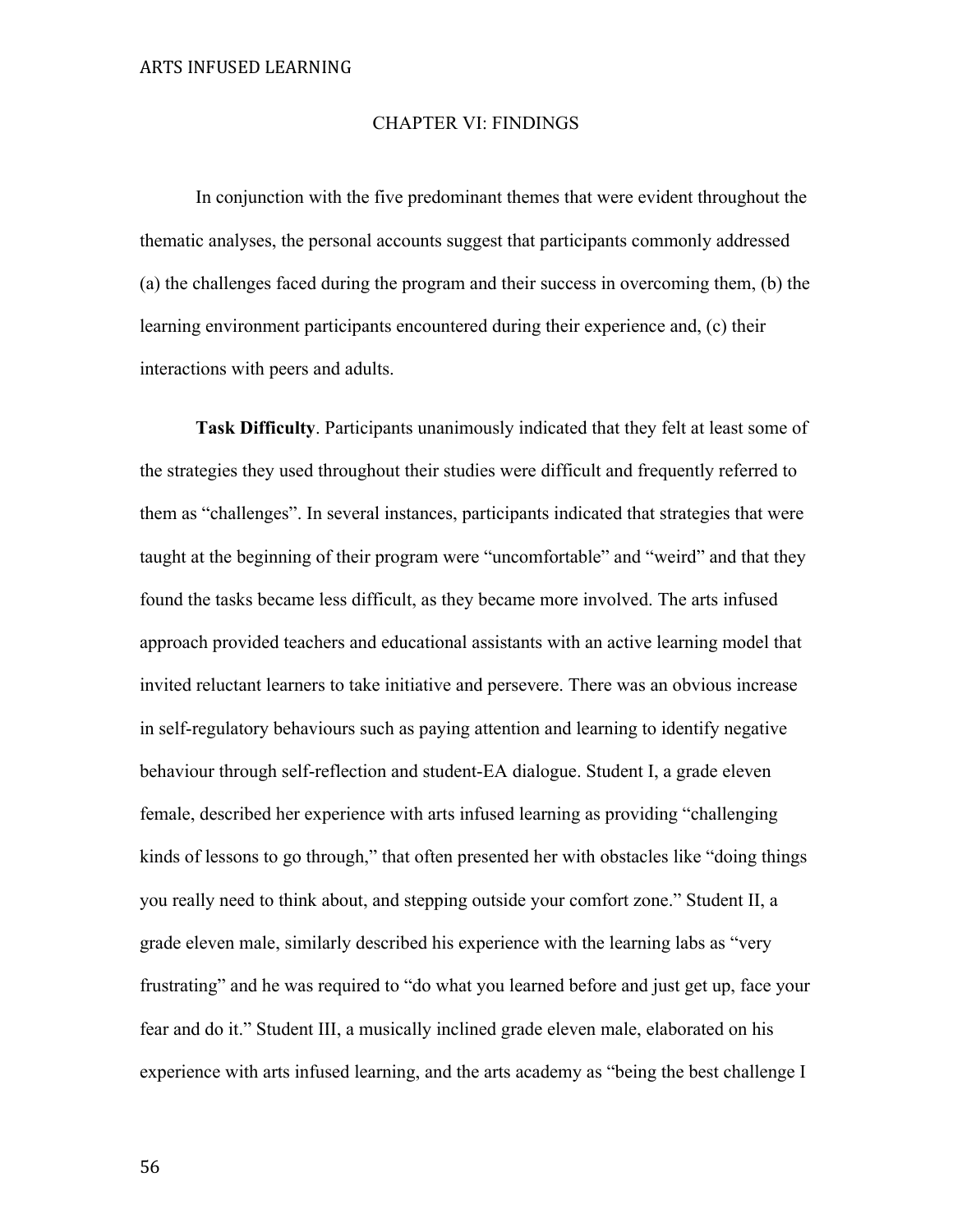had to face" and "it made me understand why I do what I do." EA I, stated that "this really lets kids who are challenged, challenge themselves – which is not always permitted." Findings indicate that both students and EAs believed that immersing students with severe emotional and behavioural needs in an arts pathway was challenging, but the reward of inclusive education promotes the students' regulatory skills and self-awareness that would otherwise not be attained.

### **Academic Theme Findings**

The academic theme justifies the advantages of arts infused education and expands on the benefits for students with socio-emotional behaviour disorders and learning disabilities. Eisner (2002) believes that when education is rooted in the arts, the acts of thinking and feeling are enhanced. Findings indicate that participants, despite expressing some initial frustrations and temporary setbacks, were highly motivated to continue working using the strategies they had learned through their arts infused pathway of learning. EA II indicated that "without this kind of educational experience, I don't think my student would make it through school," while EA III believes that " moving away from isolation and giving students a real chance to explore is not only the key to academic success but self discovery, too." The data suggest that when students are integrated into an arts infused pathway, linking a content area of the arts (drama, art, music, dance) with a core content area (English, math, science or social studies), students accrued experiences that stimulated their interest and expanded their ideas for both thinking and feeling. This self-awareness decreased their behavioural incidents and improved their academic standing. Catterall (2002) believes that "learning activities in the arts have various effects beyond the initial conditions of learning (p. 154). In addition,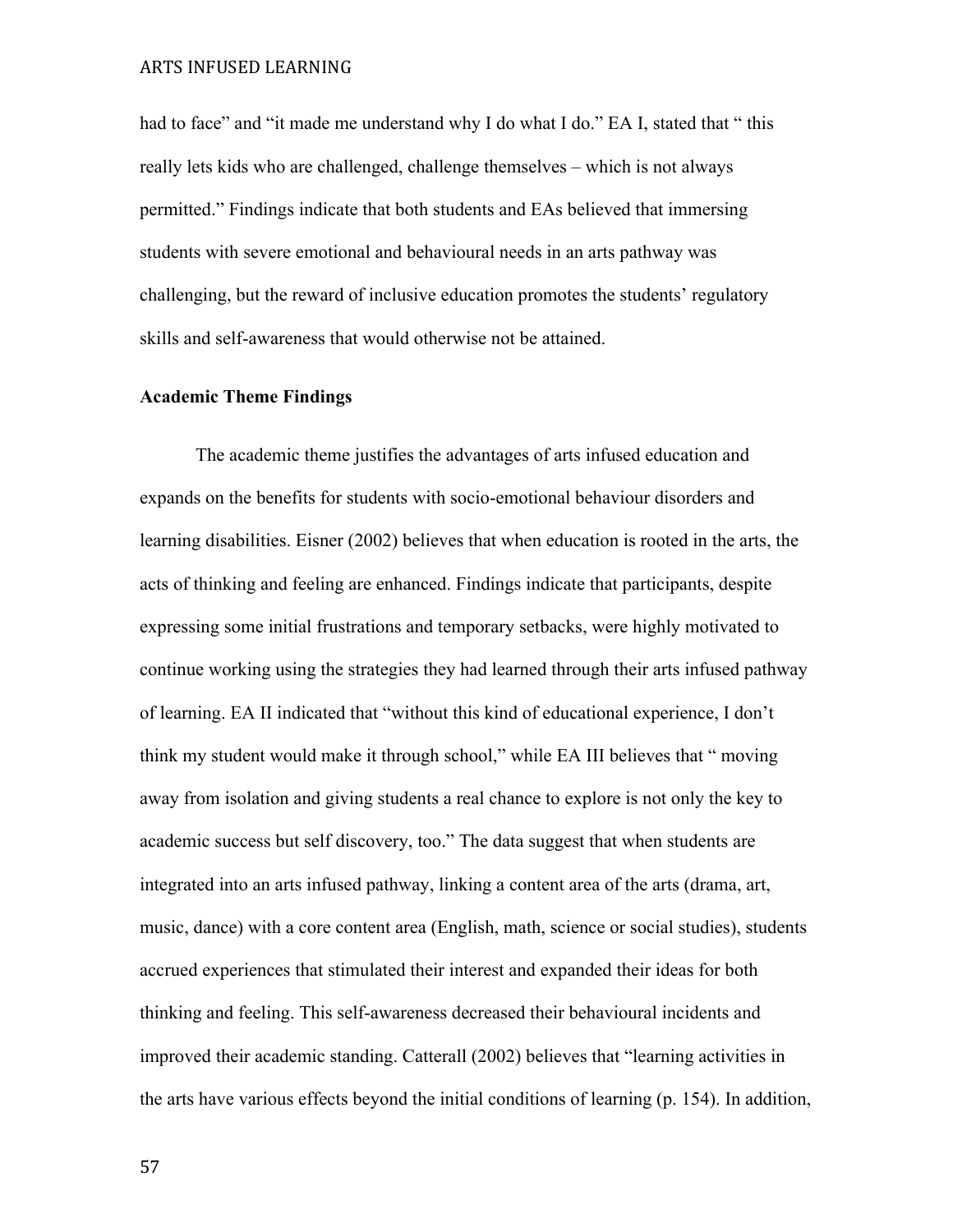the most evident observance in academic growth is recognized through increased willingness to engage, envision, observe, reflect, and explore.

### **Behavioural Theme Findings**

Despite several regulatory setbacks over the course of the research, students spoke reflectively about participation in a variety of arts infused approaches they learned over the years. Heathcote and Bolten (1994) attest that it is through the conjoint learning experiences of the students and the willingness to assume an active role in a lesson that students become more likely to engage rather than disengage. It is through shared experiences that they have the chance to work in collaboration, assuming a role that differs from the norm. In describing the behavioural benefits of arts infusion, EA I stated, "Sometimes we use her art to talk about her behaviour, and she gets that." While Student I affirms, "Sometimes when I panic, I use my drawing to soothe me… it really helps to calm me down." Another observation about the regulatory impact that arts infusion has on behaviour was communicated by Student II, who conveyed "When I am really angry my teacher talks to me like I am not me – and then I think about what she is saying, and I don't want to be like the idiot she is describing." Student III similarly, indicated that when he is feeling really down or aggravated "I use music to lift me up." To expand on the power of collaboration EA III indicated, " Sometimes when he is forced to work with others you really get to see another side of him, it's quite interesting – he becomes way less defiant."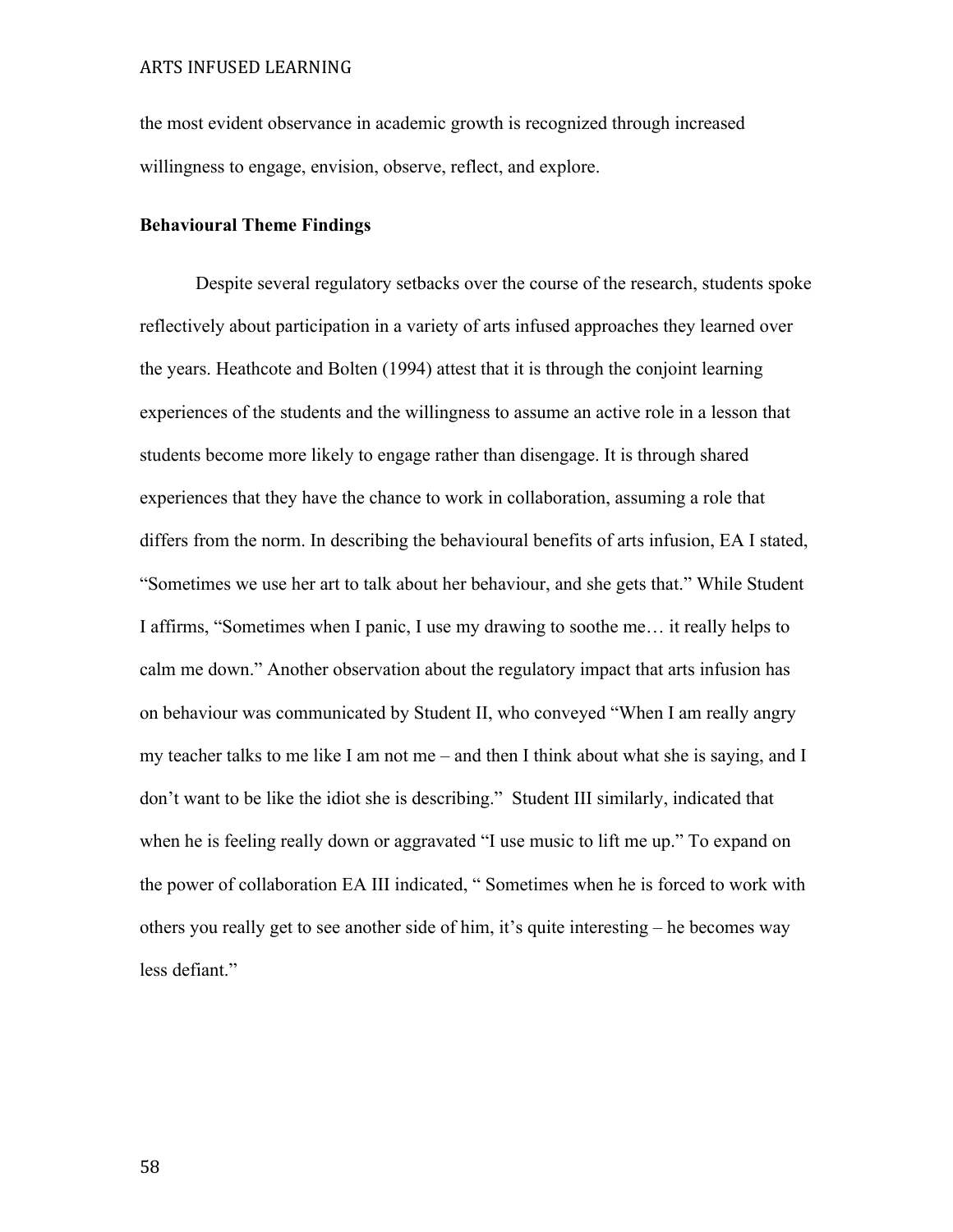### **Emotional Theme Findings**

Collected data suggest having access to strategies, support from administration / student services and coaching from an educational assistant, promote students' ability to learn *how* to emotionally regulate. Oreck et al. (2000) affirm that increasing students' repertoire and awareness of their own effective behaviours can contribute to a heightened emotional self-awareness. Zimmerman and Schunk (1989) believe that it is imperative to understand that self-criticism, self-praise, and learning how to self monitor, is all a part of the learning process, and a beneficial means of increasing self-control. Student I, specified that some of the strategies like *distancing* has allowed her to "step away from herself." An integral part of learning how to control emotions is having the ability to reflect and step away, rather than become engulfed by an uncontrollable feeling. EA I reinforced this practice by stating, "Sometimes she would fake illness just so she could go home" rather than try to cope with her feelings or attempt to regulate. EA I then claimed "I don't see as much of that this year / that is a big bonus." Another example of increased emotional control is reiterated through the experience of EA II when she states, "If he doesn't have a release for all of his energy, the rest of the day is wasted." Here, she reinforces the idea that for this particular student, emotional regulation is achieved through activity (physical theatre, drama, or dance) – allowing the student to release the adrenaline he feels when he becomes heightened.

# **Physical Theme Findings**

Providing a supportive and encouraging space for learning is an integral component of the learning experience. The interaction between the learner and the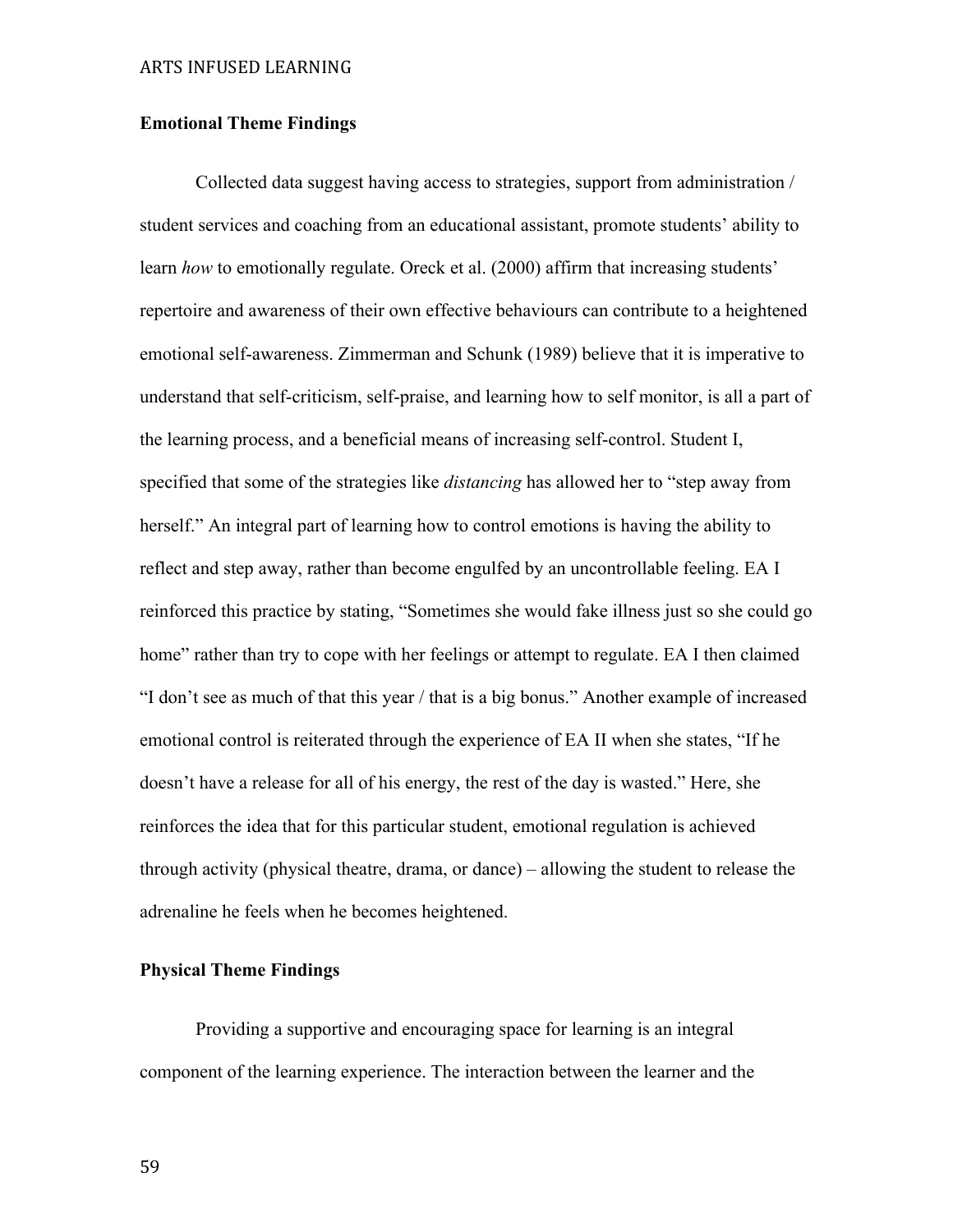learning environment provides students the opportunity to demonstrate self-regulation, and the self-efficacy to learn. When students have difficulty with socio-emotional regulation, the engagement they have with the teacher and the classroom culture is vital to their academic success. Cornett (2007) reiterates this idea and believes that students need to work "with" the art form, and "through" the art form to achieve success. Furthermore, arts infusion provides teachers a way to cultivate a positive classroom environment setting a tone of inclusiveness. EA II believes that, "the classroom needs to be organized, so the kids can focus and have equal opportunity"; she then continues to say, "some classrooms are just plain chaos." The physicality and physical space are both crucial components of setting an engaging atmosphere whereby *all* students can learn. Instructors, administrators, and counsellors can use any art form to help students become more aware of their own behaviours and the process of understanding their physical or regulatory challenges. To ascertain this idea, Student II stated, "Sometimes you have to do things to learn."

### **Social Theme Findings**

Participant data additionally indicated that the interactions participants had with their peers as well as adults during immersion in the arts infused program impacted upon their social engagement. Participants frequently indicated a desire to interact and collaborate with their peers; particularly those that did not conform to the class norm. In describing elements of the Arts Academy they enjoyed, Student I emphasized "When I am in drama class, I feel like everyone else / My teacher likes to do a lot of group work that makes us act outside our comfort zone and it kinda makes everyone the same." The response was also echoed by EA III, who believes "A lot of kids need that outlet / A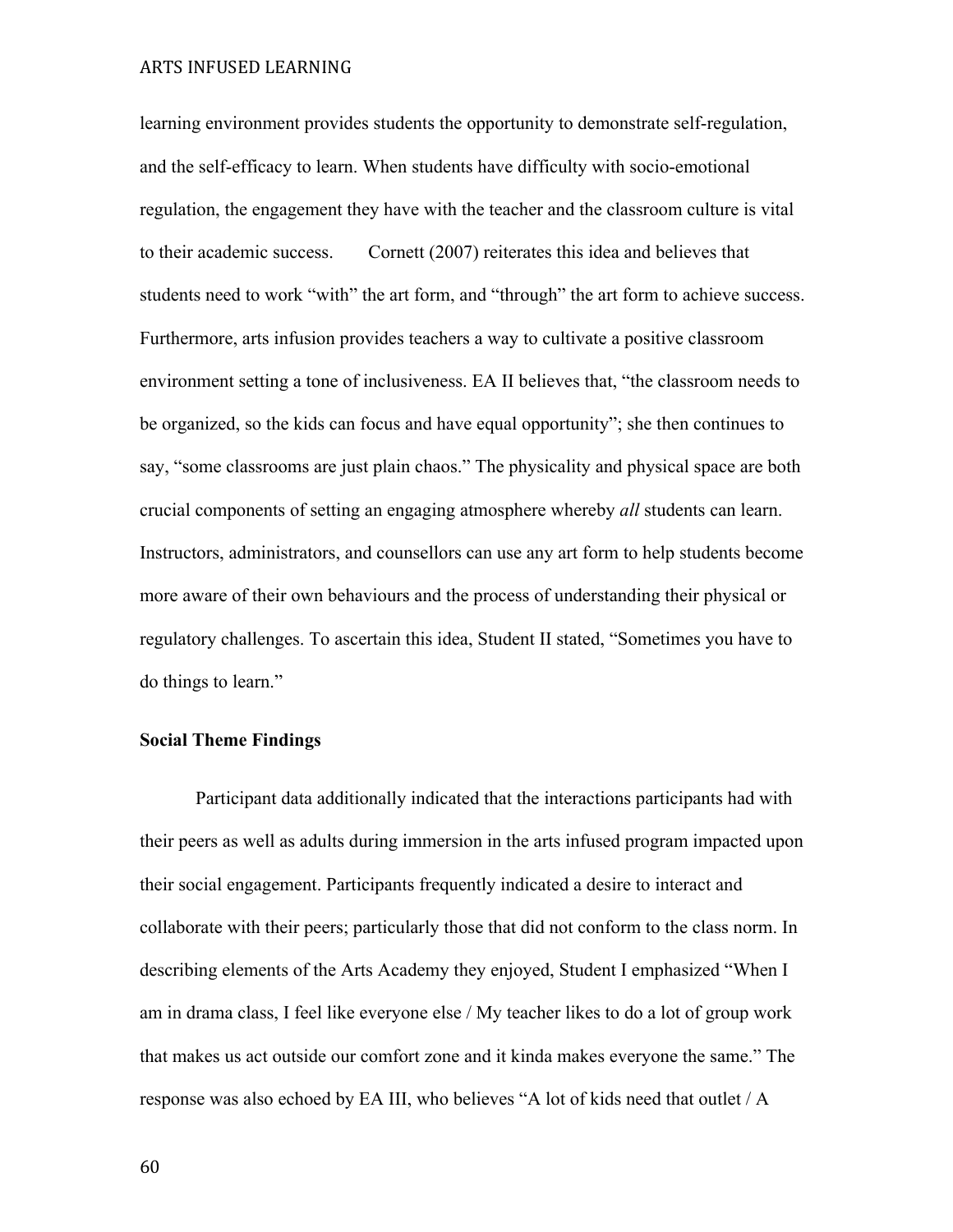sport, a group, a club, just something to feel a sense of belonging." Through collaborative learning opportunities, students witness varying perspectives and gain an appreciation for different modalities of expression.

In Chapter VI, the thematic findings sought to explore the challenges that were faced by students and participants during the study were explored. Chapter VII provides a summary and conclusions for implementing arts infusion as a means of increasing selfregulation and promoting student learning.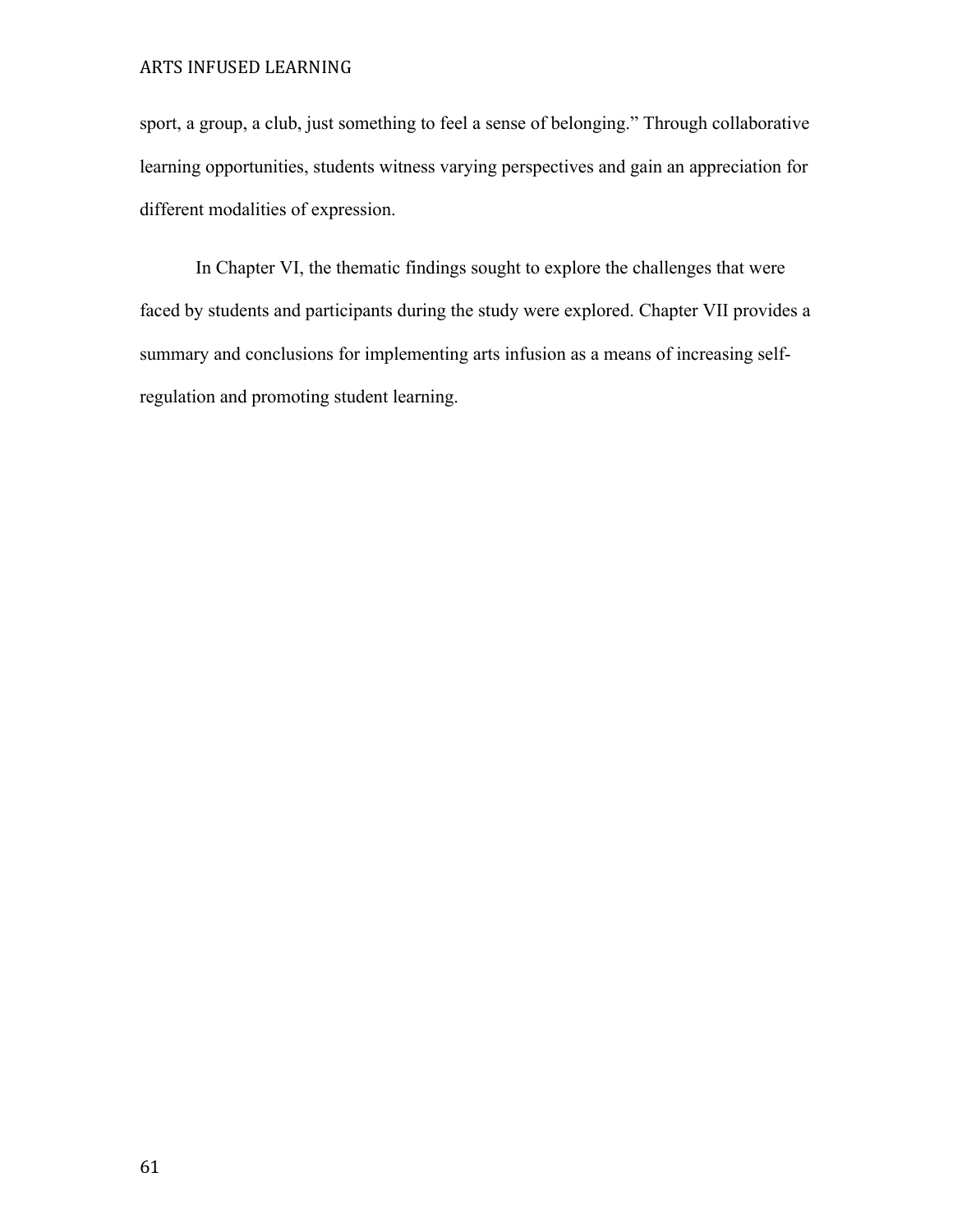Chapter VII: SUMMARY and CONCLUSIONS

#### **Summary**

Self-regulation has a significant impact on student learning. Zimmerman (1989) contends that students who are self-regulated, possess awareness of their own learning processes and choose specific strategies to complete specific tasks. Research and literature provide evidence that the practice and exposure to arts infused learning can promote self-regulation, thereby, increasing student learning and engagement. Oreck et al. studied at risk students who excelled in the arts and they concluded that the selfregulatory skills that were learned in the classroom could be transferred outside the classroom as well. Arts infused regulatory techniques and learning can be an effective tool to begin changing the discipline practices for students with pervasive needs, *or* who require behavioural intervention. I feel that my current study is consistent with those other findings. Based on the five themes generated from this study, students believe that having an alternate outlet for decompressing was more effective than suspension, sometimes referring to the isolation practice as "a break." Each of the stakeholders believes that arts infusion increased student performance, decreased behavioural incidents, and contributed to enhancing self-efficacy; boosting confidence.

### **Conclusions**

Four main conclusions arose from the findings of this research. These include:

1. Administration should initiate an open dialogue with educational assistants and teachers concerning the integration of regulatory approaches for students with exceptionalities.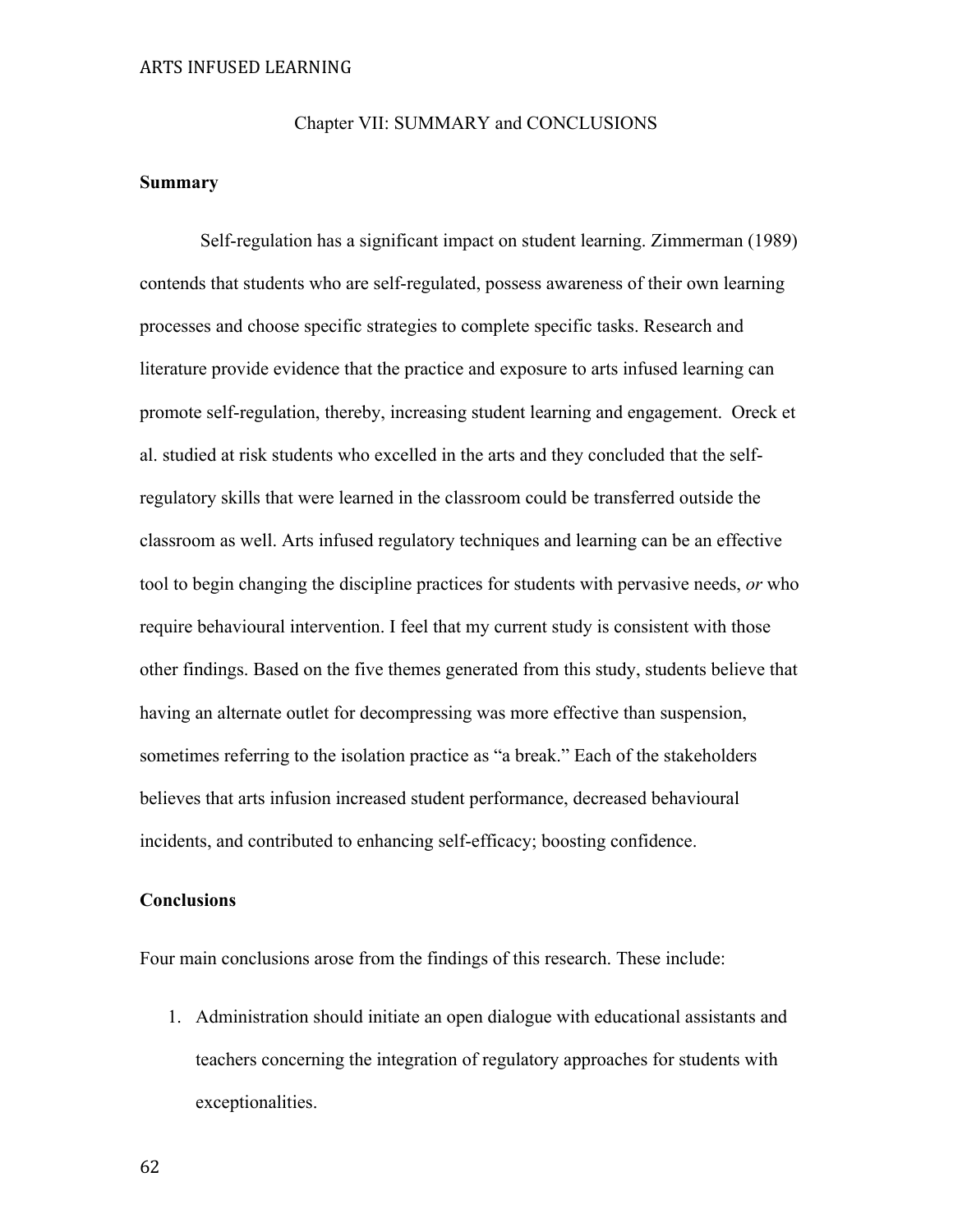- 2. Educational policies and practices of school districts can implement arts infused remediation practices to promote mental health and wellness, and limit suspension practices district-wide.
- 3. Both educational assistants and teachers noted the positive aspects of arts infused learning. Their continued use is necessary for ensuring higher levels of student engagement and regulation.
- 4. Many of the stakeholders articulated the positive experience that students have by being integrated in mainstream arts infused pathway, despite their disability. The school district should review school syllabi to include higher-level arts-infused pathways for students who are otherwise forced into taking remedial courses. This would increase the number of students taking higher-level courses.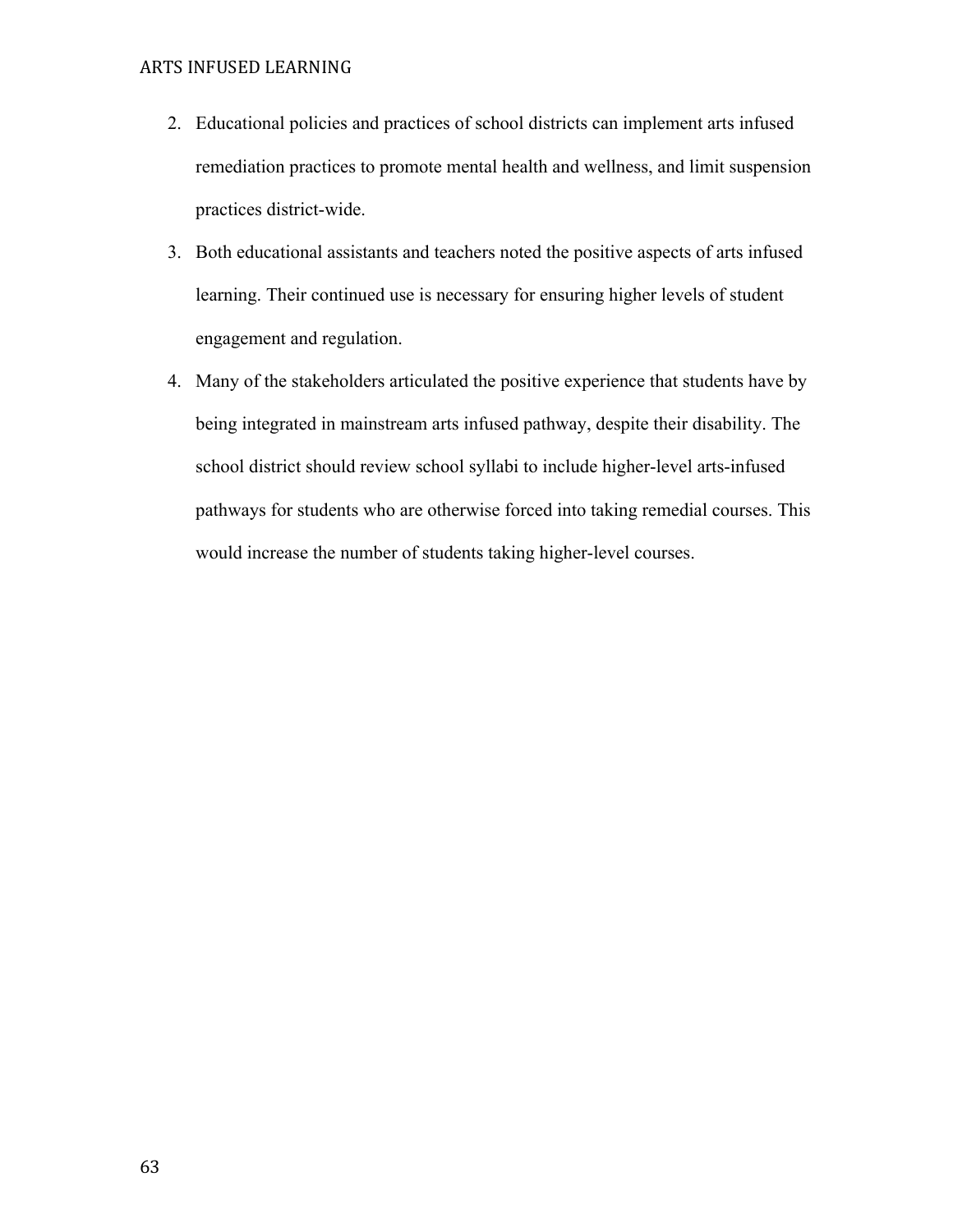#### **References**

- Alberta Education. *Special Education Coding Criteria.* Edmonton: Government of Alberta; 2017-18.
- Brinberg, D., & L.H. Kidder. 1982. New directions for methodology of social and behavioral science. In *Forms of validity in research, 12* (Chapter 5). San Francisco: Jossey-Bass.
- Bryce, N. (2012). "Mano a Mano": arts based nonfiction literacy and content area learning. Language Arts, 89(3), 179-193
- Burton, J., Horowitz, R., & Abeles, H. (1999). *Learning in and through the arts: Curriculum implications.* New York: Teachers College, Columbia University
- Catterall, J.S. (2002). Research on drama and theater in education. *Critical Links: Learning in the arts and student academic and social development.* Washington, DC: Arts Education Partnership.
- Catterall, J.S (2009). Doing Well and Doing Good by Doing Art. *The Effects of Education in the Visual and Performing Arts on Achievement and Values of Young Adults*. Los Angeles/London: Imagination Group / I-Group Books.
- Cohen, L., Manion, L., & Morrison, K. (2011). *Research methods in education* (7th ed.). Oxon, UK: Routledge.
- Cornett, C. (2007). *Creating meaning through literature and the arts*. Saddle River, NJ: Pearson.
- Cornett-DeVito, M.M., & Worley, D.W. (2005). A front row seat: A phenomenological investigation of learning disabilities. *Communication Education, 54* (4), 312-333.
- Creswell, J.W. (2012). *Educational Research*: *Planning, conducting, and evaluating quantitative and qualitative research* (4th ed.). Boston: Pearson.
- DeMarrais, K. (2004). Qualitative interview studies: Learning through experience. In K. DeMarrais & S.D. Lapan (Eds.), *Foundations for research* (pp. 51-68). Mahwah, NJ: Erlbaum.
- Dorothy Heathcote Archive (Metropolitan Manchester University Institute for Education) Retrieved July 11th, 2016 from http://www.did.stu.mmu.ac.uk/dha/
- Eisner, E.W. (2002). What can education learn from the arts about the practice of education? *Journal of Curriculum and Supervision,* 18, 4-16.Eisner, E.W. (2002). *The arts and creation of mind*. New Haven, CT: Yale University Press.
- Emmel, N. (2013). *Sampling and choosing cases in qualitative research. A realist approach*. London: Sage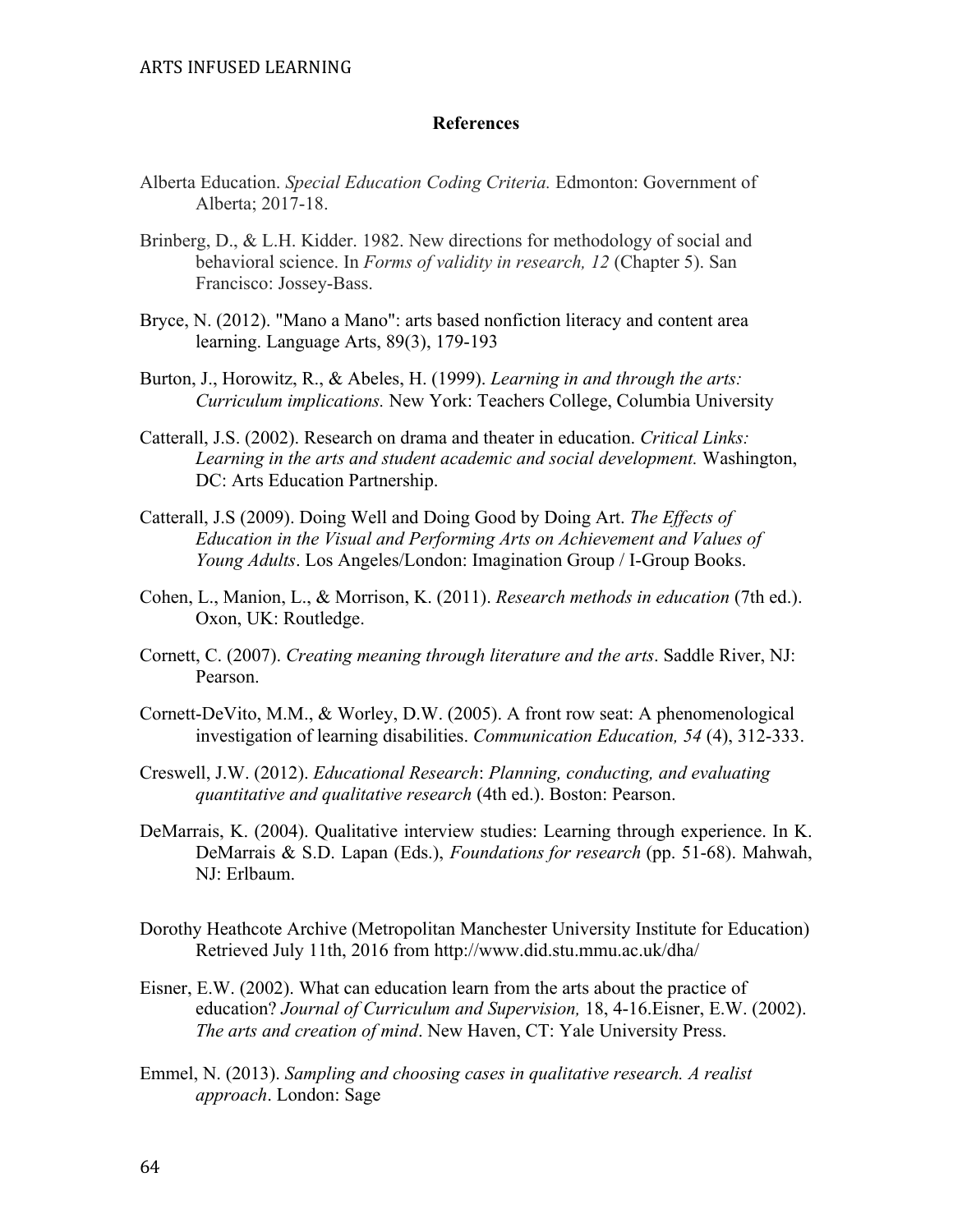- Erikson, S.A. (2009). Distancing at Close Range. *Investigating the Significance of Distancing in Drama Education. Ph.D. dissertation*. Vasa: Abo Academy.
- Guba, E.G., & Lincoln, Y.S. (1994). Competing paradigms in qualitative research. In N.K Denzin, & Y.S. Lincolns (Eds.). *Handbook of qualitative research* (pp. 105- 117). Thousand Oaks, CA: Sage.
- Gubrium, J.F., & Holstein, J.A. (2000). Analyzing interpretive practice. In N.K Denzen & Y.S. Lincoln (Eds.) Handbook of qualitative research (pp. 487-508). Thousand Oaks, CA: Sage Publications, Inc.
- Hammersley, M. (2000). The relevence of qualitative research. *Oxford Review of Education, 26* (3-4), 393-405.
- Heathcote, D., & Bolton , G. (1994). Drama for learning: *Dorothy Heathcote's Mantle of the Expert approach to education*. Portsmouth, NH. Heinemann Press.
- Hendrick, J. (2004). *Next step toward teaching the reggio way: Accepting the challenge to change.* Columbus, OH: Merrill Prentice Hall.
- Krueger, Richard A, & Casey, Mary Anne. (2000*). Focus groups: A practical guide for applied research* (3rded.). Thousand Oaks, CA: Sage Publications.
- Lajevic, l. (2013). The lost and found space of arts in education. *International Journal of Education Through Art, 9*(1), 41-54.
- Linn, M. (2001). *An American Educator Reflects on the Meaning of the Reggio Experience,* 83 PHI DELTA KAPPAN, 332, 333-334 (2001).
- Mardirasian, G.H., & Fox, L. (2003). *Literacy learning intervention for at risk students through arts based instruction: A case study of the imagination quest model*. Presentation at the Learning Conference 2003: What Learning Means, Institute of Education, University of London.
- Mark, M.M., & Shotland, R.L. (1987). New directions for program evaluation. In *Multiple methods in program evaluation*, eds. M.M. Mark and R.L. Shotland, 35 (chapters 2, 4, 6). San Francisco: Jossey-Bass
- Marshall, C., & Rossman, G. (1999). *Designing qualitative research* (3rd ed.) London: Sage Publications
- Maxwell, J. A. (2013). *Qualitative research design: An interactive approach* (3rd ed.). Thousand Oaks, CA: Sage.
- Merriam, S.B. (2009). *Qualitative Research: A guide to design and implementation.* San Franscisco, CA: Jossey-Bass
- McCracken, C. (2013). Arts integration review. Honor Middle School.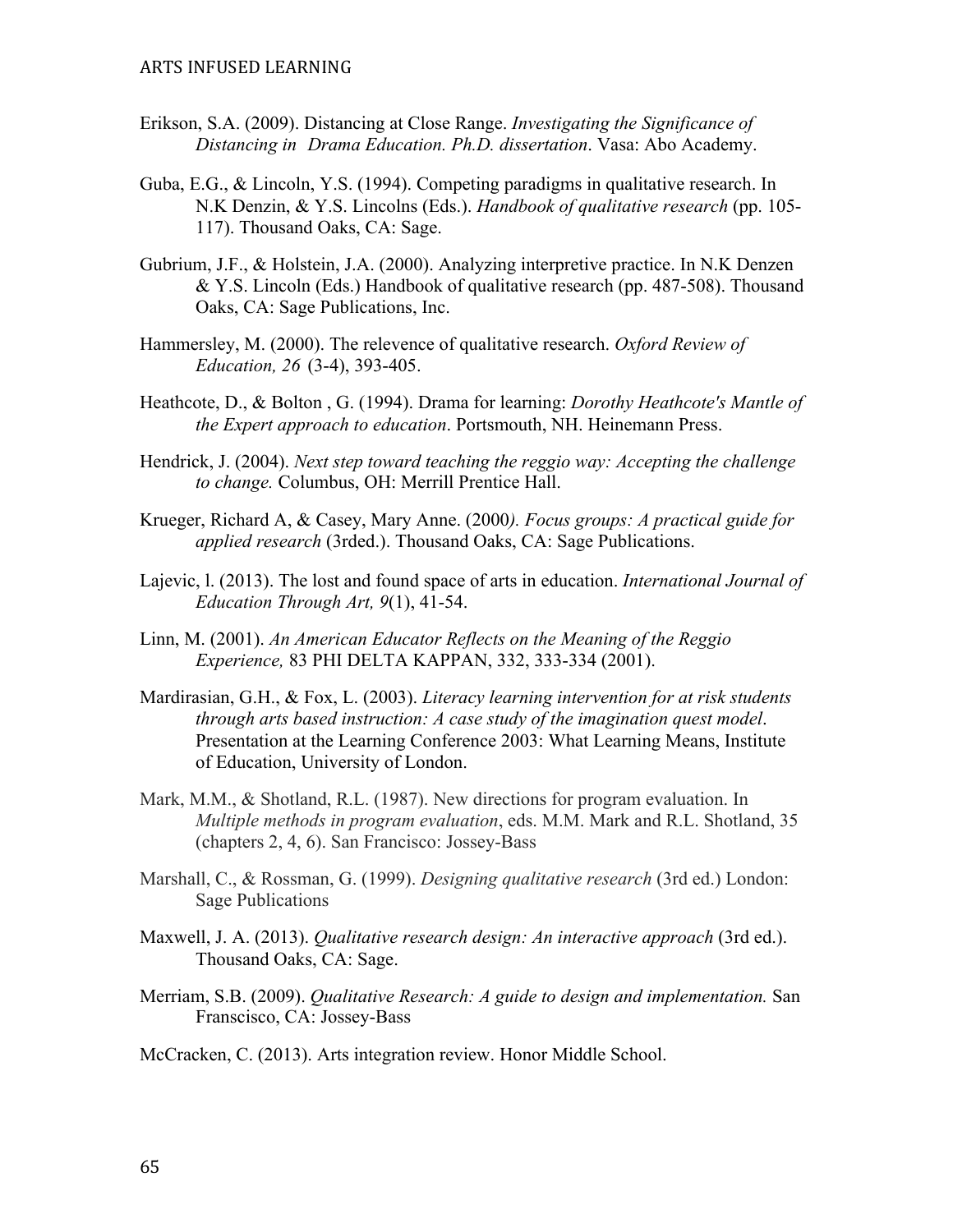- Mohr-Schroeder, M., Jackson, C., Miller, M., Walcott, B., Little, D.L., Speler, L., & Schroeder, D.C. (2014). Developing middle school students' interest in STEM via learning experiences: See blue STEM camp. *School Science and Mathematics*, *114* (6), 291-301.
- Oreck, B.A., Baum, S.M, & McCartney, H. (2000). *Artistic talent development for urban youth. The promise and the challenge.* Storrs: CT, National Research Center for the Gifted and Talented.
- Popovich, K (2006). Designing and implementing exemplary content, curriculum, and assessment in art education. Art Education, 59 (6), 30-40.
- Richards, L., & Morse, J.M. (2013). *Read me first for a user's guide to qualitative methods* (3rd ed.).Thousand Oaks, CA: Sage.
- Robinson, H. (2013). Arts integration and the Success of Disadvantaged Students: A Research Evaluation. *Arts Education Policy Review, 114* (4), 191-204.
- Saldana, J. (2013). *The coding manual for qualitative researchers*. Los Angeles: Sage, 2013, 2nd ed.
- Teddie, C., & Tashakkori, A. (2008). *Foundations of mixed methods research: Integrating Quantitative and Qualitative Approaches in the Social and Behavioral Sciences*. Thousand Oaks, CA: Sage.
- Wiersma, W. (2000). *Research methods in education: An introduction*. 7th ed. Boston: Allyn & Bacon.
- Zimmerman, B.J., & Schunk, D.E. (Eds.) (1989). Self-regulated learning and academic achievement: Theory, research, and practice. New York: Springer-Verlag.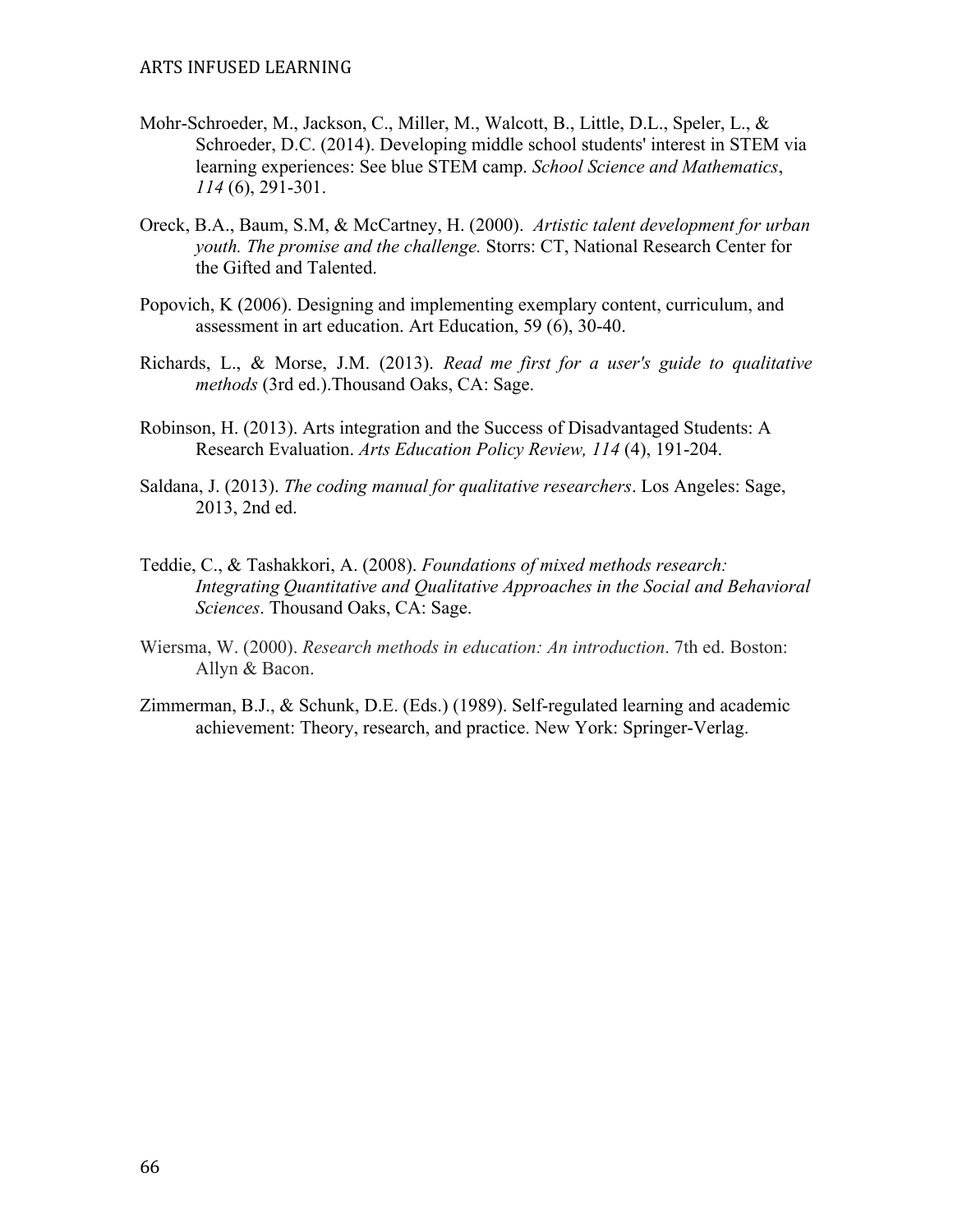# APPENDIX A

Dear Mr. McGuigan,

As a confident and experienced educator, I am writing to you today to express my desire to become a Vice Principal for Fort McMurray Catholic Schools. I avidly believe that my knowledge and passion for education will allow me to excel in any endeavor I chose to partake.

First and foremost, I am a practicing Catholic who upholds the morality of my faith, and I firmly believe that religion is a fundamental tenet that should be fostered in every element of my educational practice. Furthermore, as a proud mother of two, my children are also guided by a life enriched by Catholicity, which has – and always will – ground us in the gospel and the teaching of the church.

My experience as an educator has granted me the opportunity to work as a member on the board of standards confirmation for English Language Arts, Manager of King Street Theatre, Public Speaking Coach, and McMann Youth Home (MRP). In addition to this, I have 3 years of experience as a Classroom Support Teacher at Holy Trinity Catholic High School, and 10 years of experience teaching both advanced and remedial language arts.

Over the last three years I have been completing a thesis on the impact arts infused learning has on enhancing self-regulatory skills to support student learning. As a future educational leader, I intend to promote the use of discipline techniques that enhance the students' ability to self-regulate, rather than continuously exercise the isolation practice of suspension. To ascertain the validity of my work, on May  $20^{th}$ ,  $2018$  I will be attending my convocation to receive my Masters in Educational Leadership from Memorial University of Newfoundland and Labrador.

I whole-heartedly believe that I am ready to begin my journey as a Vice Principal with Fort McMurray Catholic Schools, and I look forward to discussing my ideas with you.

Sincerely,

Rachel Lambert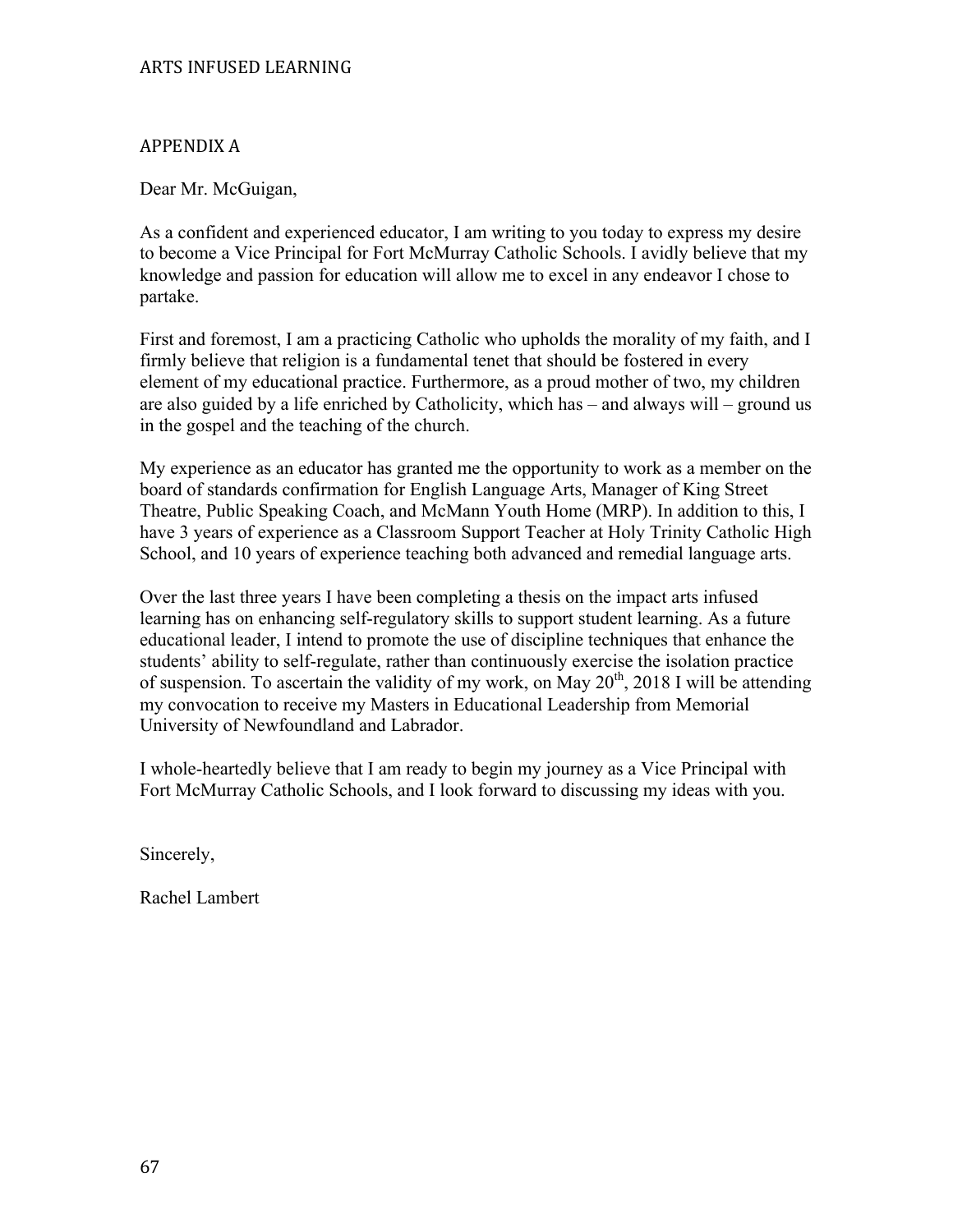# **APPENDIX B**

### **Consent Document**

A Phenomenological Study Exploring the Effects Arts Infused Learning has on Increasing Self-Regulatory Practices to Support Student Learning

The following consent form is seeking permission for your participation in a study about the impact arts infused learning has on increasing self-regulation to support student learning. You have been asked to participate in this study because you are an active participant in our regulation services, and you are currently enrolled in an art infused pathway of study. Your participation has the potential to yield information that can be used in my study. Please read the following form, and feel free to ask any questions you may have before you decide if you would like to participate.

### **Background Information**

The purpose of this research is to examine the effects arts infused learning has on increasing self-regulation practices to support student learning.

### **Procedures**

If you choose to participate in this research, you will be asked to do the following things:

- Participate in 2-3 focus group sessions approximately 60 minutes long
- Agree to 3 observations, by the researcher, in a classroom setting
- Allow the researcher access to feedback such as parent correspondence, notes, emails and any other form that has potential to serve as corroborative evidence. These documents will be strictly confidential and remain locked within the researchers home.

### **Risks of Being in the Study**

The potential risks of participating in this research study are minimal. Minimal meaning: the same amount of risk that could incur on any normal day of activity. If you experience any risks, please notify the researcher immediately.

### **Benefits of Study**

Participant has the opportunity to increase knowledge of regulation practices, and incorporate them in learning practices.

# **Confidentiality**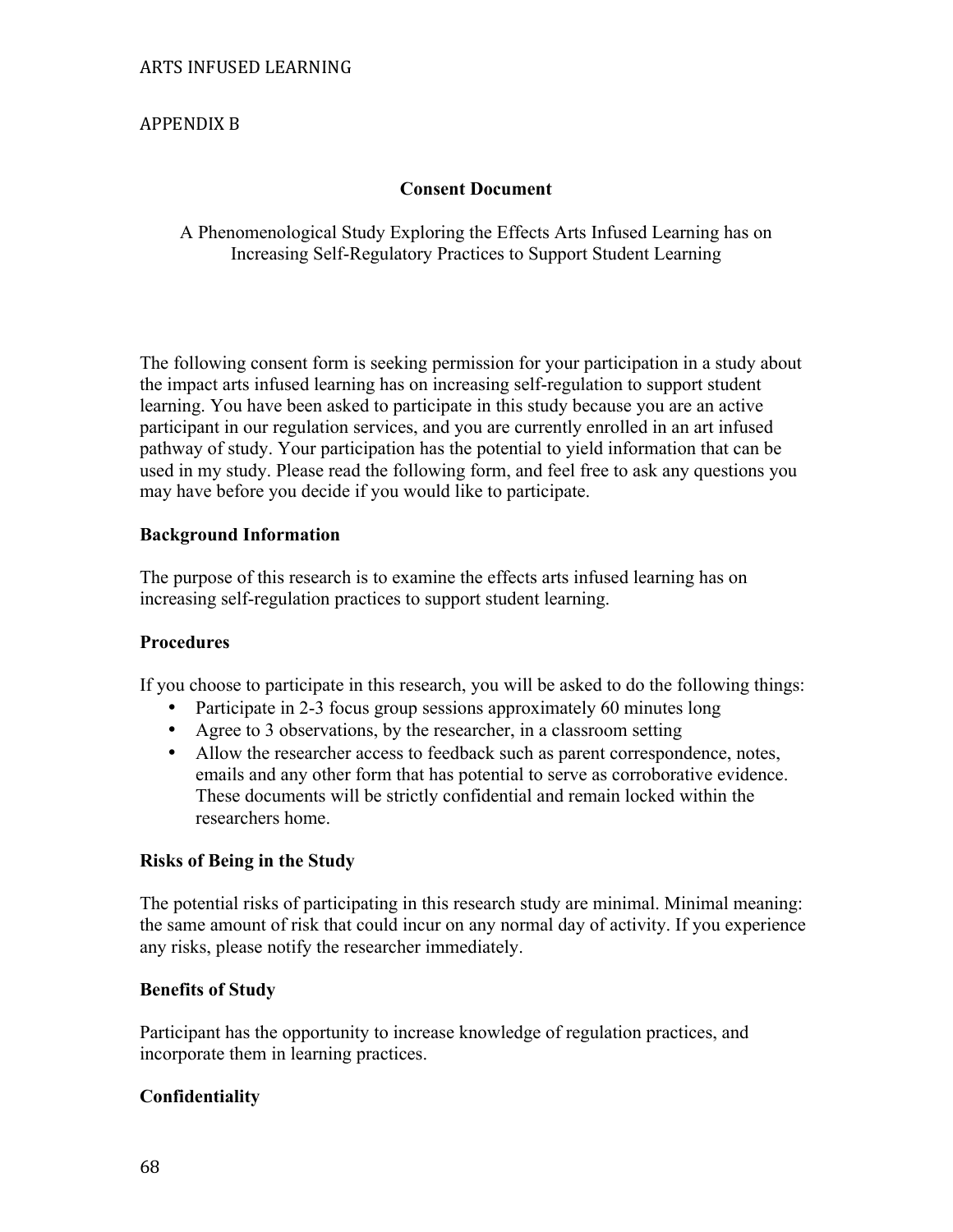All records accumulated throughout this study will remain confidential. Research records will remain in a secure file; only the researcher can have access. If there are any problems with the study, the research records may be viewed by Memorial University of Newfoundland and Labrador review board for assessment purposes.

# **Contacts and Questions**

The researcher conducting this study is Rachel Lambert. If you have any questions please feel free to contact her at Rachel.lambert@fmcsd.ab.ca or 780-880-4141.

You will be given a copy of this form for your records.

### **Statement of Consent**

I have read and understand the information provided above, and I agree to participate in the study, "*A Phenomenological Study Exploring the Effects Arts Infused Learning has on Increasing Self Regulation to Support Student Learning.*" I understand that my participation is voluntary and can be withdrawn at any time without negative consequences.

I agree I do not agree to participate in this study

Print Name of Participant

Sign Name of Participant

Print Name of Parent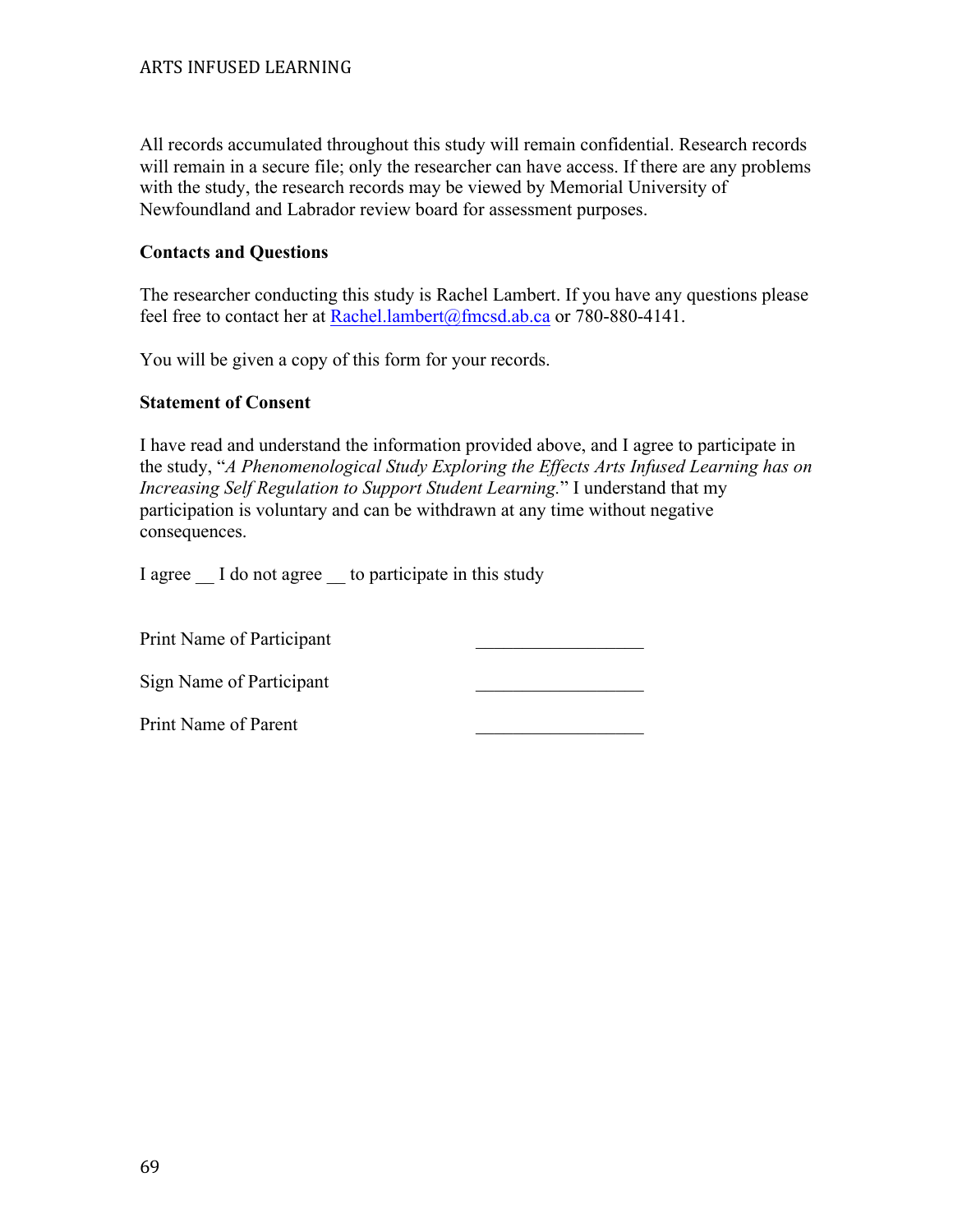# APPENDIX C

# **Statement of Purpose Document**

# Dear Participant:

I am a master's student who is currently enrolled in the Masters of Educational Leadership program at Memorial University of Newfoundland and Labrador. The reason I am contacting you is because I am doing a research study on *The Effects Arts Infused Learning has on Increasing Self Regulatory Practices to Support Student Learning.*

The purpose of this research is to examine the effects arts infused learning has on increasing self-regulation practices to support student learning.

You have been asked to participate in this study because you are an active participant in our regulation services, and you are currently enrolled in an art infused pathway of study. Your participation has the potential to yield information that can be used in my study.

If you choose to participate in this research, you will be asked to do the following things:

- Participate in 2-3 focus group sessions approximately 60 minutes long
- Agree to 3 observations, by the researcher, in a classroom setting
- Allow the researcher access to feedback such as parent correspondence, notes, emails and any other form that has potential to serve as corroborative evidence. These documents will be strictly confidential and remain locked within the researchers home.

Your participation is completely voluntary and can be withdrawn at any time without negative consequence.

If you are willing to participate in the study please reply by contacting me at 780-880- 4141. We can then make an appointment to meet and create a schedule/timeline for our interviews and classroom observations.

I look forward to hearing from you,

Sincerely,

Rachel Lambert